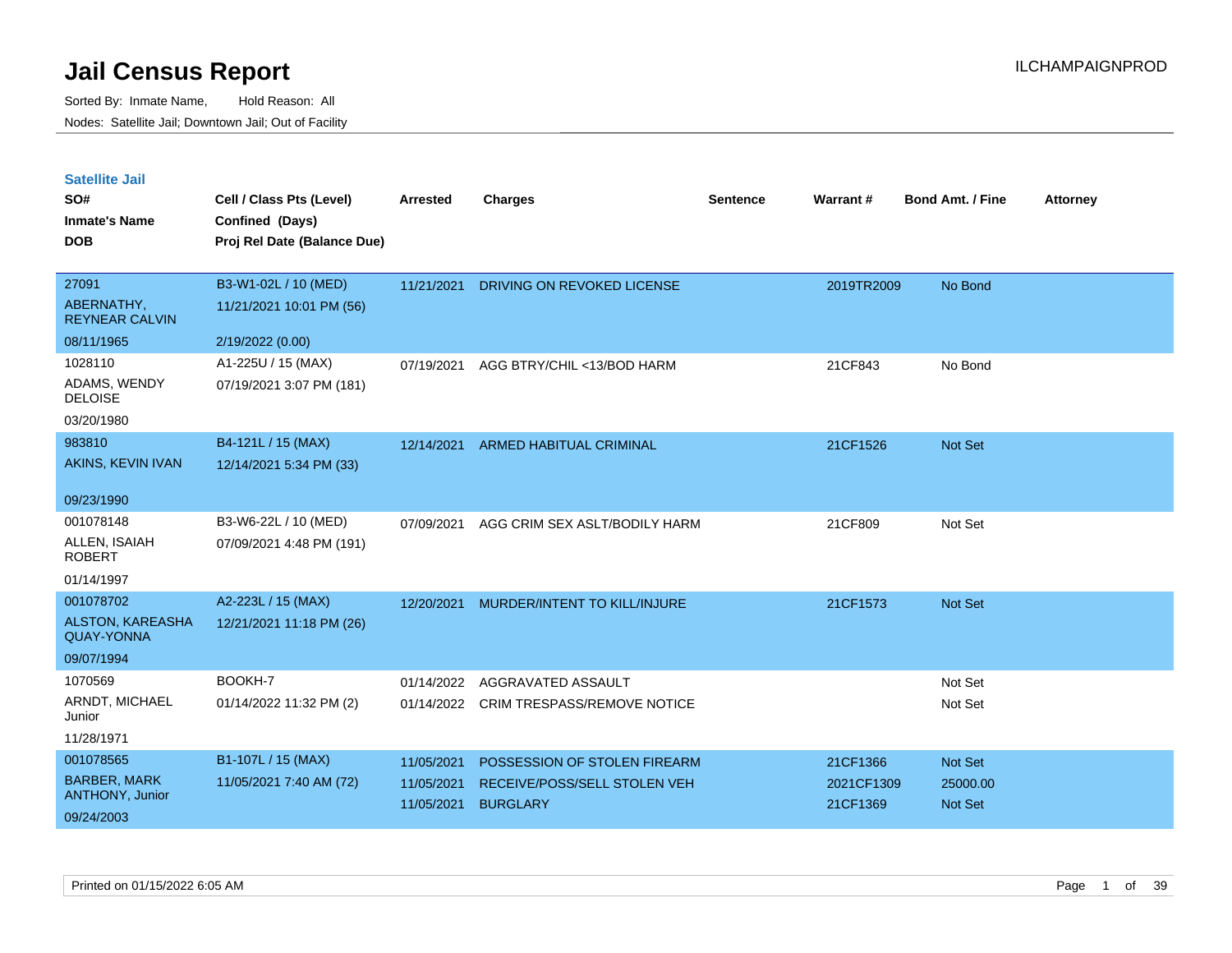| Sorted By: Inmate Name,                               | Hold Reason: All            |            |                                           |                 |             |                  |                        |    |    |
|-------------------------------------------------------|-----------------------------|------------|-------------------------------------------|-----------------|-------------|------------------|------------------------|----|----|
| Nodes: Satellite Jail; Downtown Jail; Out of Facility |                             |            |                                           |                 |             |                  |                        |    |    |
| SO#                                                   | Cell / Class Pts (Level)    | Arrested   | <b>Charges</b>                            | <b>Sentence</b> | Warrant#    | Bond Amt. / Fine | <b>Attorney</b>        |    |    |
| <b>Inmate's Name</b>                                  | Confined (Days)             |            |                                           |                 |             |                  |                        |    |    |
| <b>DOB</b>                                            | Proj Rel Date (Balance Due) |            |                                           |                 |             |                  |                        |    |    |
|                                                       |                             |            |                                           |                 |             |                  |                        |    |    |
| 518851                                                | <b>BOOKH-8 / 10 (ADS)</b>   | 01/11/2022 | <b>FELON POSS/USE WEAPON/FIREARM</b>      |                 | 20CF361     | 15000.00         |                        |    |    |
| BARKER, ALEXANDER  01/11/2022 2:37 PM (5)             |                             |            | 01/11/2022 POSS AMT CON SUB EXCEPT(A)/(D) |                 | 2020CF863   | 15000.00         |                        |    |    |
| <b>MASSIE</b>                                         |                             |            | 01/11/2022 BAD CHK/OBTAIN CON PROP/>150   |                 | 20CF192     | 15000.00         |                        |    |    |
|                                                       |                             |            | 01/11/2022 BAD CHK/OBTAIN CON PROP/>150   |                 | 19CF1686    | 15000.00         |                        |    |    |
|                                                       |                             |            | 01/11/2022 METH DELIVERY/15<100 GRAMS     | 20y (DOC)       | 20CF1383    | No Bond          |                        |    |    |
|                                                       |                             |            | 01/11/2022 DRIVING ON REVOKED LICENSE     |                 | 2020TR16539 | 1500.00          |                        |    |    |
|                                                       |                             |            | 01/11/2022 OBSTRUCTING IDENTIFICATION     |                 | 2020CM222   | 1500.00          |                        |    |    |
| 09/24/1986                                            |                             |            |                                           |                 |             |                  |                        |    |    |
| 1073281                                               | A2-222L / 5 (ADS)           | 11/15/2021 | DOM BTRY/CONTACT/1-2 PRECONV              |                 | 2021CF206   | 5000.00          |                        |    |    |
| <b>BASLER, MONET</b>                                  | 11/15/2021 11:08 PM (62)    |            |                                           |                 |             |                  |                        |    |    |
| <b>MARISA</b>                                         |                             |            |                                           |                 |             |                  |                        |    |    |
| 08/17/1994                                            |                             |            |                                           |                 |             |                  |                        |    |    |
| 1072477                                               | BOOKH-3                     | 01/13/2022 | MFG/DEL CAN 30<500 GRAMS/SCH              |                 | 2022CFAWOW  | <b>Not Set</b>   |                        |    |    |
| BEASLEY, KEVIN CORY 01/13/2022 8:47 PM (3)            |                             |            | 01/13/2022 FELON POSS/USE WEAPON/FIREARM  |                 | 2022CFAWOW  | Not Set          |                        |    |    |
|                                                       |                             |            |                                           |                 |             |                  |                        |    |    |
| 06/16/2000                                            |                             |            |                                           |                 |             |                  |                        |    |    |
| 001078535                                             | B2-T2-07U / 15 (SPH)        | 10/26/2021 | <b>CRIM SEX ASSAULT/FORCE</b>             |                 | 21CF1305    | Not Set          |                        |    |    |
| BERRY, DAVID ISAAC                                    | 10/26/2021 10:52 AM (82)    |            |                                           |                 |             |                  |                        |    |    |
| 09/23/2000                                            |                             |            |                                           |                 |             |                  |                        |    |    |
| 1057334                                               | B4-221U / 15 (MAX)          | 10/27/2021 | MURDER/INTENT TO KILL/INJURE              |                 |             | No Bond          |                        |    |    |
| <b>BEVERLY, DAVID</b>                                 | 10/27/2021 1:42 PM (81)     |            |                                           |                 |             |                  |                        |    |    |
| <b>BENJAMIN</b>                                       |                             |            |                                           |                 |             |                  |                        |    |    |
| 03/31/1987                                            |                             |            |                                           |                 |             |                  |                        |    |    |
| 29626                                                 | B1-105U / 10 (MED)          | 11/09/2021 | MFG/DEL 15<100 GR COCA/ANALOG             |                 | 21CF1387    | Not Set          |                        |    |    |
| <b>BISHOP, DARRELL</b>                                | 11/09/2021 4:46 PM (68)     |            |                                           |                 |             |                  |                        |    |    |
| <b>EDWARD</b>                                         |                             |            |                                           |                 |             |                  |                        |    |    |
| 07/18/1968                                            |                             |            |                                           |                 |             |                  |                        |    |    |
| 1042245                                               | A2-220U / 5 (ADS)           | 01/05/2022 | DRVG UNDER INFLU OF ALCOHOL               |                 | 17DT479     | 25000.00         |                        |    |    |
| <b>BLUE-CARTER,</b>                                   | 01/05/2022 10:05 PM (11)    |            | 01/05/2022 AGG DUI/LIC SUSP OR REVOKED    |                 | 22CF19      | <b>Not Set</b>   |                        |    |    |
| <b>JAZZLYN KAYONNA</b>                                |                             |            |                                           |                 |             |                  |                        |    |    |
| 07/07/1996                                            |                             |            |                                           |                 |             |                  |                        |    |    |
| Printed on 01/15/2022 6:05 AM                         |                             |            |                                           |                 |             |                  | Page<br>$\overline{2}$ | of | 39 |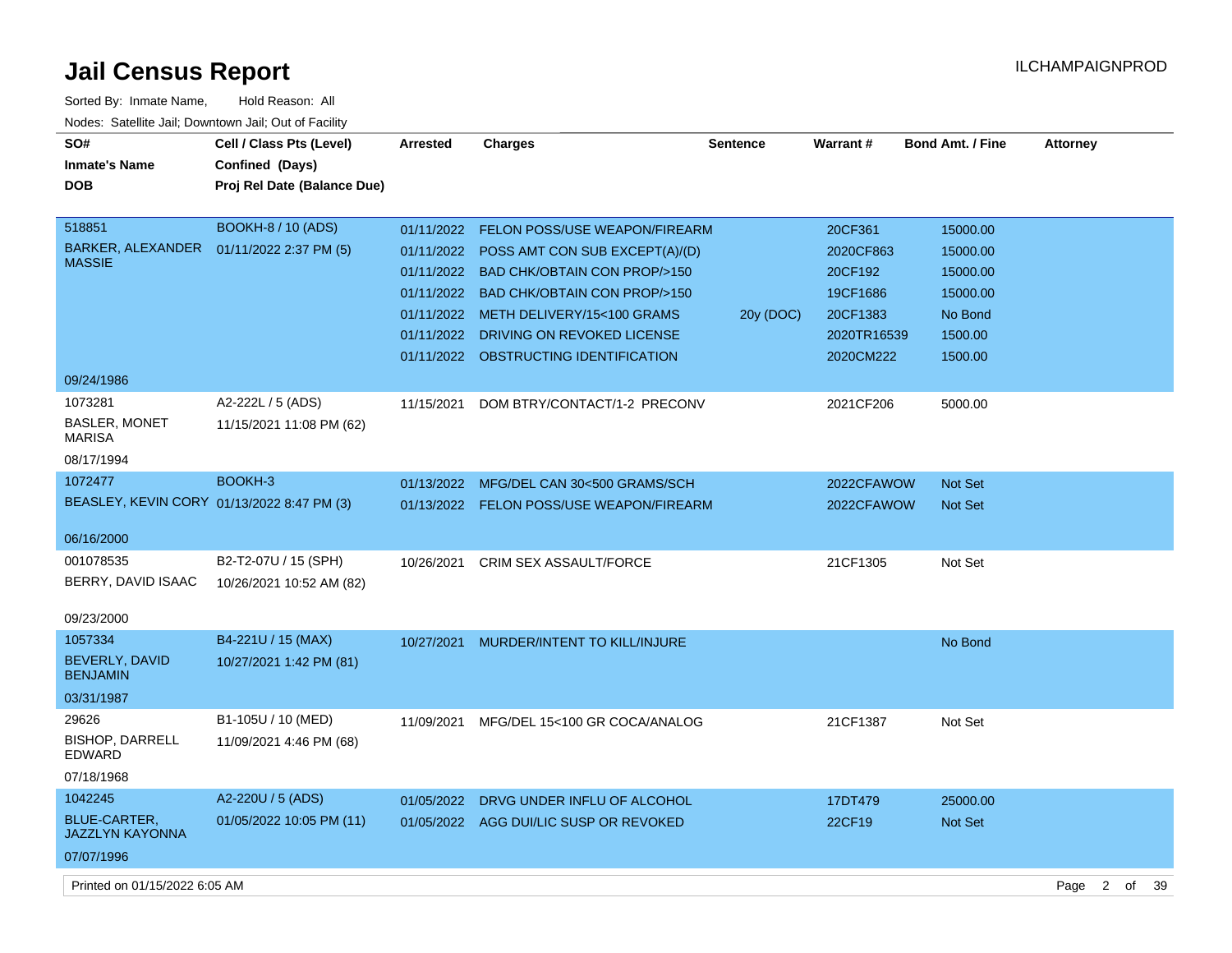| ivuutos. Saltiilit Jali, Duwilluwii Jali, Oul of Facility |                                             |                 |                                       |                 |            |                         |                 |
|-----------------------------------------------------------|---------------------------------------------|-----------------|---------------------------------------|-----------------|------------|-------------------------|-----------------|
| SO#                                                       | Cell / Class Pts (Level)                    | <b>Arrested</b> | <b>Charges</b>                        | <b>Sentence</b> | Warrant#   | <b>Bond Amt. / Fine</b> | <b>Attorney</b> |
| <b>Inmate's Name</b>                                      | Confined (Days)                             |                 |                                       |                 |            |                         |                 |
| DOB                                                       | Proj Rel Date (Balance Due)                 |                 |                                       |                 |            |                         |                 |
|                                                           |                                             |                 |                                       |                 |            |                         |                 |
| 51247                                                     | B1-202U / 10 (MED)                          | 04/15/2021      | FELON POSS/USE WEAPON/FIREARM         |                 | 21CF411    | Not Set                 |                 |
| <b>BROWN, DANTE</b><br><b>MAURICE</b>                     | 04/15/2021 6:24 PM (276)                    |                 |                                       |                 |            |                         |                 |
| 04/19/1979                                                |                                             |                 |                                       |                 |            |                         |                 |
| 29957                                                     | B4-222L / 15 (MAX)                          | 11/13/2021      | FELON POSS/USE WEAPON/FIREARM         |                 | 21CF1390   | Not Set                 |                 |
| BROWN, RODNEY<br>LOUIS                                    | 11/13/2021 8:57 PM (64)                     | 11/13/2021      | AGG CRIM SX AB/>5 YR OLDER VIC        |                 | 2019CF0718 | 250000.00               |                 |
| 01/07/1968                                                |                                             |                 |                                       |                 |            |                         |                 |
| 001077945                                                 | A1-227U / 10 (MED)                          | 11/13/2021      | AGG ASLT PEACE OFF/FIRE/ER WRK        |                 | 2021CF637  | 1000.00                 |                 |
| <b>BROWN, SIDREA</b>                                      | 11/13/2021 10:49 AM (64)                    | 11/13/2021      | <b>BURGLARY</b>                       |                 | 2021CF543  | 50000.00                |                 |
| <b>RENEIA</b>                                             |                                             | 11/17/2021      | <b>BURGLARY</b>                       |                 | 21CF1264   | 1000.00                 |                 |
| 07/23/1992                                                |                                             |                 |                                       |                 |            |                         |                 |
| 001078739                                                 | BOOKF-2 / 5 (ADS)                           |                 | 01/05/2022 CRIMINAL TRESPASS BUILDING |                 | 2020CM392  | 1000.00                 |                 |
| BRYANT, JUDITH ANN                                        | 01/05/2022 6:36 PM (11)                     |                 |                                       |                 |            |                         |                 |
| 10/22/1957                                                |                                             |                 |                                       |                 |            |                         |                 |
| 995894                                                    | A4-106L / 10 (ADS)                          | 12/28/2021      | FELON POSSESS WEAPON/2ND+             | 5y(DOC)         | 2020CF709  | No Bond                 |                 |
|                                                           | BUTLER, JAMES LYNN 12/28/2021 11:05 AM (19) |                 |                                       |                 |            |                         |                 |
| 12/04/1991                                                |                                             |                 |                                       |                 |            |                         |                 |
| 56936                                                     | A3-215L / 15 (SPH)                          | 11/01/2021      | PUBLIC INDECENCY/EXPOSURE/3+          | 3y/0m/0d (DO    |            | Not Set                 |                 |
| CALDWELL, STEVEN<br>ANDRE                                 | 11/01/2021 1:09 PM (76)                     |                 |                                       |                 |            |                         |                 |
| 04/19/1982                                                |                                             |                 |                                       |                 |            |                         |                 |
| 001077954                                                 | B3-W1-04L / 10 (MED)                        | 12/21/2021      | <b>RESIDENTIAL BURGLARY</b>           |                 | 21CF1570   | <b>Not Set</b>          |                 |
| CALKINS, STEVEN RAY 12/21/2021 6:35 AM (26)               |                                             |                 |                                       |                 |            |                         |                 |
|                                                           |                                             |                 |                                       |                 |            |                         |                 |
| 01/01/1992                                                |                                             |                 |                                       |                 |            |                         |                 |
| 39474                                                     | B1-101U / 10 (ADS)                          | 07/06/2021      | MFG/DEL 15<100 GR HEROIN/ANLG         |                 | 21CF792    | Not Set                 |                 |
| CAMPBELL, AARON<br>JACOB                                  | 07/06/2021 11:56 PM (194)                   |                 |                                       |                 |            |                         |                 |
| 07/18/1974                                                |                                             |                 |                                       |                 |            |                         |                 |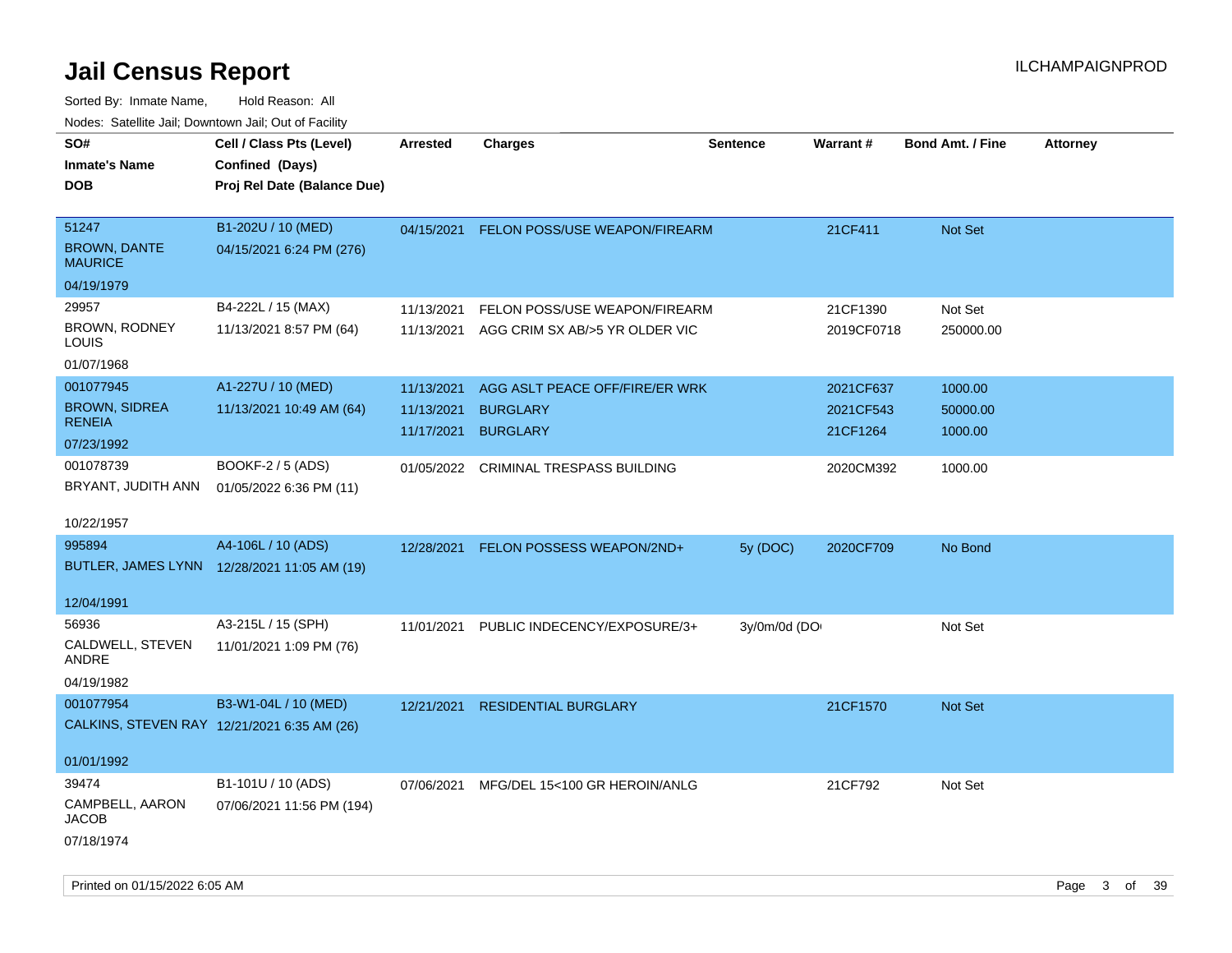| 10000. Catolino can, Dominomii can, Out of Faoint<br>SO#<br><b>Inmate's Name</b><br><b>DOB</b> | Cell / Class Pts (Level)<br>Confined (Days)<br>Proj Rel Date (Balance Due) | <b>Arrested</b> | <b>Charges</b>                                                         | <b>Sentence</b> | <b>Warrant#</b>  | <b>Bond Amt. / Fine</b> | <b>Attorney</b> |
|------------------------------------------------------------------------------------------------|----------------------------------------------------------------------------|-----------------|------------------------------------------------------------------------|-----------------|------------------|-------------------------|-----------------|
| 1003950<br>CANTU, NESTOR<br><b>ANTHONY</b><br>03/01/1983                                       | A4-206L / 5 (ADS)<br>01/11/2022 5:12 PM (5)<br>1/20/2022 (0.00)            |                 | 01/11/2022 DRIVING ON REVOKED LICENSE                                  |                 | 21TR6769         | Not Set                 |                 |
| 48473<br>CARRINGTON, ALBERT 01/14/2022 6:08 PM (2)<br>LAMONT, Third<br>10/03/1966              | BOOKH-3                                                                    |                 | 01/14/2022 VIOLATE ORDER PROTECTION                                    |                 | 2022-CM-AWOW     | Not Set                 |                 |
| 1060436<br>CARTER, DERESHEO<br><b>DEWAYNE</b><br>09/10/1991                                    | A4-204L / 5 (ADS)<br>01/06/2022 8:43 PM (10)                               | 01/06/2022      | AGGRAVATED UNLAWFUL RESTRAINT<br>01/06/2022 FELON ESCAPE/PEACE OFFICER |                 | 22CF29<br>22CF28 | Not Set<br>Not Set      |                 |
| 001078729<br>CARTER, TROY<br><b>DEMON</b><br>01/02/2004                                        | A4-105L / 15 (ADS)<br>01/02/2022 10:29 AM (14)                             |                 | 01/02/2022 MURDER/INTENT TO KILL/INJURE                                |                 | 20CF396          | 1000000.00              |                 |
| 1029088<br>CHAPPLE, MALIK<br><b>BIANCO</b><br>10/25/1994                                       | B1-104L / 10 (MED)<br>12/22/2021 10:02 AM (25)                             | 12/21/2021      | <b>FELON POSS/USE FIREARM PRIOR</b>                                    |                 | 21CF1338         | 250000.00               |                 |
| 56241<br>CLARK, DAMON<br><b>GILLMORE</b><br>12/21/1976                                         | <b>BOOKH-1 / 5 (ADS)</b><br>01/13/2022 4:36 AM (3)                         |                 | 01/13/2022 VIOLATE ORDER/PRIOR DOM BTRY                                |                 | 22CF59           | Not Set                 |                 |
| 001077485<br><b>COLBERT, ARIEANA</b><br><b>FELICIA</b><br>12/13/2000                           | A1-124U / 15 (MAX)<br>12/21/2021 2:08 PM (26)                              | 12/21/2021      | MURDER/INTENT TO KILL/INJURE                                           |                 | 2021CF1282       | 1000000.00              |                 |
| 1048488<br>COLSON, WAYNE<br>ARTHUR, Third<br>10/14/1995                                        | A4-105U / 10 (ADS)<br>12/30/2021 8:27 AM (17)                              | 12/30/2021      | ARMED VIOLENCE/CATEGORY I                                              |                 | 2022CF4          | Not Set                 |                 |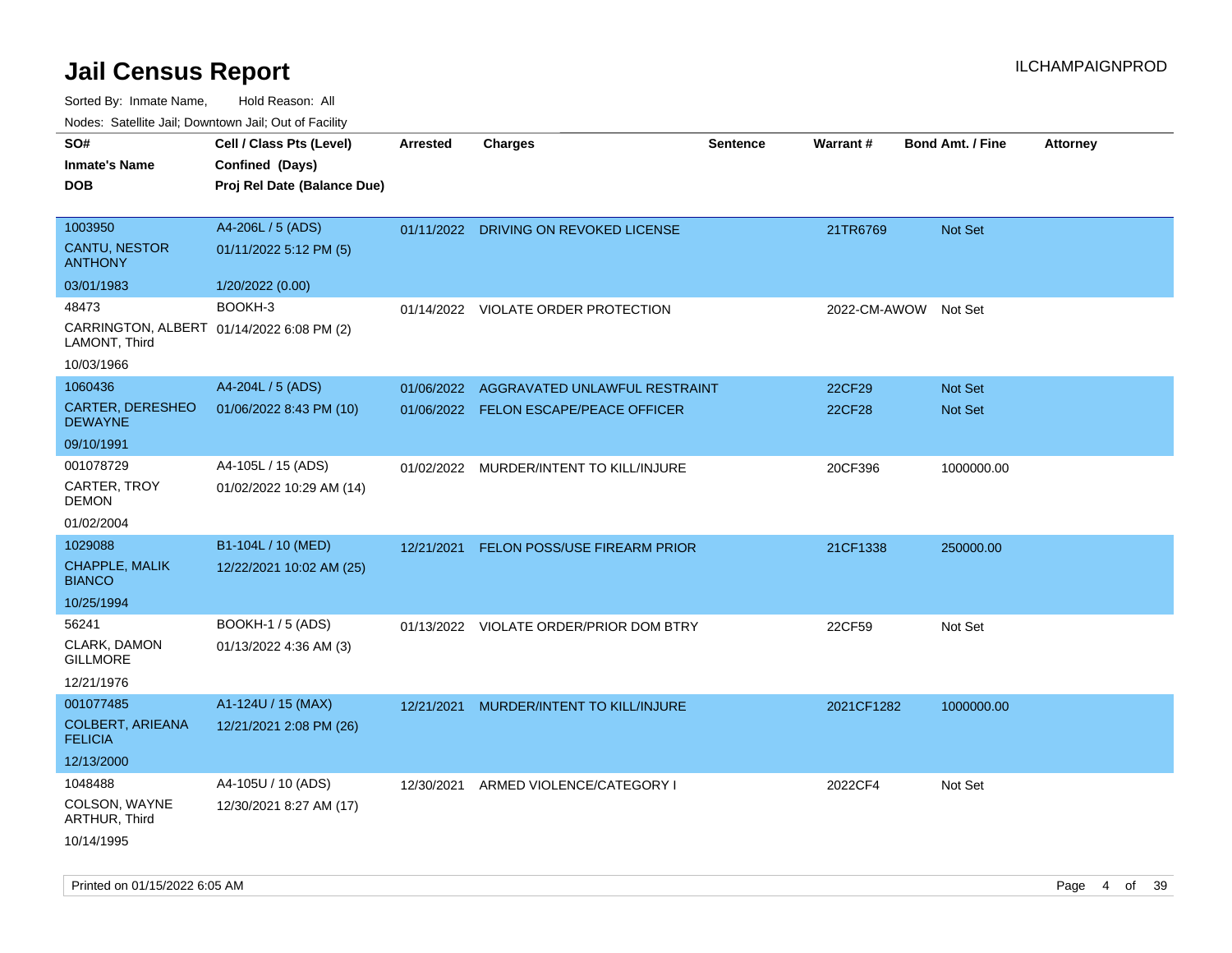Sorted By: Inmate Name, Hold Reason: All Nodes: Satellite Jail; Downtown Jail; Out of Facility

| SO#<br><b>Inmate's Name</b><br><b>DOB</b>                       | Cell / Class Pts (Level)<br>Confined (Days)<br>Proj Rel Date (Balance Due) | <b>Arrested</b>                        | <b>Charges</b>                                                                                           | <b>Sentence</b> | Warrant#                         | <b>Bond Amt. / Fine</b>              | <b>Attorney</b> |
|-----------------------------------------------------------------|----------------------------------------------------------------------------|----------------------------------------|----------------------------------------------------------------------------------------------------------|-----------------|----------------------------------|--------------------------------------|-----------------|
| 34805<br>11/16/1971                                             | A3-214L / 15 (MAX)<br>CONERLY, KIN JOSEPH 10/01/2021 1:53 AM (107)         | 10/01/2021<br>10/01/2021<br>10/06/2021 | <b>DOMESTIC BATTERY</b><br><b>ARMED HABITUAL CRIMINAL</b><br>POSS STOLEN VEHICLE > \$25,000              |                 | 21CF1183<br>21CF1184<br>19CF1786 | Not Set<br>Not Set<br><b>Not Set</b> |                 |
| 958936<br>COWAN, CAPRICE<br>CASHAY<br>07/19/1988                | BOOKF-2 / 10 (ADS)<br>01/11/2022 7:04 PM (5)                               | 01/11/2022<br>01/11/2022               | DRIVING ON REVOKED LICENSE<br>FELON FAIL/RETURN FRM FURLOUGH<br>01/12/2022 AGG BATTERY/USE DEADLY WEAPON | 2y/6m (DOC)     | 21TR4771<br>21CF1351<br>18CF1571 | 2500.00<br>150000.00<br>No Bond      |                 |
| 1074319<br><b>CRAIG, DAVUCCI</b><br><b>DAVION</b><br>08/02/2001 | B2-T1-04L / 15 (SPH)<br>10/12/2021 11:36 AM (96)                           | 10/12/2021<br>10/14/2021 MURDER        | AGGRAVATED CRUELTY TO ANIMALS                                                                            |                 | 21CF1238<br>21CF1239             | Not Set<br>Not Set                   |                 |
| 001077549<br>CRISTOBAL-MATEO.<br><b>CRISTOBAL</b><br>12/02/1988 | B2-T3-10L / 10 (SPH)<br>12/22/2020 1:17 PM (390)                           | 12/22/2020                             | PRED CRIM SEX ASLT/VICTIM <13                                                                            |                 | 2020CF1469                       | Not Set                              |                 |
| 988538<br>DAVIDSON, HARLEY<br><b>KYLE SCOTT</b><br>08/05/1990   | B1-106L / 10 (MED)<br>12/21/2021 5:45 AM (26)                              | 12/21/2021                             | AGGRAVATED DOMESTIC BATTERY                                                                              |                 | 21CF1564                         | Not Set                              |                 |
| 1023587<br>DAVIS, MARTIN<br><b>DENNIS</b><br>12/02/1994         | B1-203U / 15 (MAX)<br>09/24/2021 9:38 PM (114)                             | 09/24/2021<br>09/24/2021               | MFG/DEL CANNABIS/2.5-10 GRAMS<br>ARMED HABITUAL CRIMINAL                                                 |                 | 21CF1155<br>2021-CF681           | Not Set<br>500000.00                 |                 |
| 001078538<br><b>DAWKINS, LEN</b><br>03/23/1987                  | B1-205L / 10 (MED)<br>10/26/2021 8:18 PM (82)                              | 10/26/2021                             | <b>CRIM SEX ASSAULT/FORCE</b>                                                                            |                 | 21CF1301                         | Not Set                              |                 |
| 56972<br>DAY, DANIEL JOSEPH                                     | B3-W3-10L / 10 (MED)<br>08/30/2021 3:07 PM (139)                           | 08/30/2021<br>09/04/2021               | POSS STOLEN VEHICLE > \$25,000<br><b>BURGLARY</b>                                                        |                 | 21CF1044<br>21CF1054             | Not Set<br>Not Set                   |                 |

10/16/1982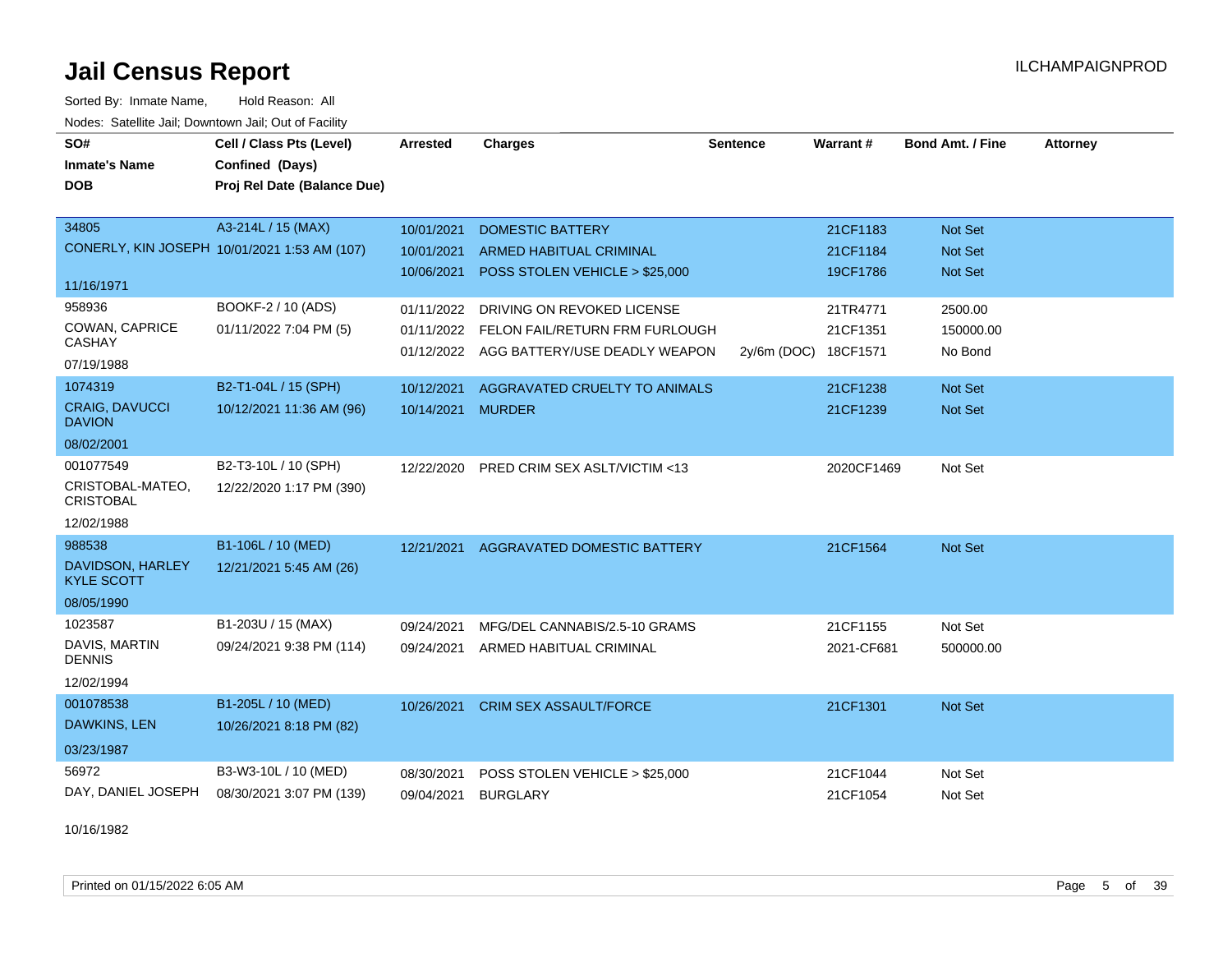Sorted By: Inmate Name, Hold Reason: All Nodes: Satellite Jail; Downtown Jail; Out of Facility

| SO#                                         | Cell / Class Pts (Level)    | Arrested   | Charges                              | <b>Sentence</b> | Warrant#   | <b>Bond Amt. / Fine</b> | <b>Attorney</b> |
|---------------------------------------------|-----------------------------|------------|--------------------------------------|-----------------|------------|-------------------------|-----------------|
| <b>Inmate's Name</b>                        | Confined (Days)             |            |                                      |                 |            |                         |                 |
| <b>DOB</b>                                  | Proj Rel Date (Balance Due) |            |                                      |                 |            |                         |                 |
|                                             |                             |            |                                      |                 |            |                         |                 |
| 49972                                       | A4-104U / 10 (ADS)          | 01/03/2022 | <b>FELON POSS/USE WEAPON/FIREARM</b> | 2y (DOC)        | 20CF1476   | No Bond                 |                 |
| <b>DICKERSON,</b><br><b>RAYMOND COLLIER</b> | 01/03/2022 11:10 AM (13)    |            |                                      |                 |            |                         |                 |
| 08/16/1978                                  |                             |            |                                      |                 |            |                         |                 |
| 25659                                       | B4-125L / 15 (MAX)          | 06/15/2021 | <b>RESIDENTIAL BURGLARY</b>          |                 | 2020CF1218 | 50000.00                |                 |
| DORRIS, LORENZO                             | 06/15/2021 6:17 AM (215)    | 06/15/2021 | <b>BURGLARY</b>                      |                 | 21CF689    | Not Set                 |                 |
| 07/19/1966                                  |                             |            |                                      |                 |            |                         |                 |
| 1024895                                     | B3-W4-14L / 10 (MED)        | 12/15/2021 | MFG/DEL 100<400 GR COCA/ANLG         |                 | 21CF1535   | Not Set                 |                 |
| <b>EDWARDS, GEORGE</b><br><b>CORTEZ</b>     | 12/15/2021 12:26 PM (32)    | 12/15/2021 | <b>AGGRAVATED BATTERY</b>            |                 | 21CF1536   | Not Set                 |                 |
| 06/19/1994                                  |                             |            |                                      |                 |            |                         |                 |
| 1069992                                     | BOOKH-3                     |            | 01/14/2022 VIOLATE ORDER PROTECTION  |                 | 2022CMAWOW | Not Set                 |                 |
| EMBEYA, CRISTAVI<br><b>TSHOMBA</b>          | 01/14/2022 5:19 PM (2)      |            |                                      |                 |            |                         |                 |
| 03/19/1999                                  |                             |            |                                      |                 |            |                         |                 |
| 987328                                      | A2-122L / 10 (MED)          | 12/11/2021 | AGG ASLT PEACE OFF/FIRE/ER WRK       |                 | 21CF1515   | Not Set                 |                 |
| ERVIN, DEIDRA ANN<br><b>RUTH</b>            | 12/11/2021 8:48 PM (36)     |            |                                      |                 |            |                         |                 |
| 04/15/1991                                  |                             |            |                                      |                 |            |                         |                 |
| 45194                                       | B3-W7-28L / 10 (MED)        | 10/20/2021 | DOMESTIC BATTERY/OTHER PRIOR         |                 | 21CF1265   | Not Set                 |                 |
| <b>FALLS, ANDREW</b>                        | 10/20/2021 12:59 AM (88)    |            |                                      |                 |            |                         |                 |
| 0.0454070                                   |                             |            |                                      |                 |            |                         |                 |

08/15/1976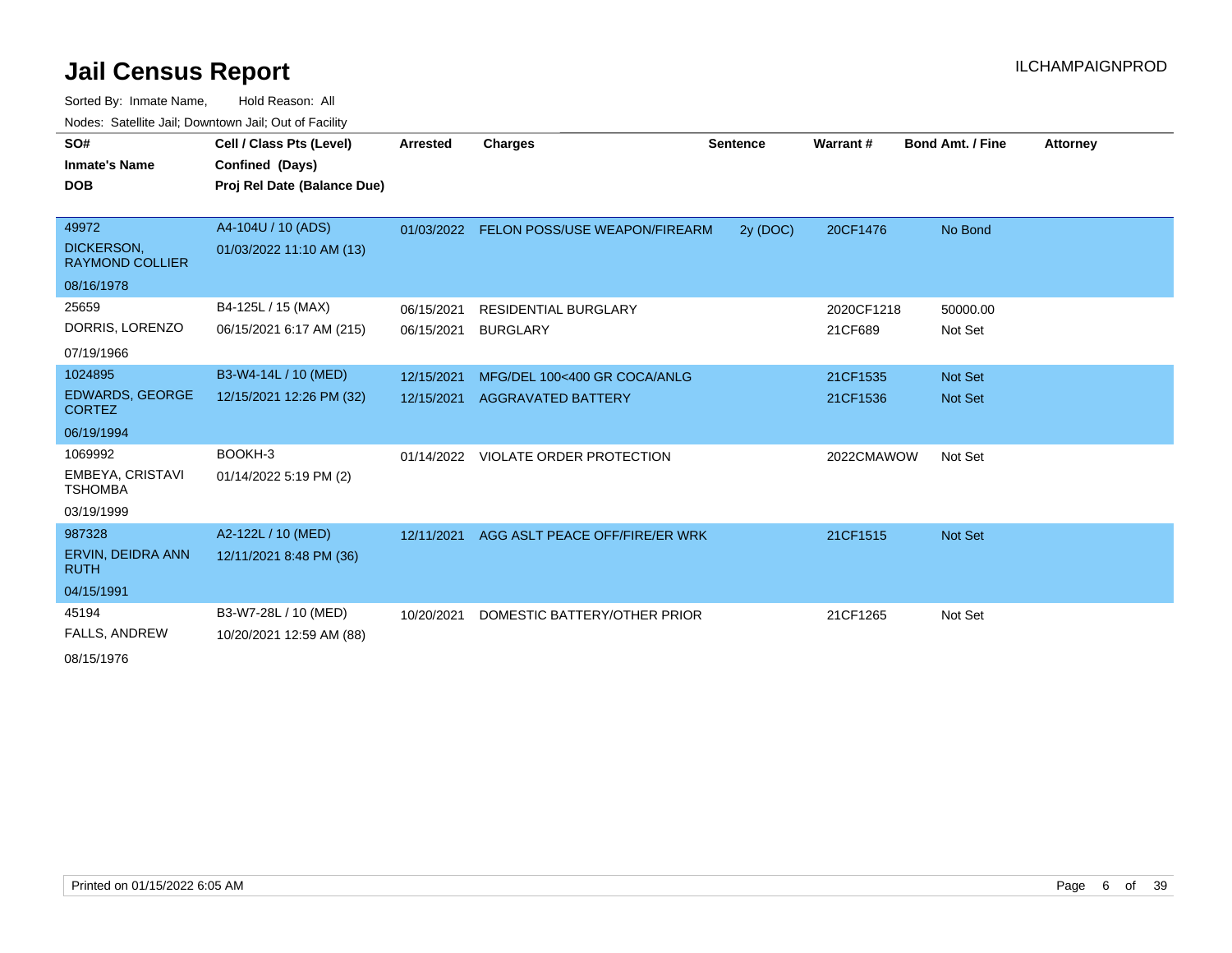| Sorted By: Inmate Name,                               | Hold Reason: All                            |                 |                                               |                 |             |                         |                 |
|-------------------------------------------------------|---------------------------------------------|-----------------|-----------------------------------------------|-----------------|-------------|-------------------------|-----------------|
| Nodes: Satellite Jail; Downtown Jail; Out of Facility |                                             |                 |                                               |                 |             |                         |                 |
| SO#                                                   | Cell / Class Pts (Level)                    | <b>Arrested</b> | <b>Charges</b>                                | <b>Sentence</b> | Warrant#    | <b>Bond Amt. / Fine</b> | <b>Attorney</b> |
| <b>Inmate's Name</b>                                  | Confined (Days)                             |                 |                                               |                 |             |                         |                 |
| DOB                                                   | Proj Rel Date (Balance Due)                 |                 |                                               |                 |             |                         |                 |
|                                                       |                                             |                 |                                               |                 |             |                         |                 |
| 1033594                                               | BOOKH-3                                     |                 | 01/14/2022 AGG DISCHARGE FIREARM              |                 | 2022CFAWOW  | Not Set                 |                 |
| <b>FARMER, KAMERON</b>                                | 01/14/2022 5:15 AM (2)                      |                 | 01/14/2022 AGG UNLAWFUL USE OF WEAPON         |                 | 2022CFAWOW  | <b>Not Set</b>          |                 |
| <b>TODD</b>                                           |                                             |                 | 01/14/2022 AGGRAVATED ASSAULT                 |                 | 2022CMAWOW  | Not Set                 |                 |
| 08/11/1995                                            |                                             |                 | 01/14/2022 POSSESSING A CONTROLLED SUBSTANC   |                 | 2022CFAWOW  | <b>Not Set</b>          |                 |
|                                                       |                                             | 01/14/2022      | POSSESS LOOK-ALIKE SUB/SUBQ                   |                 | 2022CMAWOW  | <b>Not Set</b>          |                 |
|                                                       |                                             | 01/14/2022      | <b>RESIST/OBSTRUCTING A PEACE OFFICEF</b>     |                 | 2022CMAWOW  | <b>Not Set</b>          |                 |
|                                                       |                                             |                 | 01/14/2022 AGG DUI/NO VALID INS               |                 | 2022CFAWOW  | <b>Not Set</b>          |                 |
|                                                       |                                             |                 | 01/14/2022 POSS ADULT USE CANN IN MOTOR VEHIC |                 | 2022TRAWOW  | <b>Not Set</b>          |                 |
|                                                       |                                             |                 | 01/14/2022 TRANSP/CARRY ALC LIQ/DRIVER        |                 | 2022TRAWOW  | <b>Not Set</b>          |                 |
|                                                       |                                             |                 | 01/14/2022 AGG FLEEING/2+ CON DEVICES         |                 | 2022CFAWOW  | <b>Not Set</b>          |                 |
|                                                       |                                             |                 | 01/14/2022 NO HEADLIGHTS WHEN REQUIRED        |                 | 2022TRAWOW  | <b>Not Set</b>          |                 |
|                                                       |                                             |                 | 01/14/2022  FAIL NOTIFY DMG/UNATTENDED VEH    |                 | 2022TRAWOW  | Not Set                 |                 |
|                                                       |                                             |                 | 01/14/2022 RECKLESS DRIVING                   |                 | 2022TRAWOW  | <b>Not Set</b>          |                 |
|                                                       |                                             |                 | 01/14/2022 DISREGARD STOP SIGN                |                 | 2022TRAWOW  | <b>Not Set</b>          |                 |
|                                                       |                                             |                 | 01/14/2022 CRIM DMG TO PROP \$500-10K         |                 | 2022CFAWOW  | <b>Not Set</b>          |                 |
| 001078758                                             | A1-226L / 5 (ADS)                           |                 | 01/11/2022 DIRECT CRIMINAL CONTEMPT           |                 | 2018D84     | Not Set                 |                 |
| FELLER, JUSTINE A                                     | 01/11/2022 6:10 PM (5)                      |                 |                                               |                 |             |                         |                 |
|                                                       |                                             |                 |                                               |                 |             |                         |                 |
| 04/13/1987<br>527081                                  |                                             |                 |                                               |                 |             |                         |                 |
| <b>FERGUSON.</b>                                      | B3-W6-24L / 10 (MED)                        |                 | 09/06/2021 ARSON/REAL/PERSONAL PROP>\$150     |                 | 2021 CF 797 | 25000.00                |                 |
| <b>CHRISTOPHER</b>                                    | 09/06/2021 1:18 PM (132)                    |                 |                                               |                 |             |                         |                 |
| 12/21/1981                                            |                                             |                 |                                               |                 |             |                         |                 |
| 1039744                                               | B4-224U / 15 (MAX)                          | 12/06/2021      | MURDER                                        |                 | 20CF959     | 1000000.00              |                 |
| FONVILLE, TREVOY                                      | 12/06/2021 10:52 AM (41)                    |                 |                                               |                 |             |                         |                 |
| <b>JERMAINE</b>                                       |                                             |                 |                                               |                 |             |                         |                 |
| 01/13/1996                                            |                                             |                 |                                               |                 |             |                         |                 |
| 518395                                                | B2-T4-16L / 15 (SPH)                        |                 | 07/07/2020 CRIMINAL SEXUAL ASSAULT            |                 | 2020-CF735  | 250000.00               |                 |
|                                                       | FRANDLE, MARK RYAN 07/07/2020 3:42 PM (558) |                 |                                               |                 |             |                         |                 |
|                                                       |                                             |                 |                                               |                 |             |                         |                 |
| 09/10/1985                                            |                                             |                 |                                               |                 |             |                         |                 |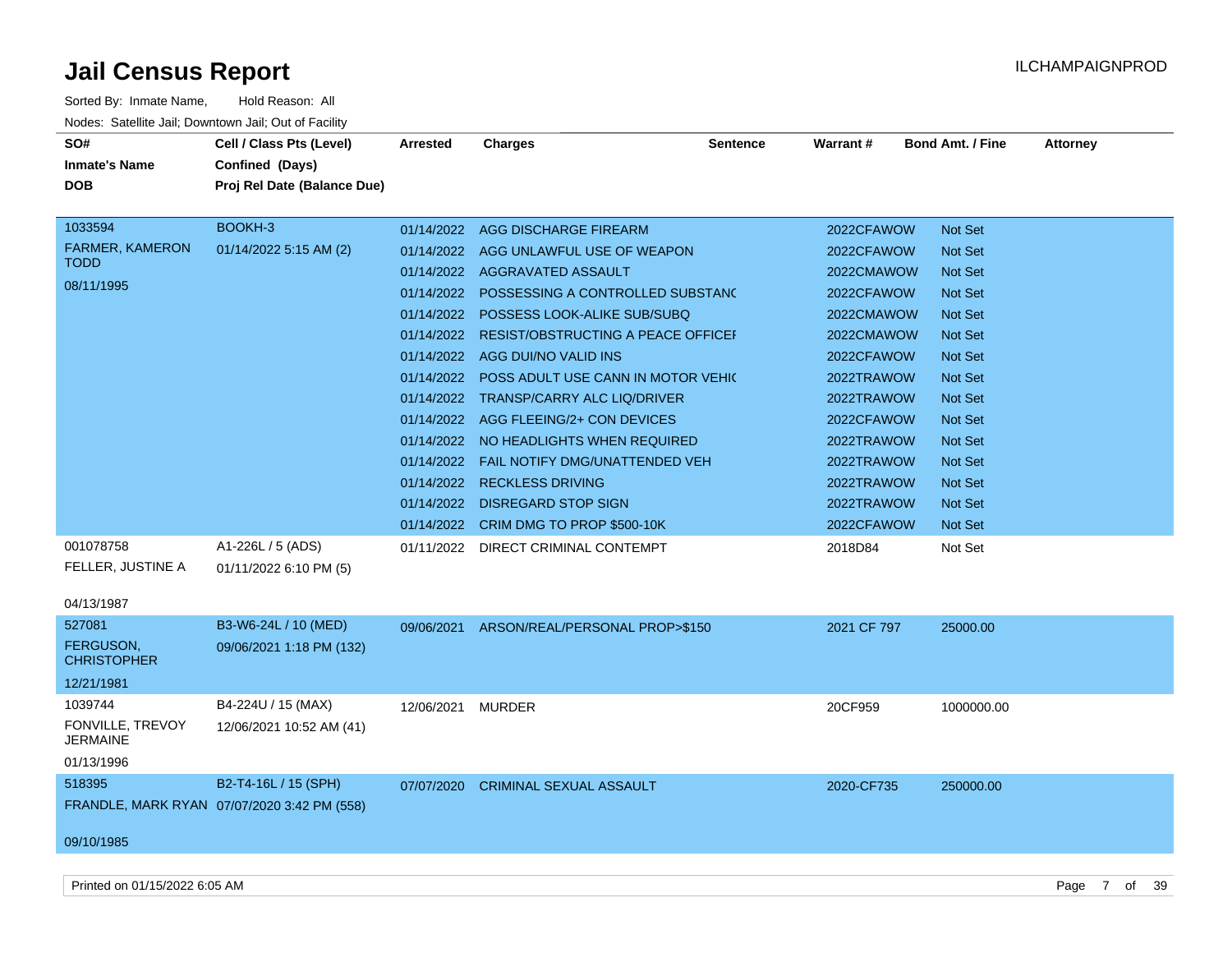| roaco. Catolino cali, Downtown cali, Out of Fability |                             |                          |                                                       |                 |                      |                         |                 |
|------------------------------------------------------|-----------------------------|--------------------------|-------------------------------------------------------|-----------------|----------------------|-------------------------|-----------------|
| SO#                                                  | Cell / Class Pts (Level)    | Arrested                 | <b>Charges</b>                                        | <b>Sentence</b> | Warrant#             | <b>Bond Amt. / Fine</b> | <b>Attorney</b> |
| <b>Inmate's Name</b>                                 | Confined (Days)             |                          |                                                       |                 |                      |                         |                 |
| <b>DOB</b>                                           | Proj Rel Date (Balance Due) |                          |                                                       |                 |                      |                         |                 |
|                                                      |                             |                          |                                                       |                 |                      |                         |                 |
| 001077934                                            | A1-125L / 10 (MED)          | 08/22/2021               | AGG DUI/ACCIDENT/DEATH                                |                 | 21CF1024             | Not Set                 |                 |
| FREED, LOGAN<br><b>SUZANNE</b>                       | 08/22/2021 11:45 PM (147)   | 08/22/2021               | <b>DOMESTIC BATTERY</b>                               |                 | 21 CM 172            | 10000.00                |                 |
| 08/18/1996                                           |                             |                          |                                                       |                 |                      |                         |                 |
| 001078290                                            | A1-125U / 10 (ADS)          | 08/19/2021               | MACHINE GUN/AUTO WEAPON/VEH                           |                 | 21CF1012             | Not Set                 |                 |
| FREEMAN, ANGEL<br><b>JANILA KAY</b>                  | 08/19/2021 1:26 AM (150)    |                          |                                                       |                 |                      |                         |                 |
| 12/25/1995                                           |                             |                          |                                                       |                 |                      |                         |                 |
| 1063104                                              | BOOKH-4 / 5 (ADS)           | 01/10/2022               | <b>VIOLATE ORDER PROTECTION</b>                       |                 | 21CF1258             | 25000.00                |                 |
| <b>FUSON, KEITH</b><br><b>EDWARD</b>                 | 01/10/2022 9:14 PM (6)      |                          | 01/10/2022 VIOLATE ORDER PROTECTION                   |                 | 21CF1259             | 25000.00                |                 |
| 05/07/1987                                           |                             |                          |                                                       |                 |                      |                         |                 |
| 001078154                                            | A3-217U / 10 (ADS)          | 01/09/2022               | DRVG UNDER INFLU OF ALCOHOL                           |                 | 2021 DT 182          | 5000.00                 |                 |
| <b>GENTRY, DAMON</b><br><b>LIONEL</b>                | 01/09/2022 4:41 PM (7)      |                          | 01/09/2022 AGG DOMESTIC BATTERY/STRANGLE              |                 | 2021 CF 1396         | 50000.00                |                 |
| 12/25/1971                                           |                             |                          |                                                       |                 |                      |                         |                 |
| 001078633                                            | B2-T4-13U / 25 (SPH)        | 12/01/2021               | <b>PRED CRIM SEX ASLT/VICTIM &lt;13</b>               |                 | 21CF1416             | 250000.00               |                 |
| GONZALEZ-GUILLEN,<br><b>EDWARD</b>                   | 12/01/2021 12:08 PM (46)    |                          |                                                       |                 |                      |                         |                 |
| 08/25/2002                                           |                             |                          |                                                       |                 |                      |                         |                 |
| 001078607                                            | B4-221L / 15 (MAX)          | 11/22/2021               | FELON POSS/USE FIREARM/PAROLE                         |                 | 21CF1437             | Not Set                 |                 |
| GRAY, WILLIAM<br>DA'VON                              | 11/22/2021 2:57 PM (55)     | 11/22/2021               | ATTEMPT (FIRST DEGREE MURDER)                         |                 | 21CF1435             | Not Set                 |                 |
| 04/18/1984                                           |                             |                          |                                                       |                 |                      |                         |                 |
| 56342                                                | B1-206L / 10 (MED)          | 10/21/2021               | THEFT CONTROL INTENT <\$500                           |                 | 17CF1451             | 10000.00                |                 |
| <b>GRIFFIN, NATHAN</b><br><b>EUGENE</b>              | 10/21/2021 4:20 PM (87)     | 10/21/2021<br>10/21/2021 | DRIVING ON REVOKED LICENSE<br>ARMED HABITUAL CRIMINAL |                 | 20TR1979<br>21CF1279 | 3000.00<br>Not Set      |                 |
| 02/24/1969                                           |                             |                          |                                                       |                 |                      |                         |                 |
| 1049103                                              | A4-203L / 5 (ADS)           | 12/27/2021               | <b>DOMESTIC BATTERY</b>                               |                 | 2021CM595            | Not Set                 |                 |
| HAGGARD, RYAN<br>PHILIP                              | 12/27/2021 9:15 PM (20)     |                          |                                                       |                 |                      |                         |                 |
| 06/01/1983                                           |                             |                          |                                                       |                 |                      |                         |                 |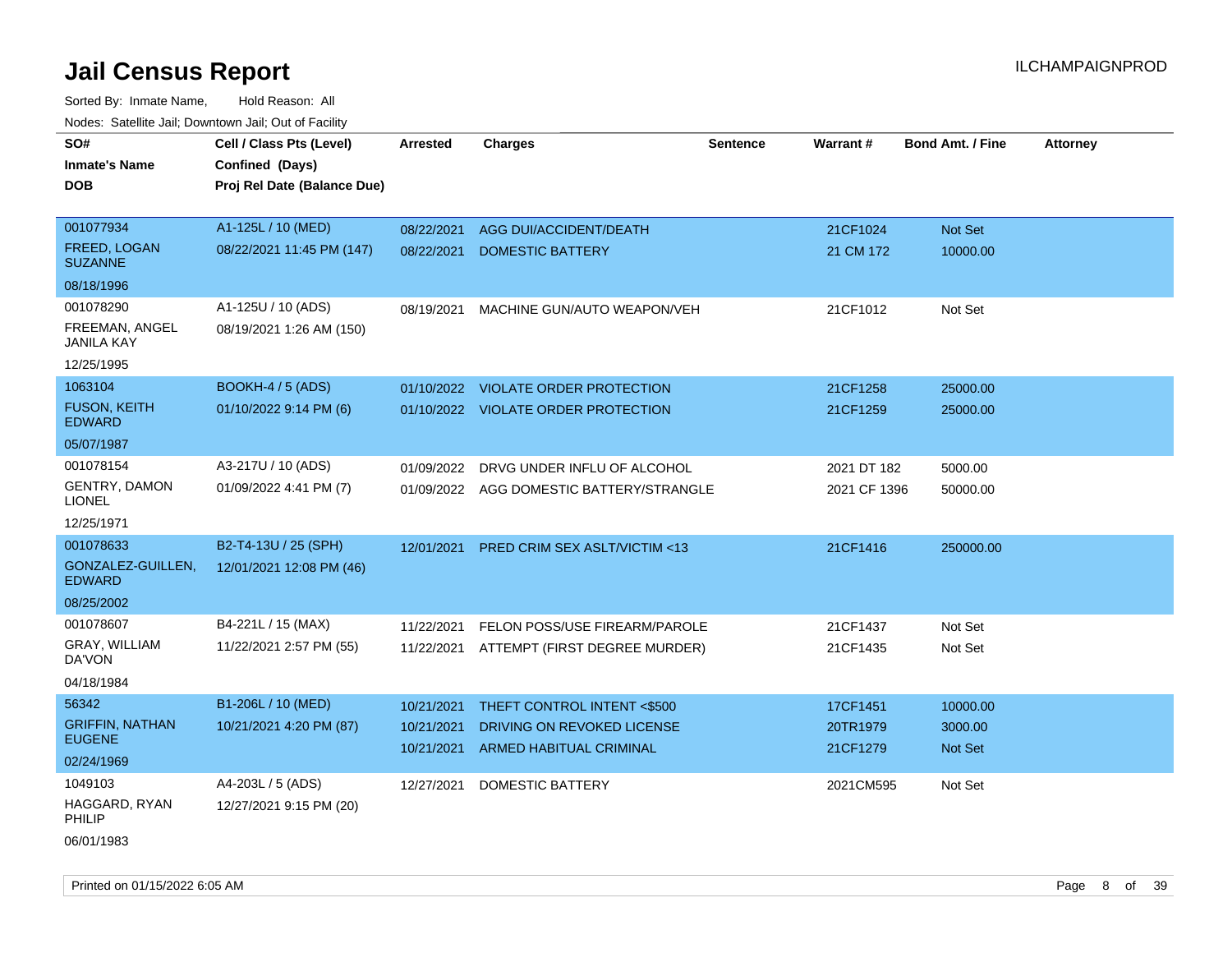| rioucs. Odichite Jah, Downtown Jah, Out of Facility |                             |                 |                                         |                 |            |                         |                 |
|-----------------------------------------------------|-----------------------------|-----------------|-----------------------------------------|-----------------|------------|-------------------------|-----------------|
| SO#                                                 | Cell / Class Pts (Level)    | <b>Arrested</b> | <b>Charges</b>                          | <b>Sentence</b> | Warrant#   | <b>Bond Amt. / Fine</b> | <b>Attorney</b> |
| <b>Inmate's Name</b>                                | Confined (Days)             |                 |                                         |                 |            |                         |                 |
| <b>DOB</b>                                          | Proj Rel Date (Balance Due) |                 |                                         |                 |            |                         |                 |
|                                                     |                             |                 |                                         |                 |            |                         |                 |
| 987254                                              | <b>BOOKH-8 / 10 (ADS)</b>   |                 | 01/12/2022 DOMESTIC BATTERY/OTHER PRIOR | 6y (DOC)        | 20CF356    | No Bond                 |                 |
| HAYES, CARL DONJO                                   | 01/12/2022 5:20 PM (4)      |                 |                                         |                 |            |                         |                 |
| 03/02/1963                                          |                             |                 |                                         |                 |            |                         |                 |
| 001078488                                           | B2-T3-12L / 15 (SPH)        | 10/14/2021      | PRED CRIM SEX ASLT/VICTIM <13           |                 | 21CF1232   | 500000.00               |                 |
| HERNANDEZ-LOPEZ,<br><b>ERNESTO</b>                  | 10/14/2021 3:15 PM (94)     | 10/14/2021      | <b>FUGITIVE FROM JUSTICE</b>            |                 | 21CF1246   | Not Set                 |                 |
| 11/28/1975                                          |                             |                 |                                         |                 |            |                         |                 |
| 975293                                              | B2-T4-14L / 10 (SPH)        | 07/21/2021      | <b>STALKING</b>                         |                 | 2021CF863  | Not Set                 |                 |
| HILL, JACOB MILES                                   | 07/21/2021 8:43 PM (179)    | 07/21/2021      | VIO ORDER/PRIOR VIO OF ORDER            |                 | 21CF914    | No Bond                 |                 |
|                                                     |                             | 07/25/2021      | <b>PAROLE REVOCATION</b>                |                 | CH2104646  | <b>Not Set</b>          |                 |
| 02/06/1988                                          |                             | 08/18/2021      | <b>HARASS WITNESS/FAMILY MBR/REP</b>    |                 | 21CF992    | Not Set                 |                 |
|                                                     |                             | 09/09/2021      | AGG STALKING/BODILY HARM                |                 | 21CF1073   | Not Set                 |                 |
| 48471                                               | B1-207L / 15 (MAX)          | 08/08/2021      | AGG BATTERY/DISCHARGE FIREARM           |                 | 21CF946    | Not Set                 |                 |
| HILL, RAMESH<br><b>JERMAINE</b>                     | 08/08/2021 4:45 AM (161)    |                 |                                         |                 |            |                         |                 |
| 12/11/1978                                          |                             |                 |                                         |                 |            |                         |                 |
| 1043704                                             | B4-223L / 15 (MAX)          | 07/13/2021      | ARMED ROBBERY/ARMED W/FIREARM           | 12y (DOC)       | 21CF815    | <b>Not Set</b>          |                 |
| <b>HOUSTON, STEVEN</b><br><b>CORDELL</b>            | 07/13/2021 5:56 AM (187)    |                 |                                         |                 |            |                         |                 |
| 01/24/1989                                          |                             |                 |                                         |                 |            |                         |                 |
| 999198                                              | B4-226L / 15 (MAX)          | 11/30/2021      | FELON POSS/USE FIREARM PRIOR            |                 | 21CF1377   | 500000.00               |                 |
| HOWARD, BRION LIN                                   | 11/30/2021 10:41 AM (47)    |                 |                                         |                 |            |                         |                 |
| 06/10/1992                                          |                             |                 |                                         |                 |            |                         |                 |
| 1061996                                             | A1-124L / 5 (MIN)           | 10/30/2021      | DRVG UNDER INFLUENCE OF DRUG            |                 |            | No Bond                 |                 |
| HUBBARD, REBEKIAH<br><b>DIONA</b>                   | 10/30/2021 1:37 PM (78)     | 10/30/2021      | RETAIL THEFT/DISP MERCH/<\$300          |                 | 2018CF1302 | 20000.00                |                 |
| 04/08/1998                                          | 1/26/2022 (0.00)            | 10/31/2021      | USE FORGED CR/DEBIT CARD/<\$300         | 2y (DOC)        |            | No Bond                 |                 |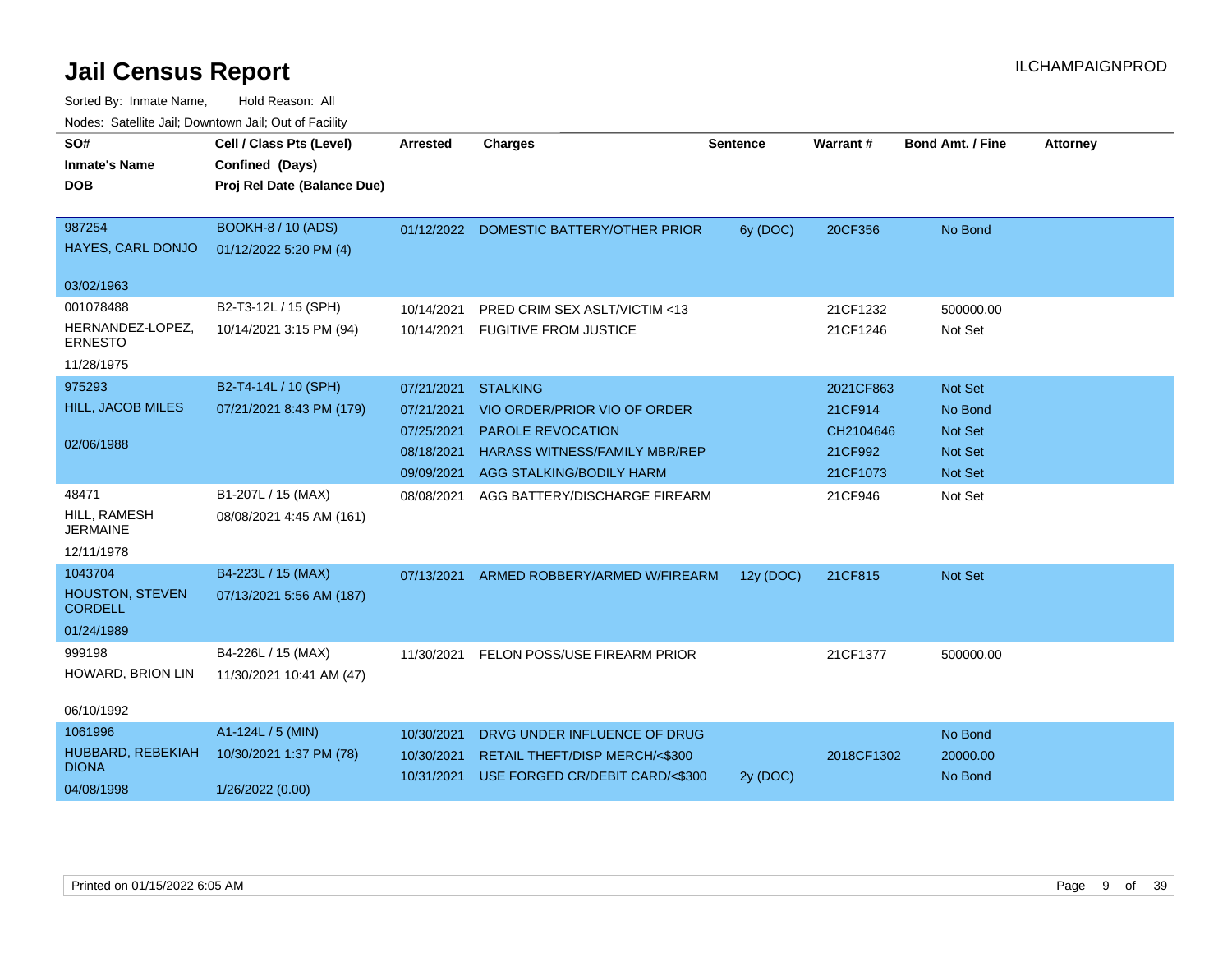| rouco. Calcillo Jali, Downtown Jali, Out of Facility |                                            |                 |                                   |          |             |                         |                 |
|------------------------------------------------------|--------------------------------------------|-----------------|-----------------------------------|----------|-------------|-------------------------|-----------------|
| SO#                                                  | Cell / Class Pts (Level)                   | <b>Arrested</b> | <b>Charges</b>                    | Sentence | Warrant#    | <b>Bond Amt. / Fine</b> | <b>Attorney</b> |
| <b>Inmate's Name</b>                                 | Confined (Days)                            |                 |                                   |          |             |                         |                 |
| <b>DOB</b>                                           | Proj Rel Date (Balance Due)                |                 |                                   |          |             |                         |                 |
|                                                      |                                            |                 |                                   |          |             |                         |                 |
| 953555                                               | B4-122L / 15 (MAX)                         | 03/10/2021      | <b>CRIM TRESPASS TO RESIDENCE</b> |          | 21CF272     | Not Set                 |                 |
| HUNT, TAVARIS EARL                                   | 03/10/2021 4:58 AM (312)                   | 04/14/2021      | AGG FLEEING POLICE/21 MPH OVER    | 3y(DOC)  | 2020CF94    | 10000.00                |                 |
|                                                      |                                            |                 |                                   |          |             |                         |                 |
| 12/29/1987                                           |                                            |                 |                                   |          |             |                         |                 |
| 38993                                                | B4-126L / 15 (MAX)                         | 02/13/2021      | ATTEMPT (FIRST DEGREE MURDER)     |          | 21CF181     | Not Set                 |                 |
| JACKSON, LAMONT<br><b>JEREMIE</b>                    | 02/13/2021 7:45 AM (337)                   |                 |                                   |          |             |                         |                 |
| 07/31/1973                                           |                                            |                 |                                   |          |             |                         |                 |
| 001078689                                            | B1-104U / 15 (MAX)                         | 12/17/2021      | FIREARM/FOID INVALID/NOT ELIG     |          | 21CF1551    | No Bond                 |                 |
| <b>JACKSON, PRENTISS</b><br><b>MANSION DEWAYNE</b>   | 12/18/2021 12:39 AM (29)                   | 12/17/2021      | POSS STOLEN VEHICLE > \$25,000    |          | 21JD37      | Not Set                 |                 |
| 09/02/2003                                           | 1/30/2022 (0.00)                           |                 |                                   |          |             |                         |                 |
| 001077487                                            | B3-W8-30L / 10 (MED)                       | 12/03/2020      | FELON POSS/USE WEAPON/FIREARM     |          | 20CF1377    | Not Set                 |                 |
| JACKSON, TERRELL<br>DANDRE                           | 12/03/2020 10:18 AM (409)                  | 11/09/2021      | AGG DISCHARGE FIREARM/OCC VEH     |          | 21CR0331401 | No Bond                 |                 |
| 08/11/1990                                           |                                            |                 |                                   |          |             |                         |                 |
| 001077864                                            | B1-103L / 15 (MAX)                         | 04/18/2021      | FELON POSS/USE WEAPON/FIREARM     |          | 21CF428     | Not Set                 |                 |
| D                                                    | JAMERSON, ANTHONY 04/18/2021 7:21 PM (273) |                 |                                   |          |             |                         |                 |
| 01/26/1990                                           |                                            |                 |                                   |          |             |                         |                 |
| 001078703                                            | A2-121L / 15 (ADS)                         | 12/20/2021      | MURDER/INTENT TO KILL/INJURE      |          | 21CF1574    | Not Set                 |                 |
| JOHNS, SHAMIQUH<br><b>THERESA</b>                    | 12/22/2021 6:41 AM (25)                    |                 |                                   |          |             |                         |                 |
| 04/03/1992                                           |                                            |                 |                                   |          |             |                         |                 |
| 1071536                                              | B4-127L / 15 (MED)                         | 06/17/2021      | UNLAWFUL RESTRAINT                | 2y (DOC) | 21CF702     | <b>Not Set</b>          |                 |
| JOHNSON, ZACHERY<br><b>EDWARD</b>                    | 06/17/2021 2:00 AM (213)                   |                 |                                   |          |             |                         |                 |
| 10/30/1987                                           |                                            |                 |                                   |          |             |                         |                 |
| 001078759                                            | A3-211U / 10 (ADS)                         |                 | 01/12/2022 RETAIL THEFT           |          | WB21-03457  | No Bond                 |                 |
| JOINER, SHAROD<br>CASSELL                            | 01/12/2022 9:31 PM (4)                     |                 |                                   |          |             |                         |                 |
| 05/25/1984                                           |                                            |                 |                                   |          |             |                         |                 |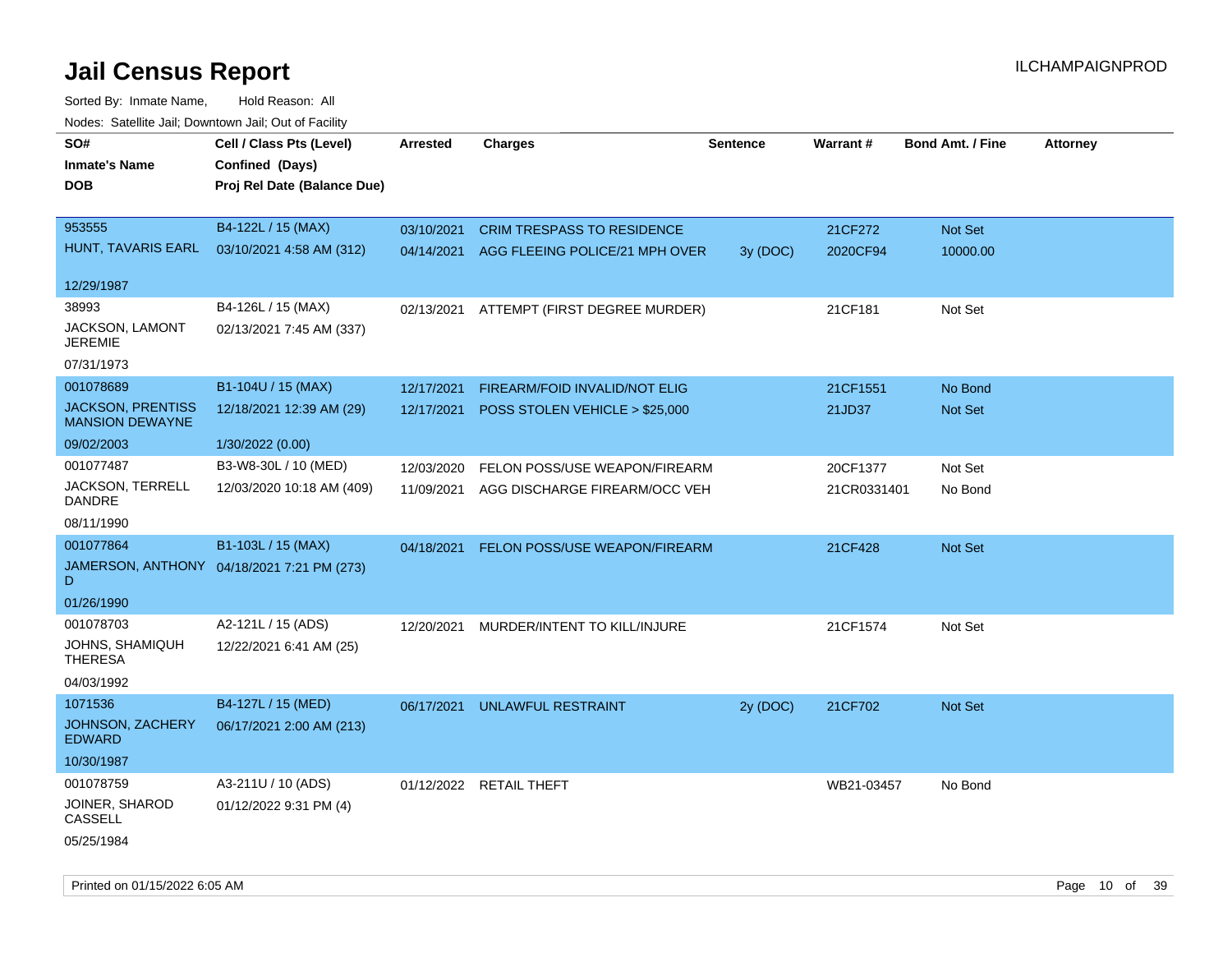Sorted By: Inmate Name, Hold Reason: All Nodes: Satellite Jail; Downtown Jail; Out of Facility

| SO#<br><b>Inmate's Name</b><br><b>DOB</b>                                     | Cell / Class Pts (Level)<br>Confined (Days)<br>Proj Rel Date (Balance Due) | Arrested                                             | Charges                                                                                                                | <b>Sentence</b> | <b>Warrant#</b>                               | <b>Bond Amt. / Fine</b>                   | <b>Attorney</b> |
|-------------------------------------------------------------------------------|----------------------------------------------------------------------------|------------------------------------------------------|------------------------------------------------------------------------------------------------------------------------|-----------------|-----------------------------------------------|-------------------------------------------|-----------------|
| 1017120<br>JONES, JOSHUA LYNN 10/29/2021 3:15 AM (79)<br>05/16/1993           | B3-W4-16L / 5 (MIN)<br>1/25/2022 (0.00)                                    | 10/29/2021                                           | AGG ASLT/USE DDLY WEAPON                                                                                               |                 |                                               | No Bond                                   |                 |
| 001078645<br>JONES, KELVIN<br><b>KHYRIC</b>                                   | B4-222U / 10 (MED)<br>12/02/2021 6:56 PM (45)                              | 12/02/2021                                           | AGG DISCHARGE FIREARM                                                                                                  |                 | 21CF1478                                      | No Bond                                   |                 |
| 02/27/2001<br>956822<br><b>JONES, MARIO</b><br><b>NATHANIEL</b><br>10/27/1987 | B1-205U / 15 (MAX)<br>11/25/2021 10:37 AM (52)                             | 11/25/2021<br>11/25/2021<br>11/25/2021               | <b>AGGRAVATED DOMESTIC BATTERY</b><br>PAROLE REVOCATION<br>UNLAWFUL RESTRAINT                                          |                 | 21CF1442<br>CH2106361<br>21CF1443             | Not Set<br>No Bond<br><b>Not Set</b>      |                 |
| 1008468<br>JONES, MARTEZ<br>LAMONTE<br>06/22/1993                             | B4-226U / 10 (MED)<br>12/01/2021 1:28 PM (46)                              | 12/01/2021<br>12/01/2021<br>12/02/2021               | FELON POSS/USE WEAPON/FIREARM<br>VIO BAIL BOND/FAMILY MEMBER<br>PROBATION VIOLATION                                    |                 | 21CF1472<br>22CM9<br>20CF1151                 | Not Set<br>Not Set<br>Not Set             |                 |
| 506244<br><b>JOSLIN, JASON LEE</b><br>12/22/1985                              | B1-204L / 15 (MAX)<br>07/15/2021 4:38 AM (185)                             | 07/15/2021                                           | ARMED ROBBERY/ARMED W/FIREARM                                                                                          |                 | 2021CF791                                     | 250000.00                                 |                 |
| 1030434<br><b>KELLY, TINO DEVON</b><br>02/14/1993                             | BOOKH-3<br>01/14/2022 9:24 PM (2)                                          | 01/14/2022<br>01/14/2022<br>01/14/2022<br>01/14/2022 | AGG BTRY/PREGNANT/HANDICAPPED<br>AGG DOMESTIC BATTERY/STRANGLE<br>FAIL TO COMPLY W/COURT ORDER<br>FAIL TO REDUCE SPEED |                 | 19CF1148<br>21CF407<br>20CF000080<br>21TR3142 | 2500.00<br>10000.00<br>2500.00<br>3000.00 |                 |
| 66662<br>KINTNER, WESLEY J<br>04/15/1986                                      | B3-W2-08L / 10 (MED)<br>12/05/2021 1:57 PM (42)                            | 12/05/2021                                           | POSS AMT CON SUB EXCEPT(A)/(D)                                                                                         | 2y (DOC)        | 18CF597                                       | 200000.00                                 |                 |
| 1041648<br>LANE, DEMETRIUS<br>LAQUAN<br>07/04/1996                            | A3-213L / 15 (ADS)<br>01/11/2022 5:27 AM (5)                               | 01/11/2022                                           | <b>PAROLE REVOCATION</b><br>01/11/2022 ARMED HABITUAL CRIMINAL                                                         |                 | CH2200221<br>22CF41                           | Not Set<br>Not Set                        |                 |

Printed on 01/15/2022 6:05 AM **Page 11** of 39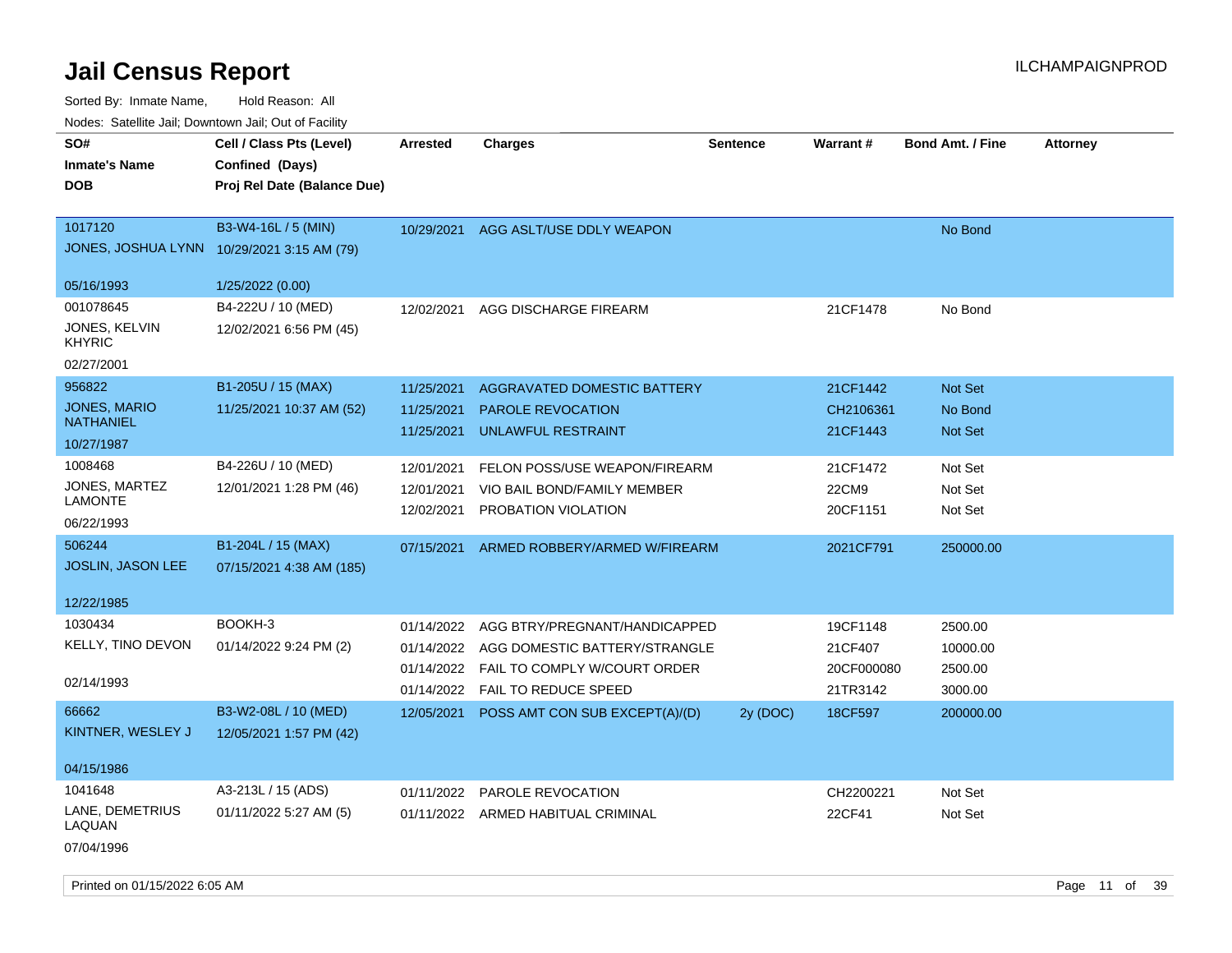| SO#<br><b>Inmate's Name</b><br><b>DOB</b>                       | Cell / Class Pts (Level)<br>Confined (Days)<br>Proj Rel Date (Balance Due) | <b>Arrested</b>                                      | <b>Charges</b>                                                                                                    | <b>Sentence</b> | Warrant#                                                     | <b>Bond Amt. / Fine</b>                       | <b>Attorney</b> |
|-----------------------------------------------------------------|----------------------------------------------------------------------------|------------------------------------------------------|-------------------------------------------------------------------------------------------------------------------|-----------------|--------------------------------------------------------------|-----------------------------------------------|-----------------|
| 1070011<br>LAWS, WILLIAM<br>ZARAK, Third<br>07/06/1999          | B4-124U / 15 (MAX)<br>08/03/2021 3:53 PM (166)                             |                                                      | 08/03/2021 AGG DISCH FIREARM/1ST AID PERS                                                                         |                 | 21CF929                                                      | <b>Not Set</b>                                |                 |
| 548089<br>LEWIS, LAWRENCE<br>PAUL, Third<br>02/08/1993          | B1-204U / 15 (MAX)<br>12/04/2020 4:42 AM (408)                             | 12/04/2020<br>12/04/2020<br>12/04/2020               | AGG DOMESTIC BATTERY/STRANGLE<br>ATTEMPT (FIRST DEGREE MURDER)<br>METH DELIVERY/100<400 GRAMS                     |                 | 18CF1507<br>20CF1378<br>20CF1481                             | 10000.00<br>Not Set<br>Not Set                |                 |
| 001077524<br>LEWIS, TREVOR<br><b>DANIEL</b><br>06/03/2002       | B2-T4-15U / 10 (SPH)<br>12/14/2020 5:16 PM (398)                           | 12/14/2020<br>12/14/2020<br>12/14/2020<br>12/14/2020 | AGG BATTERY/JUDGE/EMT<br><b>RESIDENTIAL ARSON</b><br><b>AGG BATTERY/PUBLIC PLACE</b><br>AGG BATTERY/PEACE OFFICER |                 | 2020-CF-1212<br>2020-CF-1388<br>2020-CF-1231<br>2020-CF-1211 | 10000.00<br>150000.00<br>50000.00<br>10000.00 |                 |
| 1065002<br>LOVELESS, DUSTIN<br><b>DEE</b><br>06/17/1982         | A3-116L / 10 (MED)<br>11/16/2021 11:41 AM (61)                             | 11/16/2021                                           | DOMESTIC BTRY/CONTACT/VIO O/P                                                                                     |                 | 2019CF001781                                                 | 25000.00                                      |                 |
| 1000869<br>MARTIN, MANNIX<br><b>TILMOND</b><br>07/19/1991       | A3-114L / 15 (MAX)<br>09/12/2021 12:40 AM (126)                            | 09/11/2021                                           | FELON POSS/USE WEAPON/FIREARM                                                                                     |                 | 21CF1102                                                     | <b>Not Set</b>                                |                 |
| 48792<br><b>MCCLAIN, HURCHEL</b><br><b>JOSEPH</b><br>05/01/1979 | B4-225U / 10 (MED)<br>11/20/2021 4:11 AM (57)                              | 11/19/2021                                           | AGG BATTERY/DISCHARGE FIREARM                                                                                     |                 | 21CF1425                                                     | Not Set                                       |                 |
| 001077938<br>MCGAHA,<br><b>CHRISTOPHER D</b><br>07/27/1991      | <b>BOOKH-2 / 15 (ADS)</b><br>05/10/2021 7:02 PM (251)                      | 05/10/2021<br>05/11/2021<br>05/27/2021               | AGG KIDNAPING DISCH FIR/HARM<br><b>MURDER</b><br>ESCAPE FROM DEPT OF CORRECTION                                   |                 | 21CF532<br>2021-CF-215<br>21CF600                            | Not Set<br>No Bond<br>Not Set                 |                 |
| 1043071<br>MERRELL-<br>SUTHERLAND, ALICIA<br>11/26/1972         | A2-120L / 10 (MED)<br>11/08/2021 2:22 AM (69)                              | 11/08/2021                                           | CRIM DMG/GOVT PROP/<\$500                                                                                         |                 | 21CF1378                                                     | Not Set                                       |                 |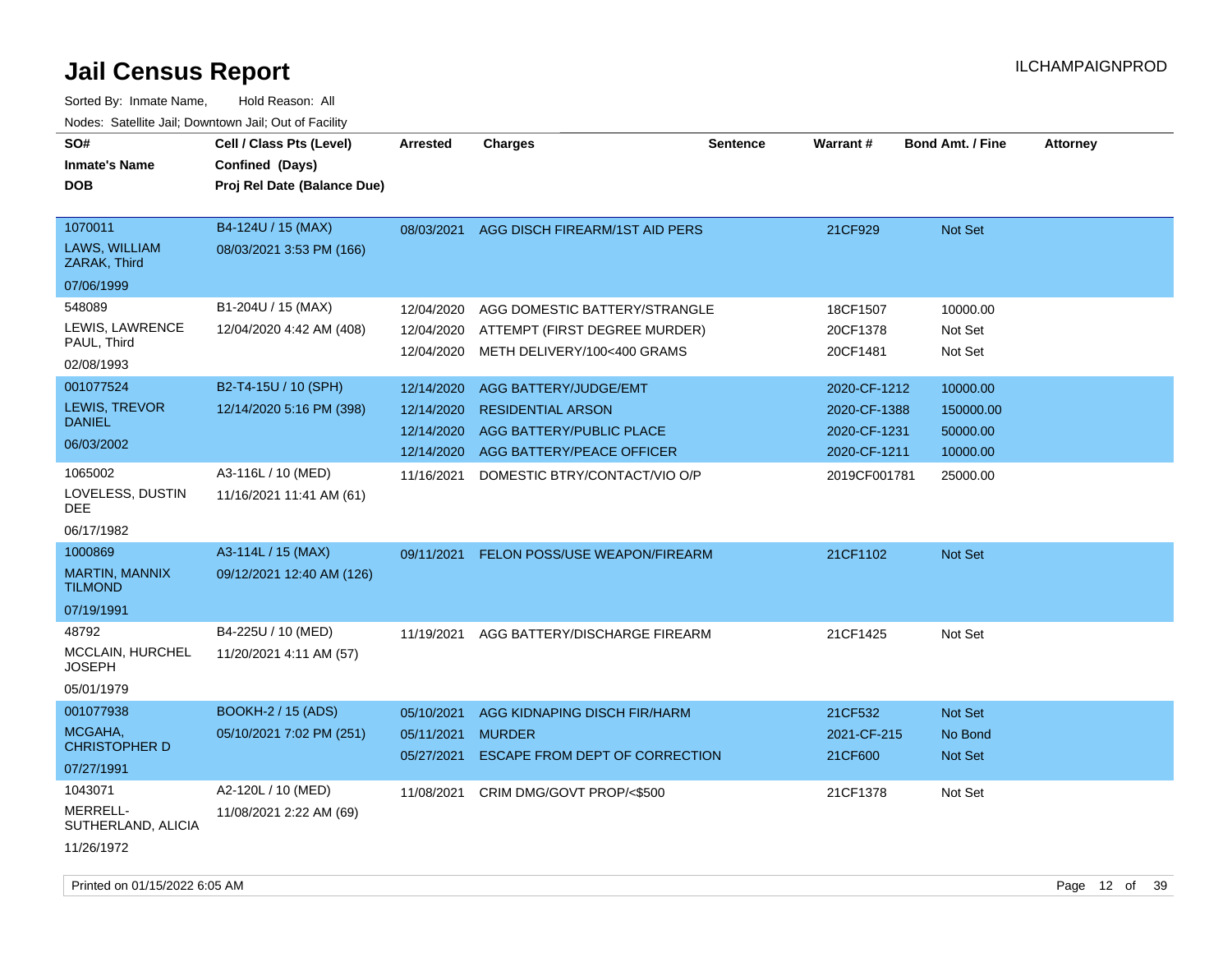Sorted By: Inmate Name, Hold Reason: All

| Nodes: Satellite Jail; Downtown Jail; Out of Facility |                                             |                 |                                |                 |                 |                         |                 |
|-------------------------------------------------------|---------------------------------------------|-----------------|--------------------------------|-----------------|-----------------|-------------------------|-----------------|
| SO#                                                   | Cell / Class Pts (Level)                    | <b>Arrested</b> | <b>Charges</b>                 | <b>Sentence</b> | <b>Warrant#</b> | <b>Bond Amt. / Fine</b> | <b>Attorney</b> |
| <b>Inmate's Name</b>                                  | Confined (Days)                             |                 |                                |                 |                 |                         |                 |
| <b>DOB</b>                                            | Proj Rel Date (Balance Due)                 |                 |                                |                 |                 |                         |                 |
|                                                       |                                             |                 |                                |                 |                 |                         |                 |
| 41584                                                 | A3-214U / 15 (MAX)                          | 12/01/2021      | ARMED HABITUAL CRIMINAL        |                 | 21CF1467        | Not Set                 |                 |
|                                                       | MILLER, JOSE LOVELL 12/02/2021 1:04 AM (45) |                 |                                |                 |                 |                         |                 |
| 10/07/1975                                            |                                             |                 |                                |                 |                 |                         |                 |
| 001078721                                             | A4-202L / 5 (ADS)                           | 12/29/2021      | VIOLATE ORDER PROTECTION       |                 | 21CF1600        | Not Set                 |                 |
| MIRAMONTES, RAUL                                      | 12/29/2021 4:02 AM (18)                     |                 |                                |                 |                 |                         |                 |
|                                                       |                                             |                 |                                |                 |                 |                         |                 |
| 05/11/1989                                            |                                             |                 |                                |                 |                 |                         |                 |
| 001077902                                             | A2-123L / 5 (ADS)                           | 11/23/2021      | BATTERY/CAUSE BODILY HARM      |                 | 21CM187         | Not Set                 |                 |
| MOFFETT, CAROLYN<br><b>REENE</b>                      | 11/21/2021 10:31 AM (56)                    |                 |                                |                 |                 |                         |                 |
| 10/23/1988                                            |                                             |                 |                                |                 |                 |                         |                 |
| 001078712                                             | A4-107L / 10 (MED)                          | 12/23/2021      | AGG DISCH FIREARM/1ST AID PERS |                 | 21CF1581        | Not Set                 |                 |
| MONTGOMERY,<br><b>RASHARD MYKI</b>                    | 12/23/2021 4:27 PM (24)                     |                 |                                |                 |                 |                         |                 |
| 11/05/2001                                            |                                             |                 |                                |                 |                 |                         |                 |
| 39106                                                 | A4-102L / 10 (MED)                          | 10/12/2021      | DOMESTIC BATTERY/OTHER PRIOR   |                 | 21CF1217        | Not Set                 |                 |
| Junior                                                | MOORE, ANDREW LEE, 10/12/2021 1:02 AM (96)  |                 |                                |                 |                 |                         |                 |
| 04/12/1973                                            | 4/10/2022 (0.00)                            |                 |                                |                 |                 |                         |                 |
| 1007239                                               | A3-111L / 10 (ADS)                          | 12/29/2021      | <b>DOMESTIC BATTERY</b>        |                 | 21CF1607        | Not Set                 |                 |
| MOORE, ANDREW<br><b>VIRGIL</b>                        | 12/29/2021 8:40 PM (18)                     |                 |                                |                 |                 |                         |                 |
| 08/20/1972                                            |                                             |                 |                                |                 |                 |                         |                 |
| 539294                                                | A4-207L / 10 (ADS)                          | 01/11/2022      | AGG DUI/NO VALID DL            |                 | 22CF49          | Not Set                 |                 |
| MOSLEY, JAMES<br><b>CALVIN</b>                        | 01/11/2022 9:43 PM (5)                      |                 | 01/11/2022 PAROLE REVOCATION   |                 | CH2200227       | No Bond                 |                 |
| 12/11/1985                                            |                                             |                 |                                |                 |                 |                         |                 |
| 001078517                                             | B1-102L / 15 (MAX)                          | 10/19/2021      | ATTEMPT (FIRST DEGREE MURDER)  |                 | 21CF1267        | Not Set                 |                 |
| NELSON, RORY<br><b>DEMOND</b>                         | 10/19/2021 3:55 AM (89)                     |                 |                                |                 |                 |                         |                 |
| 08/14/1984                                            |                                             |                 |                                |                 |                 |                         |                 |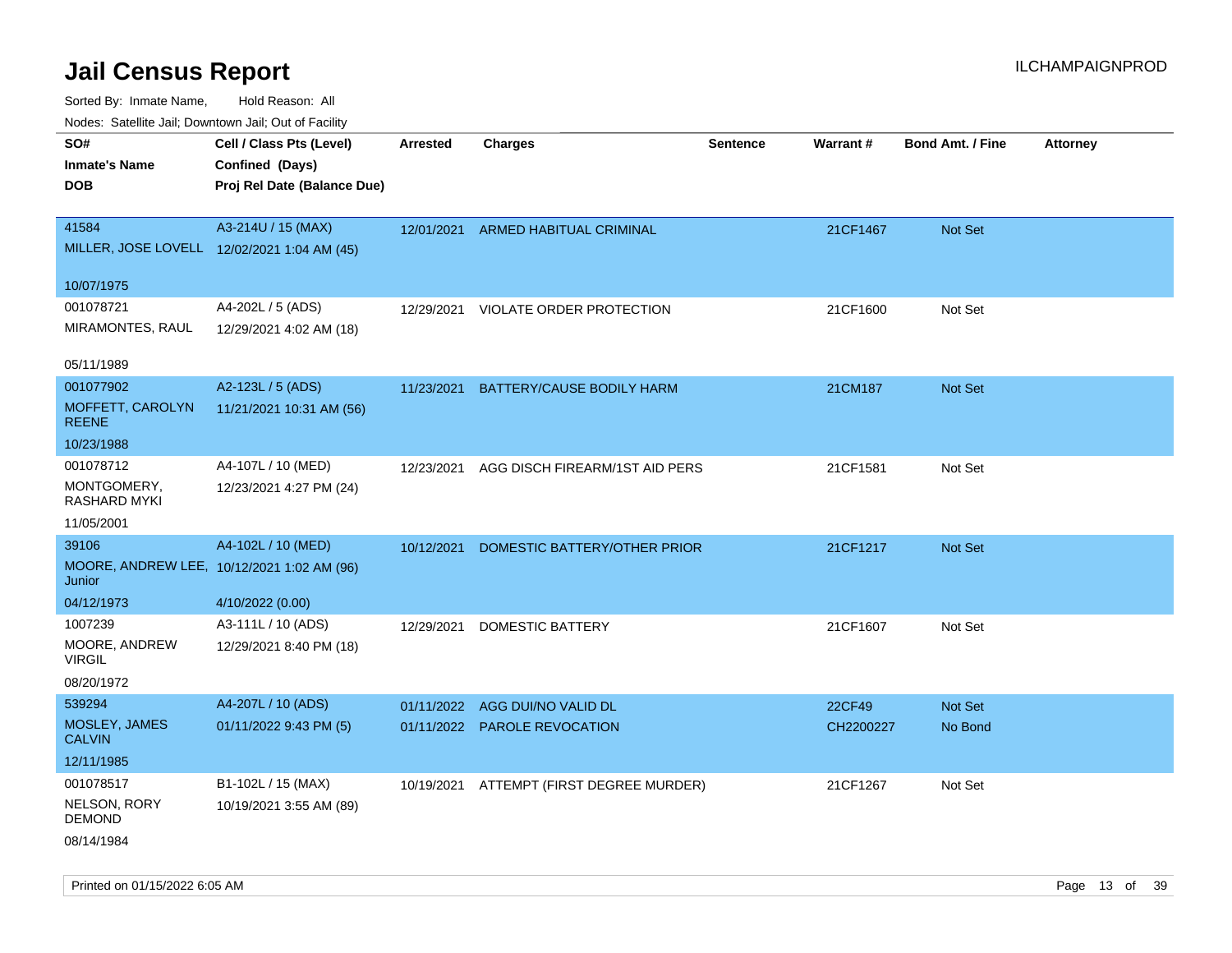| SO#                                     | Cell / Class Pts (Level)    | Arrested   | <b>Charges</b>                           | <b>Sentence</b> | Warrant#   | <b>Bond Amt. / Fine</b> | <b>Attorney</b> |
|-----------------------------------------|-----------------------------|------------|------------------------------------------|-----------------|------------|-------------------------|-----------------|
| <b>Inmate's Name</b>                    | Confined (Days)             |            |                                          |                 |            |                         |                 |
| <b>DOB</b>                              | Proj Rel Date (Balance Due) |            |                                          |                 |            |                         |                 |
|                                         |                             |            |                                          |                 |            |                         |                 |
| 1073913                                 | A1-227L / 5 (MIN)           | 12/16/2021 | <b>RESIDENTIAL BURGLARY</b>              |                 | 21CF1537   | 100.00                  |                 |
| <b>OSBORNE, NICHOLE</b><br><b>MARIE</b> | 12/16/2021 4:17 AM (31)     | 12/16/2021 | <b>CRIMINAL TRESPASS TO VEHICLES</b>     |                 | 2021CM423  | 1500.00                 |                 |
| 06/22/1979                              |                             |            |                                          |                 |            |                         |                 |
| 001078771                               | BOOKH-3                     | 01/15/2022 | <b>DUI INTOXICATING COMPOUND</b>         |                 | 21DTAWOW   | Not Set                 |                 |
| PEREZ, SIMON V                          | 01/15/2022 5:03 AM (1)      | 01/15/2022 | DRVG UNDER INFLU/BAC 0.08                |                 | 21DTAWOW   | Not Set                 |                 |
| 05/18/1964                              |                             | 01/15/2022 | <b>IMPROPER TRAFFIC LANE USAGE</b>       |                 | 21TRAWOIW  | Not Set                 |                 |
| 61251                                   | A4-103L / 15 (ADS)          | 12/27/2021 | <b>PRED CRIM SEX ASLT/VICTIM &lt;13</b>  |                 | 21CF651    | No Bond                 |                 |
| PETMECKY, JOHN<br><b>ROBERT</b>         | 12/27/2021 1:52 PM (20)     |            |                                          |                 |            |                         |                 |
| 03/09/1983                              |                             |            |                                          |                 |            |                         |                 |
| 001078357                               | A4-101U / 15 (MAX)          | 09/17/2021 | ARMED ROBBERY/ARMED W/FIREARM            |                 | 21CF1230   | Not Set                 |                 |
| PETTIGREW, CAREY                        | 09/17/2021 9:56 AM (121)    | 09/17/2021 | ARMED ROBBERY/ARMED W/FIREARM            |                 | 21CF1129   | Not Set                 |                 |
| CORNITRIAS DEOBLO                       |                             | 09/17/2021 | ARMED ROBBERY/ARMED W/FIREARM            |                 | 21CF1128   | Not Set                 |                 |
| 08/31/1986                              |                             |            |                                          |                 |            |                         |                 |
| 1030954                                 | BOOKH-3                     | 01/14/2022 | FELON POSS/USE WEAPON/FIREARM            |                 | 2022CFAWOW | Not Set                 |                 |
| PETTIGREW.<br><b>MALCOME JAMIESON</b>   | 01/15/2022 4:35 AM (1)      | 01/14/2022 | MFG/DEL CANNABIS/10-30 GRAMS             |                 | 2020CF9    | 15000.00                |                 |
| 02/20/1995                              |                             |            | 01/14/2022 MFG/DEL 1<15 GR COCAINE/ANLG  |                 | 2022CFAWOW | <b>Not Set</b>          |                 |
|                                         |                             | 01/14/2022 | POSSESSING A CONTROLLED SUBSTANC         |                 | 2022CFAWOW | <b>Not Set</b>          |                 |
|                                         |                             | 01/14/2022 | MFG/DEL CANNABIS/30-500 GRAMS            |                 | 2022CFAWOW | <b>Not Set</b>          |                 |
|                                         |                             |            | 01/14/2022 FELON POSS/USE WEAPON/FIREARM |                 | 2022CFAWOW | Not Set                 |                 |
| 1063325                                 | A3-117L / 10 (MED)          |            | 01/13/2022 VIO BAIL BOND/CLASS A OFFENSE |                 | 22CM17     | Not Set                 |                 |
| PICKENS, JOSEPH<br><b>PARNELL</b>       | 01/14/2022 12:28 AM (2)     |            |                                          |                 |            |                         |                 |
| 04/27/1978                              |                             |            |                                          |                 |            |                         |                 |
| 999352                                  | B4-225L / 10 (MED)          | 09/09/2021 | <b>VIOLATE OP/OTHER PRIOR</b>            | 2y (DOC)        |            | Not Set                 |                 |
| PIRLOT, JUSTIN LEE                      | 09/09/2021 11:28 AM (129)   | 10/23/2021 | <b>FALSE REPORT OF OFFENSE</b>           |                 | 2019CF836  | 5000.00                 |                 |
| 11/08/1982                              |                             |            |                                          |                 |            |                         |                 |
|                                         |                             |            |                                          |                 |            |                         |                 |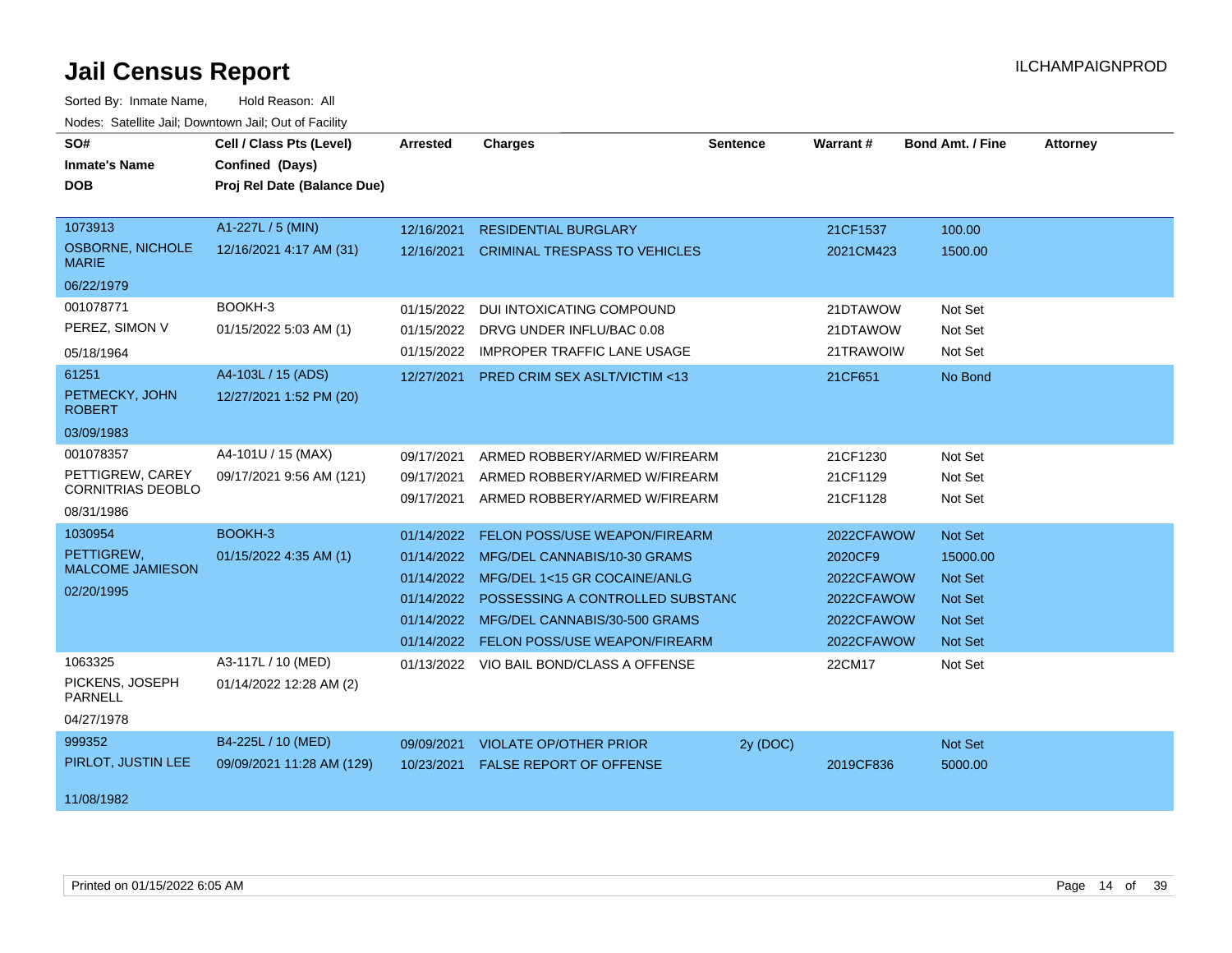| SO#<br><b>Inmate's Name</b><br><b>DOB</b>                               | Cell / Class Pts (Level)<br>Confined (Days)<br>Proj Rel Date (Balance Due) | <b>Arrested</b>          | <b>Charges</b>                                                      | <b>Sentence</b> | Warrant#            | <b>Bond Amt. / Fine</b> | <b>Attorney</b> |
|-------------------------------------------------------------------------|----------------------------------------------------------------------------|--------------------------|---------------------------------------------------------------------|-----------------|---------------------|-------------------------|-----------------|
| 001078769<br>PIRTLE, JARVIS<br><b>JERRELL</b>                           | BOOKH-7<br>01/14/2022 1:15 PM (2)                                          |                          | 01/14/2022 DOMESTIC BATTERY                                         |                 |                     | <b>Not Set</b>          |                 |
| 06/15/1990<br>001077591<br>PYE, TRESHAUN<br><b>CORTEZ</b><br>05/01/2001 | A3-112L / 5 (ADS)                                                          | 01/06/2022               | FIREARM/FOID INVALID/NOT ELIG                                       | 42m (DOC)       | 2021CF782           | No Bond                 |                 |
| 001078669<br>RANGEL, ADRIAN<br>11/25/2000                               | B1-107U / 10 (MED)<br>12/10/2021 12:53 AM (37)                             | 12/10/2021               | AGG DISCHARGE FIREARM/BLDG/SCH                                      |                 | 21CF1507            | <b>Not Set</b>          |                 |
| 1069524<br>RAY-DAVIS, KAMARI<br><b>DAYVON</b><br>03/30/2000             | B4-224L / 15 (MAX)<br>08/09/2021 2:44 AM (160)                             | 08/08/2021               | MFG/DEL CANNABIS/30-500 GRAMS                                       |                 | 21CF953             | Not Set                 |                 |
| 45473<br>REXROAD, CALVIN<br><b>ALLEN</b><br>10/04/1970                  | B1-202L / 15 (MAX)<br>11/23/2021 6:27 PM (54)                              | 11/23/2021<br>11/23/2021 | CHIL SEX OFFEN/RESIDE DAY CARE<br><b>VIOLATE SEX OFFENDER REGIS</b> |                 | 21CF1275<br>21CF546 | 10000.00<br>50000.00    |                 |
| 001078602<br>RICHARDSON,<br><b>JOHNNY LINDAL</b><br>06/27/2000          | B1-201U / 10 (MED)<br>11/21/2021 10:00 AM (56)                             | 11/21/2021               | AGGRAVATED DOMESTIC BATTERY                                         |                 | 21CF1428            | Not Set                 |                 |
| 001077783<br>RIVERA, DARYL<br><b>ANTONIO</b><br>11/14/1981              | A3-113L / 10 (ADS)<br>01/05/2022 4:20 PM (11)                              |                          | 01/05/2022 AGGRAVATED BATTERY                                       |                 | 21CF325             | Not Set                 |                 |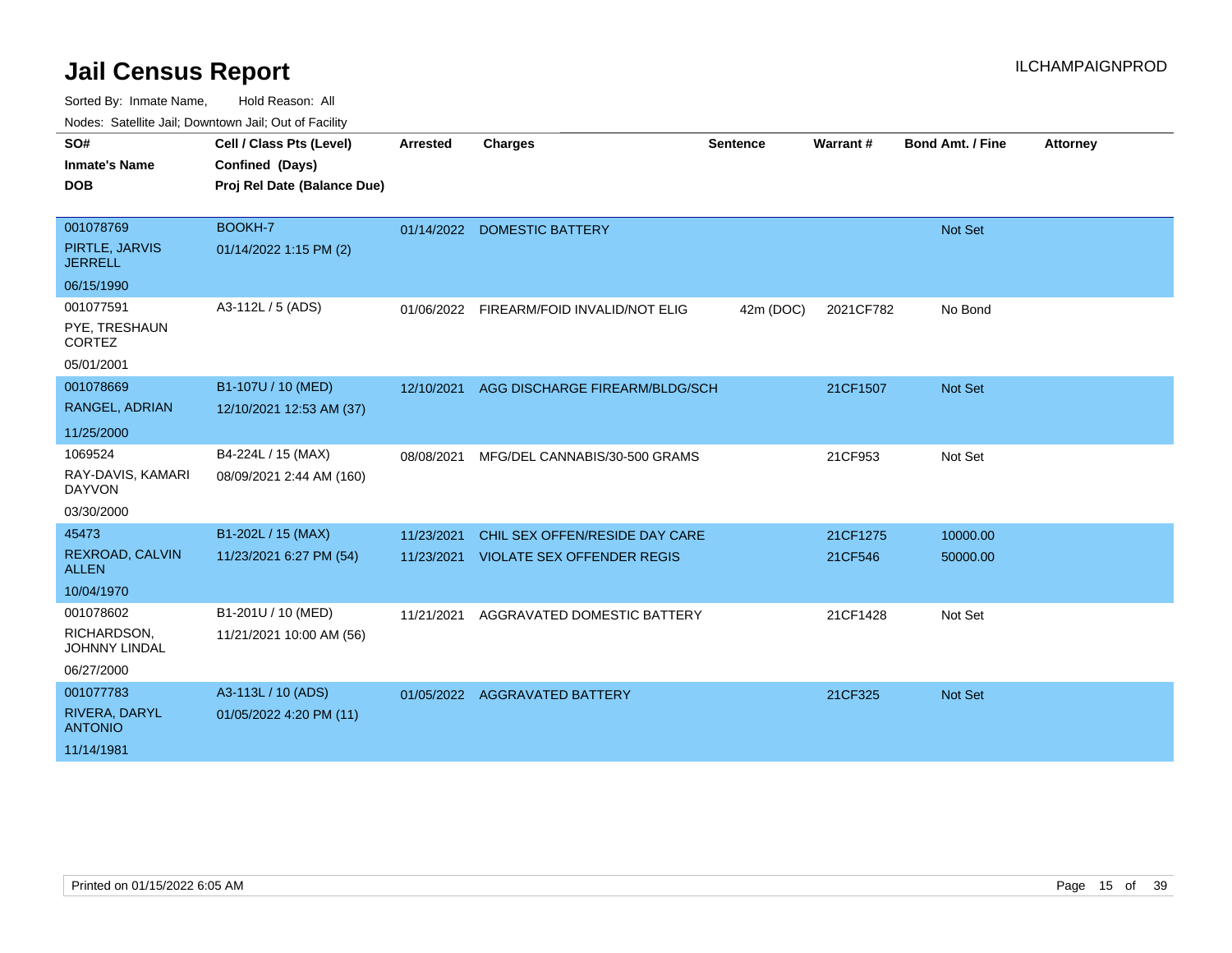| SO#                                                       | Cell / Class Pts (Level)                     | Arrested   | <b>Charges</b>                          | <b>Sentence</b>     | <b>Warrant#</b> | <b>Bond Amt. / Fine</b> | <b>Attorney</b> |
|-----------------------------------------------------------|----------------------------------------------|------------|-----------------------------------------|---------------------|-----------------|-------------------------|-----------------|
| <b>Inmate's Name</b>                                      | Confined (Days)                              |            |                                         |                     |                 |                         |                 |
| <b>DOB</b>                                                | Proj Rel Date (Balance Due)                  |            |                                         |                     |                 |                         |                 |
|                                                           |                                              |            |                                         |                     |                 |                         |                 |
| 001078351                                                 | BOOKH-3                                      | 01/14/2022 | AGG UNLAWFUL USE OF WEAPON/VEH          |                     | 2022CFAWOW      | <b>Not Set</b>          |                 |
| ROBINSON, DONTAE                                          | 01/14/2022 10:57 PM (2)                      | 01/14/2022 | <b>POSS FIREARM FOID REVOKED</b>        |                     | 2022CFAWOW      | <b>Not Set</b>          |                 |
| <b>ROI</b>                                                |                                              |            | 01/14/2022 OBSTRUCTING IDENTIFICATION   |                     | 2022CMAWOW      | <b>Not Set</b>          |                 |
| 06/25/2002                                                |                                              | 01/14/2022 | UNLWFL POSS MEDICAL CAN/PASS            |                     | 21TR7742        | 1500.00                 |                 |
|                                                           |                                              |            | 01/14/2022 POSSESSION OF STOLEN FIREARM |                     | 21CF1609        | 150000.00               |                 |
| 979485                                                    | B2-T3-11U / 15 (SPH)                         | 03/12/2021 | PRED CRIM SEX ASLT/VICTIM <13           |                     | 21CF282         | Not Set                 |                 |
| RODRIGUEZ, JOSHUA<br><b>ANTHONY</b>                       | 03/12/2021 1:57 PM (310)                     |            |                                         |                     |                 |                         |                 |
| 04/06/1990                                                |                                              |            |                                         |                     |                 |                         |                 |
| 61330                                                     | B4-123L / 15 (MAX)                           | 12/01/2021 | ARMED HABITUAL CRIMINAL                 |                     | 21CF1473        | Not Set                 |                 |
| <b>RUFFIN, JONATHON</b><br><b>CECIL</b>                   | 12/01/2021 5:34 AM (46)                      | 12/01/2021 | PAROLE REVOCATION                       |                     | CH2107545       | No Bond                 |                 |
| 05/10/1984                                                |                                              |            |                                         |                     |                 |                         |                 |
| 1071161                                                   | B4-124L / 15 (MAX)                           | 08/18/2021 | DELIVERY OF OR POSSESSION OF W/ INT     |                     | 21CF1008        | No Bond                 |                 |
| SANDERS, MARKELL<br>LAMAR                                 | 08/18/2021 6:18 PM (151)                     |            |                                         |                     |                 |                         |                 |
| 02/02/2000                                                |                                              |            |                                         |                     |                 |                         |                 |
| 1047469                                                   | B3-W5-18L / 10 (MED)                         | 07/03/2021 | <b>CRIMINAL SEX ASSAULT/CONSENT</b>     | 2y/6m (DOC) 21CF773 |                 | Not Set                 |                 |
| <b>ALLEN</b>                                              | SCHINDLER, RICHARD 07/03/2021 10:25 PM (197) |            |                                         |                     |                 |                         |                 |
| 10/16/1979                                                |                                              |            |                                         |                     |                 |                         |                 |
| 001078748                                                 | A3-217L / 10 (ADS)                           |            | 01/10/2022 AGGRAVATED BATTERY           |                     | 21CF151         | No Bond                 |                 |
| SCHROEDER, JOSHUA 01/10/2022 9:34 AM (6)<br><b>CURTIS</b> |                                              |            |                                         |                     |                 |                         |                 |
| 09/04/1980                                                | 3/8/2022 (0.00)                              |            |                                         |                     |                 |                         |                 |
| 001078698                                                 | A4-201L / 5 (ADS)                            | 12/20/2021 | <b>DIRECT CRIMINAL CONTEMPT</b>         |                     | 2019F44         | No Bond                 |                 |
| <b>SIDES, BRIAN KEITH</b>                                 | 12/20/2021 4:23 PM (27)                      |            |                                         |                     |                 |                         |                 |
| 12/08/1969                                                |                                              |            |                                         |                     |                 |                         |                 |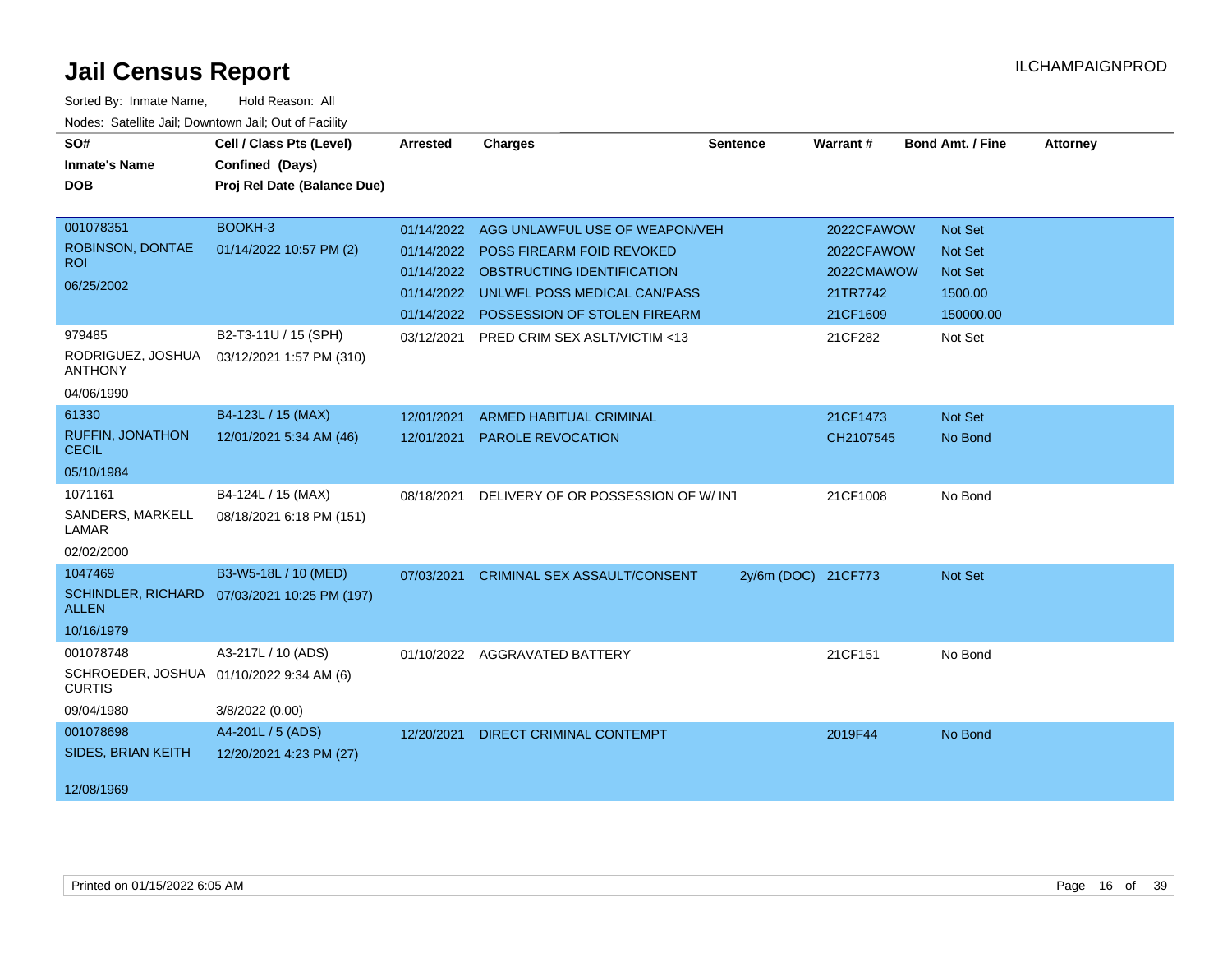Sorted By: Inmate Name, Hold Reason: All Nodes: Satellite Jail; Downtown Jail; Out of Facility

| SO#                                        | Cell / Class Pts (Level)                    | Arrested   | <b>Charges</b>                               | <b>Sentence</b> | Warrant#    | <b>Bond Amt. / Fine</b> | <b>Attorney</b> |
|--------------------------------------------|---------------------------------------------|------------|----------------------------------------------|-----------------|-------------|-------------------------|-----------------|
| <b>Inmate's Name</b>                       | Confined (Days)                             |            |                                              |                 |             |                         |                 |
| <b>DOB</b>                                 | Proj Rel Date (Balance Due)                 |            |                                              |                 |             |                         |                 |
| 001078441                                  | <b>BOOKF-1 / 15 (ADS)</b>                   | 10/01/2021 | <b>ARMED HABITUAL CRIMINAL</b>               |                 | 21CF1182    | Not Set                 |                 |
| SINGLETON, CORRIE<br><b>DERRELL</b>        | 10/01/2021 12:36 PM (107)                   |            | 12/20/2021 SPEEDING 26-34 MPH OVER LIMIT     |                 | 2021TR2701  | 1000.00                 |                 |
| 05/07/1983                                 |                                             |            |                                              |                 |             |                         |                 |
| 707102                                     | A4-205L / 5 (ADS)                           |            | 01/06/2022 RESIST/OBSTRUCTING A PEACE OFFICE |                 | 2019-CM-164 | No Bond                 |                 |
| SKILLINGS, DANIEL<br><b>LEE</b>            | 01/06/2022 4:36 PM (10)                     |            |                                              |                 |             |                         |                 |
| 04/24/1979                                 | 1/20/2022 (0.00)                            |            |                                              |                 |             |                         |                 |
| 001078765                                  | <b>BOOKH-3 / 10 (MED)</b>                   | 01/13/2022 | FELON POSS/USE WEAPON/FIREARM                |                 | 22CF66      | Not Set                 |                 |
| SMITH, COREY ADRIAN 01/13/2022 7:32 PM (3) |                                             |            | 01/13/2022 CIVIL FTA WARRANT                 |                 | 2017F000321 | 19000.00                |                 |
|                                            |                                             |            | 01/13/2022 DRVG UNDER INFLUENCE OF DRUG      |                 | 2018DT262   | 190.00                  |                 |
| 09/01/1987                                 |                                             |            | 01/13/2022 DRIVING ON REVOKED LICENSE        |                 | 20TR3078    | 190.00                  |                 |
| 001078608                                  | BOOKH-3                                     | 01/15/2022 | DRVG UNDER INFLU OF ALCOHOL                  |                 | 2022DTAWOW  | Not Set                 |                 |
| SOMERS, DYLAN                              | 01/15/2022 1:13 AM (1)                      | 01/15/2022 | DRVG UNDER INFLU/BAC 0.08                    |                 | 2022DTAWOW  | Not Set                 |                 |
| <b>THOMAS</b>                              |                                             | 01/15/2022 | DRIVING 21-25 MPH ABOVE LIMIT                |                 | 2022TRAWOW  | Not Set                 |                 |
| 05/18/2000                                 |                                             |            | 01/15/2022 TRANSP/CARRY ALC LIQ/DRIVER       |                 | 2022TRAWOW  | Not Set                 |                 |
|                                            |                                             | 01/15/2022 | POSS ADULT USE CANN IN MOTOR VEHIC           |                 | 2022TRAWOW  | Not Set                 |                 |
|                                            |                                             | 01/15/2022 | <b>IMPROPER TRAFFIC LANE USAGE</b>           |                 | 2022TRAWOW  | Not Set                 |                 |
|                                            |                                             |            | 01/15/2022 OPERATE UNINSURED MTR VEHICLE     |                 | 2022TRAWOW  | Not Set                 |                 |
|                                            |                                             | 01/15/2022 | POSSESSING A CONTROLLED SUBSTANC             |                 | 2022CFAWOW  | Not Set                 |                 |
|                                            |                                             | 01/15/2022 | POSSESS LOOK-ALIKE SUB/SUBQ                  |                 | 2022CMWOW   | Not Set                 |                 |
| 951986                                     | A3-213U / 10 (ADS)                          |            | 01/11/2022 WILFUL FAILURE TO REGISTER        |                 | 21 CF 1016  | No Bond                 |                 |
| <b>STARKS, LAWRENCE</b><br><b>DAVID</b>    | 01/11/2022 3:06 PM (5)                      |            |                                              |                 |             |                         |                 |
| 09/28/1955                                 | 2/7/2022 (0.00)                             |            |                                              |                 |             |                         |                 |
| 001077770                                  | A2-221U / 5 (ADS)                           |            | 01/06/2022 RESIDENTIAL BURGLARY              |                 | 21CF319     | Not Set                 |                 |
|                                            | STOFFLE, KELLY ANNE 01/06/2022 3:14 PM (10) |            |                                              |                 |             |                         |                 |

04/12/1989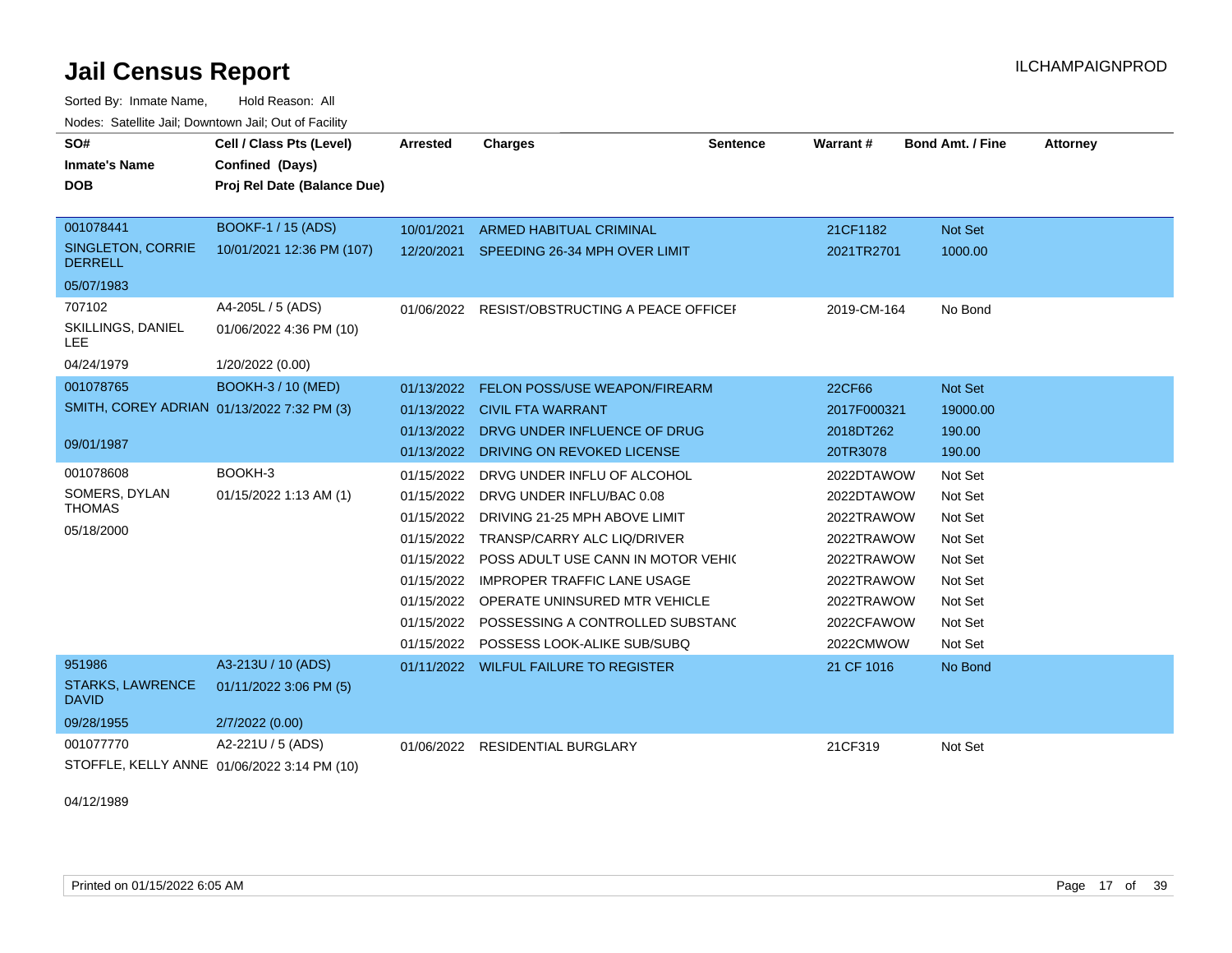| rouco. Calcillo Jali, Downtown Jali, Out of Facility                     |                                                                            |                 |                                             |                 |           |                         |                 |
|--------------------------------------------------------------------------|----------------------------------------------------------------------------|-----------------|---------------------------------------------|-----------------|-----------|-------------------------|-----------------|
| SO#<br><b>Inmate's Name</b><br><b>DOB</b>                                | Cell / Class Pts (Level)<br>Confined (Days)<br>Proj Rel Date (Balance Due) | <b>Arrested</b> | <b>Charges</b>                              | <b>Sentence</b> | Warrant#  | <b>Bond Amt. / Fine</b> | <b>Attorney</b> |
| 38305<br>STOVER, JOSH<br><b>ANDREW</b>                                   | B2-T2-06L / 10 (SPH)<br>03/18/2020 10:24 AM (669)                          |                 | 03/18/2020 CRIMINAL SEXUAL ABUSE            |                 | 20CF-343  | 500000.00               |                 |
| 08/18/1973<br>962484<br>TAYLOR, VINCENT<br><b>REGINALD</b><br>11/03/1988 | A3-115L / 10 (ADS)<br>12/29/2021 7:23 AM (18)                              | 12/29/2021      | AGGRAVATED DOMESTIC BATTERY                 |                 | 21CF1608  | Not Set                 |                 |
| 1000614<br><b>TESTER, TIMOTHY</b><br>RAY.<br>06/08/1992                  | <b>BOOKH-8 / 15 (ADS)</b><br>01/12/2022 3:38 PM (4)                        |                 | 01/12/2022 AGGRAVATED BATTERY               | 3y(DOC)         | 2018CF376 | No Bond                 |                 |
| 001078471<br>THATCH, OMARION<br>DIAMONTE<br>09/05/2003                   | B4-127U / 10 (MED)<br>10/11/2021 1:26 AM (97)                              | 10/11/2021      | AGG UUW/VEHICLE/<21                         |                 | 21CF1210  | 100.00                  |                 |
| 001078745<br>THOMAS, TRAVIS M<br>11/05/1987                              | <b>BOOKH-8 / 5 (ADS)</b><br>01/09/2022 9:33 PM (7)                         |                 | 01/09/2022 POSSESSING A CONTROLLED SUBSTANG |                 | 22CF34    | Not Set                 |                 |
| 32058<br>THOMPSON, STEVEN<br>ONEAL<br>03/14/1969                         | B4-123U / 15 (MAX)<br>06/14/2021 6:44 AM (216)                             | 06/14/2021      | <b>AGG DISCH FIREARM</b>                    |                 | 21CF690   | Not Set                 |                 |
| 32910<br>TULL, CHRISTOPHER<br>MICHAEL<br>04/02/1971                      | B3-W1-01U / 10 (MED)<br>10/04/2021 10:53 PM (104)                          | 10/04/2021      | DOM BTRY/HARM/1-2 PRECONV                   |                 | 21CF1189  | <b>Not Set</b>          |                 |
| 1070737<br>WASHINGTON.<br>JASTINA VIRGINIA<br>04/11/2000                 | A1-126L / 15 (MAX)<br>10/14/2021 12:02 PM (94)                             | 10/14/2021      | AGG KIDNAPG/<13/INTEL DISABL                |                 | 2020CF418 | 250000.00               |                 |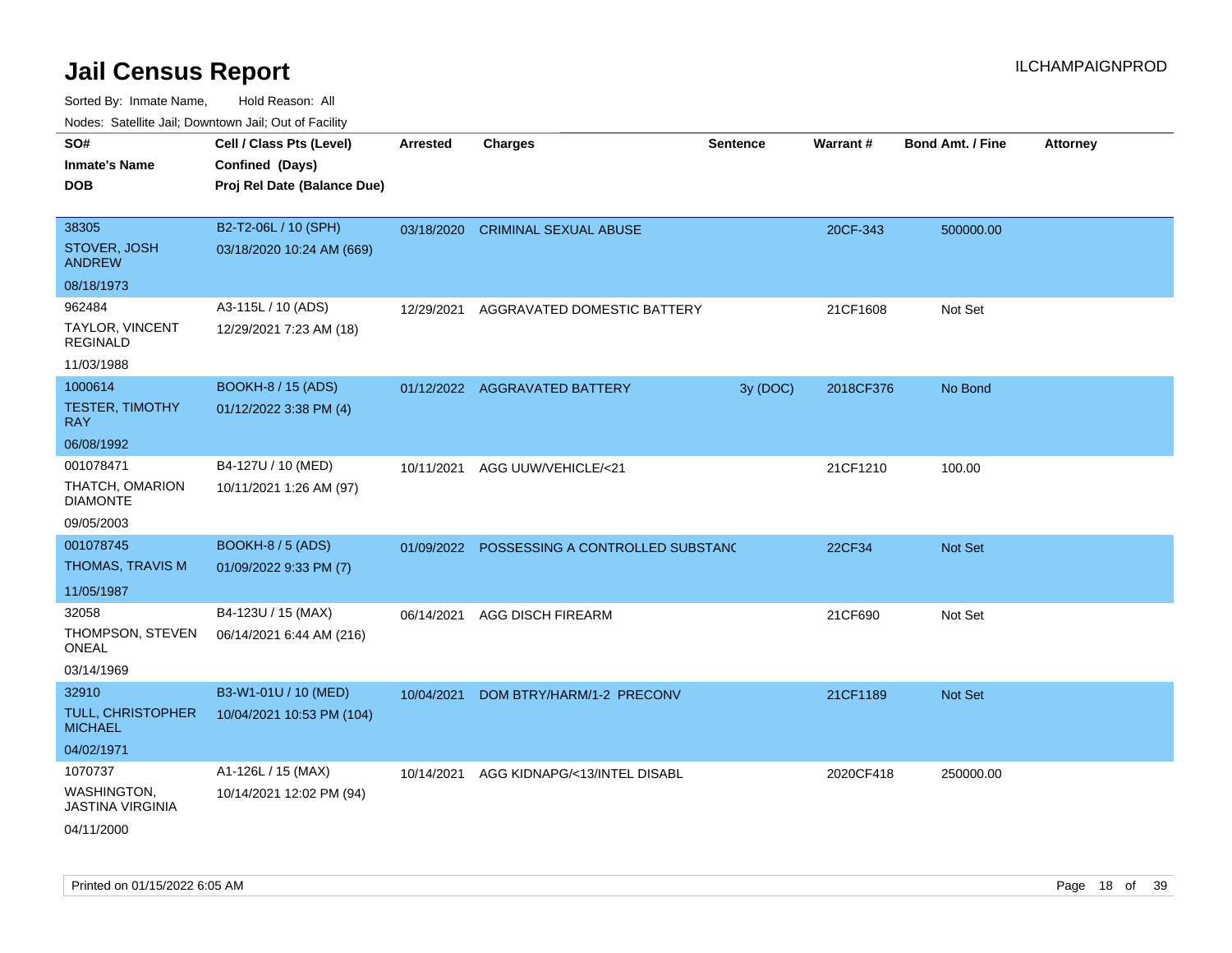Sorted By: Inmate Name, Hold Reason: All

Nodes: Satellite Jail; Downtown Jail; Out of Facility

| SO#<br><b>Inmate's Name</b><br><b>DOB</b>                               | Cell / Class Pts (Level)<br>Confined (Days)<br>Proj Rel Date (Balance Due) | <b>Arrested</b>   | <b>Charges</b>                           | <b>Sentence</b> | Warrant#    | <b>Bond Amt. / Fine</b> | <b>Attorney</b> |
|-------------------------------------------------------------------------|----------------------------------------------------------------------------|-------------------|------------------------------------------|-----------------|-------------|-------------------------|-----------------|
| 977140<br><b>WEBSTER, DERRIAL</b><br><b>DEVON</b>                       | B1-203L / 10 (MED)<br>10/24/2021 2:46 AM (84)                              | 10/24/2021        | <b>ARMED HABITUAL CRIMINAL</b>           |                 | 21CF1289    | <b>Not Set</b>          |                 |
| 01/14/1990<br>001078328<br>WHITE, JUSTIN<br><b>STEVEN</b><br>10/25/1995 | B1-207U / 15 (MAX)<br>08/30/2021 10:48 AM (139)                            | 08/30/2021        | FELON POSS/USE WEAPON/FIREARM            |                 | 21CF1045    | Not Set                 |                 |
| 1019420<br><b>WILLIAMS,</b><br><b>MARSHAWN ANTONIO</b><br>06/02/1994    | B1-105L / 10 (MED)<br>12/14/2021 1:56 PM (33)                              | 12/14/2021        | METH MANUFACTURING/15<100 GR             | 8y (DOC)        | 21CF205     | No Bond                 |                 |
| 638552<br><b>WILLIAMS, MICHAEL</b><br><b>JAMES</b><br>03/29/1964        | B2-T2-08L / 5 (SPH)<br>10/07/2021 12:20 PM (101)                           | 10/07/2021        | CHILD PORNOGRAPHY/PHOTOGRAPH             |                 | 2021CF1207  | No Bond                 |                 |
| 1066370<br><b>WILLIAMS, REONTE</b><br><b>REMIR</b><br>05/14/1999        | B1-101L / 15 (MAX)<br>07/28/2021 5:40 AM (172)                             | 07/28/2021        | ARMED VIOLENCE/CATEGORY III              |                 | 2021 CF 882 | Not Set                 |                 |
| 996311<br>WILLIAMS,<br><b>TRAYSHAUN DEVONTA</b><br>02/18/1992           | A3-211L / 10 (MED)<br>01/12/2022 5:31 PM (4)                               | 01/12/2022        | RECEIVE/POSS/SELL STOLEN VEH             | 3y (DOC)        | 2021CF524   | No Bond                 |                 |
| 972160<br>WOOD, ANTONIO<br>10/16/1981                                   | A4-206U / 10 (ADS)<br>01/11/2022 5:14 PM (5)                               |                   | 01/11/2022 AGG DOMESTIC BATTERY/STRANGLE | 3y (DOC)        | 21-CF-917   | Not Set                 |                 |
| <b>Total Satellite Jail: 138</b>                                        |                                                                            | <b>Males: 119</b> | Females: 19<br>Unknown: 0                |                 |             |                         |                 |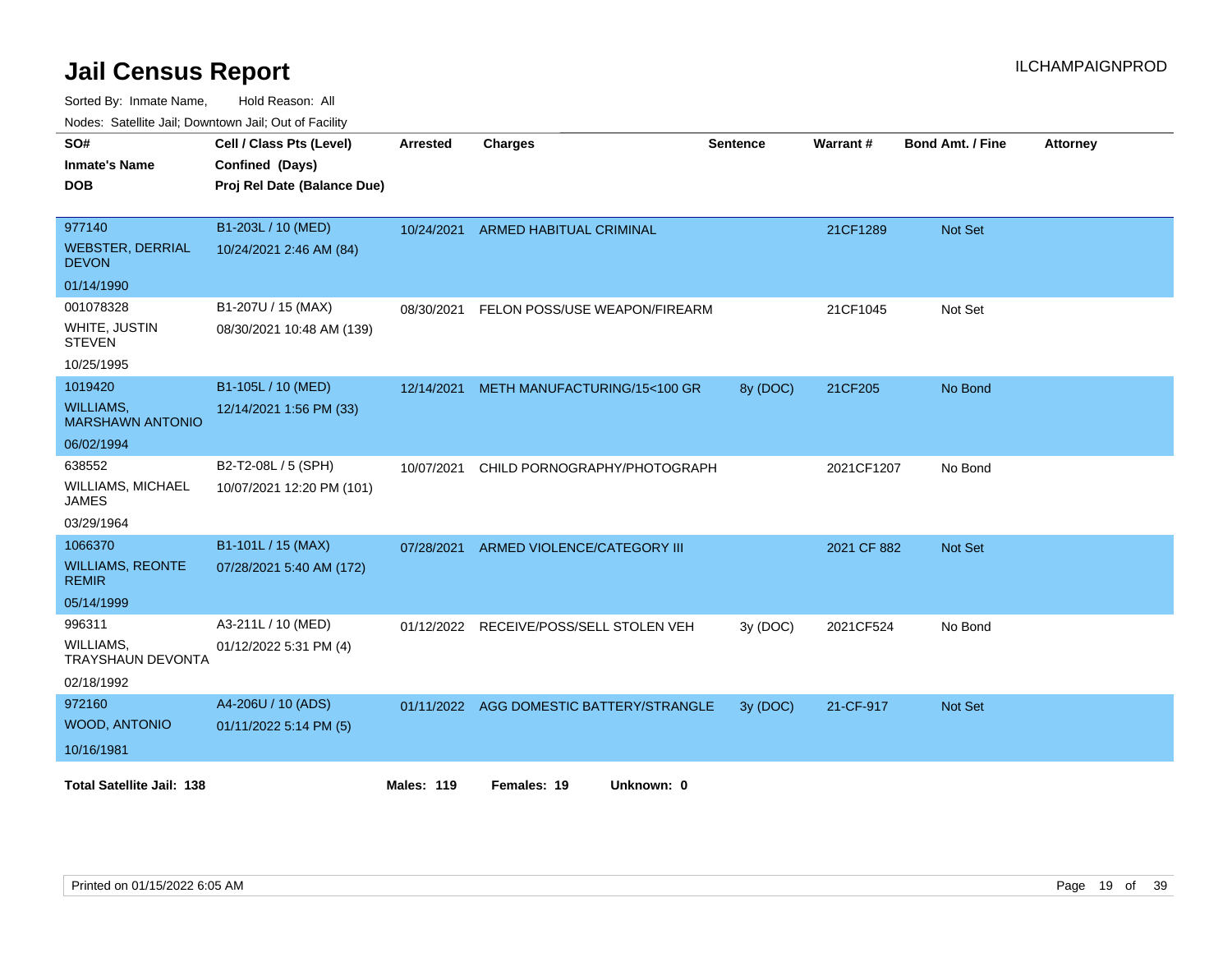| <b>Downtown Jail</b> |  |
|----------------------|--|
|                      |  |
|                      |  |

| SO#<br><b>Inmate's Name</b>               | Cell / Class Pts (Level)<br>Confined (Days)  | <b>Arrested</b> | <b>Charges</b>                    | <b>Sentence</b> | Warrant#  | <b>Bond Amt. / Fine</b> | <b>Attorney</b> |
|-------------------------------------------|----------------------------------------------|-----------------|-----------------------------------|-----------------|-----------|-------------------------|-----------------|
| <b>DOB</b>                                | Proj Rel Date (Balance Due)                  |                 |                                   |                 |           |                         |                 |
| 1073165                                   | C9L / 5 (MIN)                                | 04/30/2021      | FORGERY/ISSUE/DELIVER DOCUMENT    |                 | 19CF143   | 75000.00                |                 |
| <b>ACKERMAN, CODY</b>                     | 04/30/2021 4:48 PM (261)                     | 04/30/2021      | <b>BURGLARY</b>                   |                 | 21CF516   | <b>Not Set</b>          |                 |
| <b>JAMES</b>                              |                                              | 05/03/2021      | FORGERY/ISSUE/DELIVER DOCUMENT    |                 | 2018CF689 | 2500.00 / 75.00         |                 |
| 02/01/1989<br>001078621                   |                                              |                 |                                   |                 |           |                         |                 |
|                                           | F5U / 10 (MED)                               | 12/23/2021      | <b>RESIDENTIAL BURGLARY</b>       |                 | 21CF1582  | Not Set                 |                 |
|                                           | BAILEY, DANIEL SCOTT 12/23/2021 9:44 AM (24) | 01/14/2022      | PROBATION VIOLATION               |                 | 21CF1445  | Not Set                 |                 |
| 05/09/1999                                |                                              |                 |                                   |                 |           |                         |                 |
| 969121                                    | B1 / 15 (SPH)                                | 11/25/2021      | <b>CRIM TRESPASS TO RESIDENCE</b> |                 | 21CF1444  | <b>Not Set</b>          |                 |
| <b>BECKLEY, ANTHONY</b><br><b>PATRICK</b> | 11/25/2021 7:16 PM (52)                      |                 |                                   |                 |           |                         |                 |
| 06/30/1989                                |                                              |                 |                                   |                 |           |                         |                 |
| 517915                                    | G5U / 5 (MIN)                                | 08/03/2021      | FORGERY/ISSUE/DELIVER DOCUMENT    |                 |           | No Bond                 |                 |
| BOXLEY, CHARLES<br><b>OMAR</b>            | 08/03/2021 2:18 PM (166)                     | 08/03/2021      | <b>BURGLARY</b>                   |                 | 21CF289   | 20000.00                |                 |
| 01/10/1985                                |                                              | 08/03/2021      | <b>BURGLARY</b>                   |                 | 21CF679   | 20000.00                |                 |
| 1027929                                   | F6L / 15 (MAX)                               |                 |                                   |                 |           |                         |                 |
| <b>BROUGHTON, MARK</b>                    |                                              | 12/18/2021      | <b>HOME INVASION/CAUSE INJURY</b> |                 | 21CF1560  | No Bond                 |                 |
| <b>ANTHONY, Junior</b>                    | 12/18/2021 2:55 AM (29)                      |                 |                                   |                 |           |                         |                 |
| 02/15/1990                                |                                              |                 |                                   |                 |           |                         |                 |
| 1067476                                   | F5L / 10 (MED)                               | 11/13/2021      | AGG DOMESTIC BATTERY/STRANGLE     |                 | 20CF575   | 5000.00                 |                 |
| <b>BROWN, JAMES</b><br><b>BRONELL</b>     | 11/13/2021 2:35 AM (64)                      | 11/13/2021      | <b>RESIDENTIAL BURGLARY</b>       |                 | 21CF385   | 25000.00                |                 |
| 01/08/1996                                |                                              |                 |                                   |                 |           |                         |                 |
| 995432                                    | <b>H5L / 10 (ADS)</b>                        | 12/20/2021      | FAIL TO RPT WKLY/NO FIXED ADDR    |                 | 21CF1559  | <b>Not Set</b>          |                 |
| BROWN, JAVON<br><b>SHANTEZ</b>            | 12/20/2021 2:06 AM (27)                      |                 |                                   |                 |           |                         |                 |
| 10/14/1991                                |                                              |                 |                                   |                 |           |                         |                 |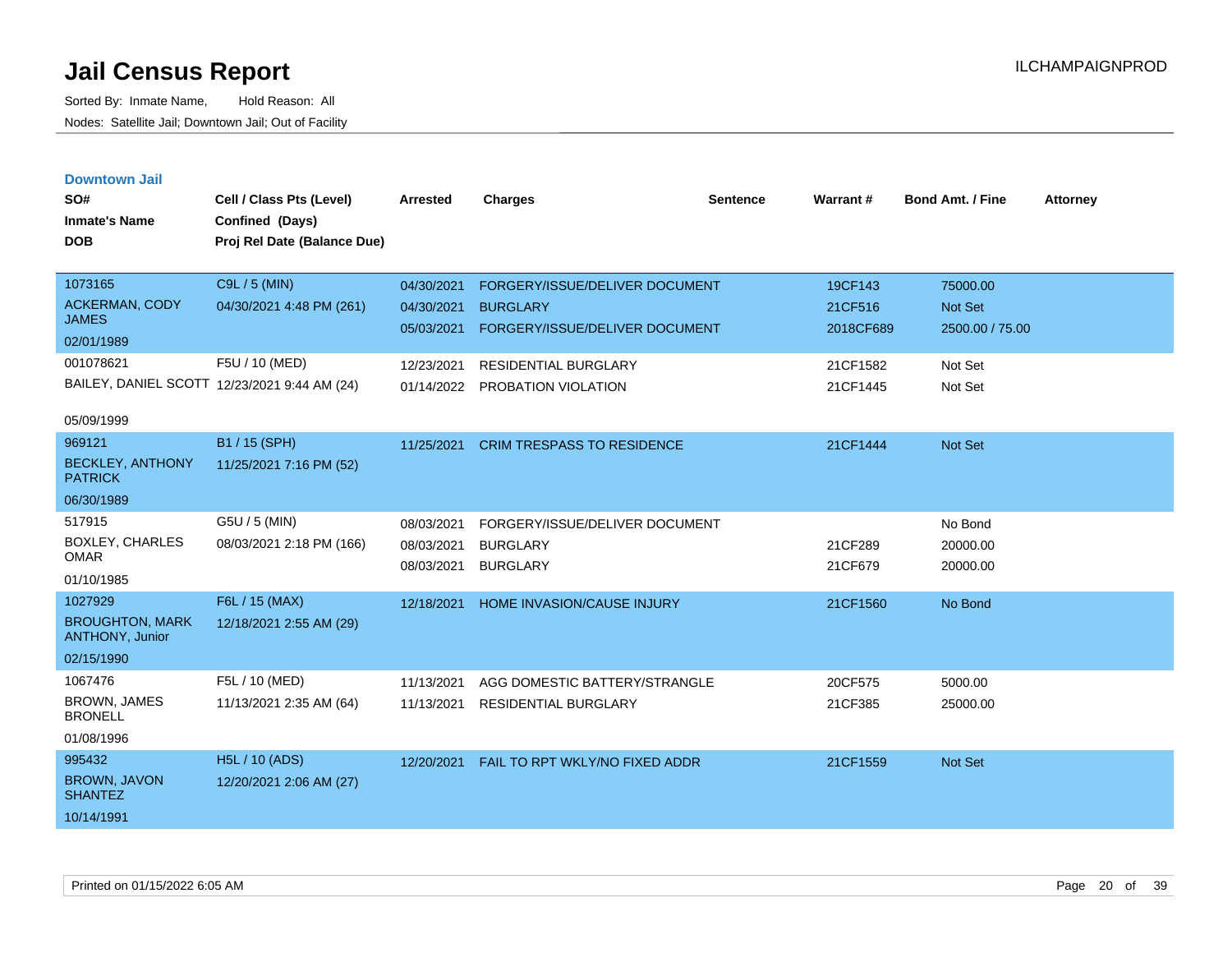| roaco. Catolino cali, Domntonn cali, Out of Facility |                                            |                 |                                      |                 |                 |                         |                 |
|------------------------------------------------------|--------------------------------------------|-----------------|--------------------------------------|-----------------|-----------------|-------------------------|-----------------|
| SO#                                                  | Cell / Class Pts (Level)                   | <b>Arrested</b> | Charges                              | <b>Sentence</b> | <b>Warrant#</b> | <b>Bond Amt. / Fine</b> | <b>Attorney</b> |
| <b>Inmate's Name</b>                                 | Confined (Days)                            |                 |                                      |                 |                 |                         |                 |
| <b>DOB</b>                                           | Proj Rel Date (Balance Due)                |                 |                                      |                 |                 |                         |                 |
|                                                      |                                            |                 |                                      |                 |                 |                         |                 |
| 1075941                                              | G2L / 5 (MIN)                              | 10/08/2021      | <b>HARASS WITNESS/FAMILY MBR/REP</b> |                 | 2021CF1188      | 500000.00               |                 |
| <b>BROWN, LIONEL</b><br><b>TERRELL</b>               | 10/08/2021 5:16 PM (100)                   |                 |                                      |                 |                 |                         |                 |
| 10/19/1981                                           |                                            |                 |                                      |                 |                 |                         |                 |
| 1068812                                              | F1L / 15 (MAX)                             | 12/21/2021      | FELON POSS/USE FIREARM PRIOR         |                 | 21CF1568        | Not Set                 |                 |
| BRYANT, DANNY<br><b>EUGENE</b>                       | 12/21/2021 1:50 PM (26)                    | 12/21/2021      | AGG DISCHARGE FIREARM/OCC VEH        |                 | 21CF741         | Not Set                 |                 |
| 11/22/1989                                           |                                            |                 |                                      |                 |                 |                         |                 |
| 61904                                                | D <sub>4</sub> / 15 (ADS)                  | 10/23/2021      | <b>ROBBERY</b>                       |                 | 21CF1287        | <b>Not Set</b>          |                 |
| <b>BURNETT, TIMOTHY</b><br><b>LYNN</b>               | 10/23/2021 5:43 PM (85)                    |                 |                                      |                 |                 |                         |                 |
| 09/09/1983                                           |                                            |                 |                                      |                 |                 |                         |                 |
| 001078092                                            | H <sub>2</sub> U / 10 (ADS)                | 12/27/2021      | AGG BATTERY/PUBLIC PLACE             |                 | 2021CF1042      | 5000.00                 |                 |
| WILLIAM                                              | CHOUNARD, STANLEY 12/27/2021 10:47 PM (20) |                 |                                      |                 |                 |                         |                 |
| 06/25/1986                                           |                                            |                 |                                      |                 |                 |                         |                 |
| 1075361                                              | J6L / 5 (ADS)                              | 04/16/2021      | <b>BURGLARY</b>                      |                 | 21CF414         | <b>Not Set</b>          |                 |
| <b>COWART, TORREY</b><br><b>BENJAMEN, Junior</b>     | 04/16/2021 9:17 PM (275)                   |                 |                                      |                 |                 |                         |                 |
| 11/22/1987                                           |                                            |                 |                                      |                 |                 |                         |                 |
| 1076276                                              | C8L / 5 (MIN)                              | 12/20/2021      | THEFT/CONTROL <\$500/PRIOR           | $2y/6m$ (DOC)   |                 | Not Set                 |                 |
| COX, SEAN MICHAEL                                    | 12/20/2021 12:45 PM (27)                   | 12/20/2021      | WARRANT OUT OF COUNTY                |                 | 21CM99          | 3000.00                 |                 |
|                                                      |                                            |                 |                                      |                 |                 |                         |                 |
| 02/06/1985                                           |                                            |                 |                                      |                 |                 |                         |                 |
| 1067370                                              | E6L / 15 (MAX)                             | 11/05/2021      | FIREARM/FOID INVALID/NOT ELIG        |                 | 21CF1370        | <b>Not Set</b>          |                 |
| <b>DAVIS, AUSTIN</b><br><b>CHRISTOPHER</b>           | 11/06/2021 12:23 AM (71)                   |                 |                                      |                 |                 |                         |                 |
| 08/11/1997                                           |                                            |                 |                                      |                 |                 |                         |                 |
| 1066719                                              | E3L / 10 (MED)                             | 06/09/2021      | AGG DOMESTIC BATTERY/STRANGLE        |                 | 21CF310         | 100000.00               |                 |
| DAVIS, TAVEON                                        | 06/09/2021 10:50 PM (221)                  | 06/09/2021      | RET THEFT/DISP MERCH/>\$300          |                 | 19CF959         | 5000.00                 |                 |
| <b>CORNELIUS</b>                                     |                                            | 06/09/2021      | RETAIL THEFT/DISP MERCH/<\$300       |                 | 19CM897         | 3000.00                 |                 |
| 12/21/1997                                           |                                            |                 |                                      |                 |                 |                         |                 |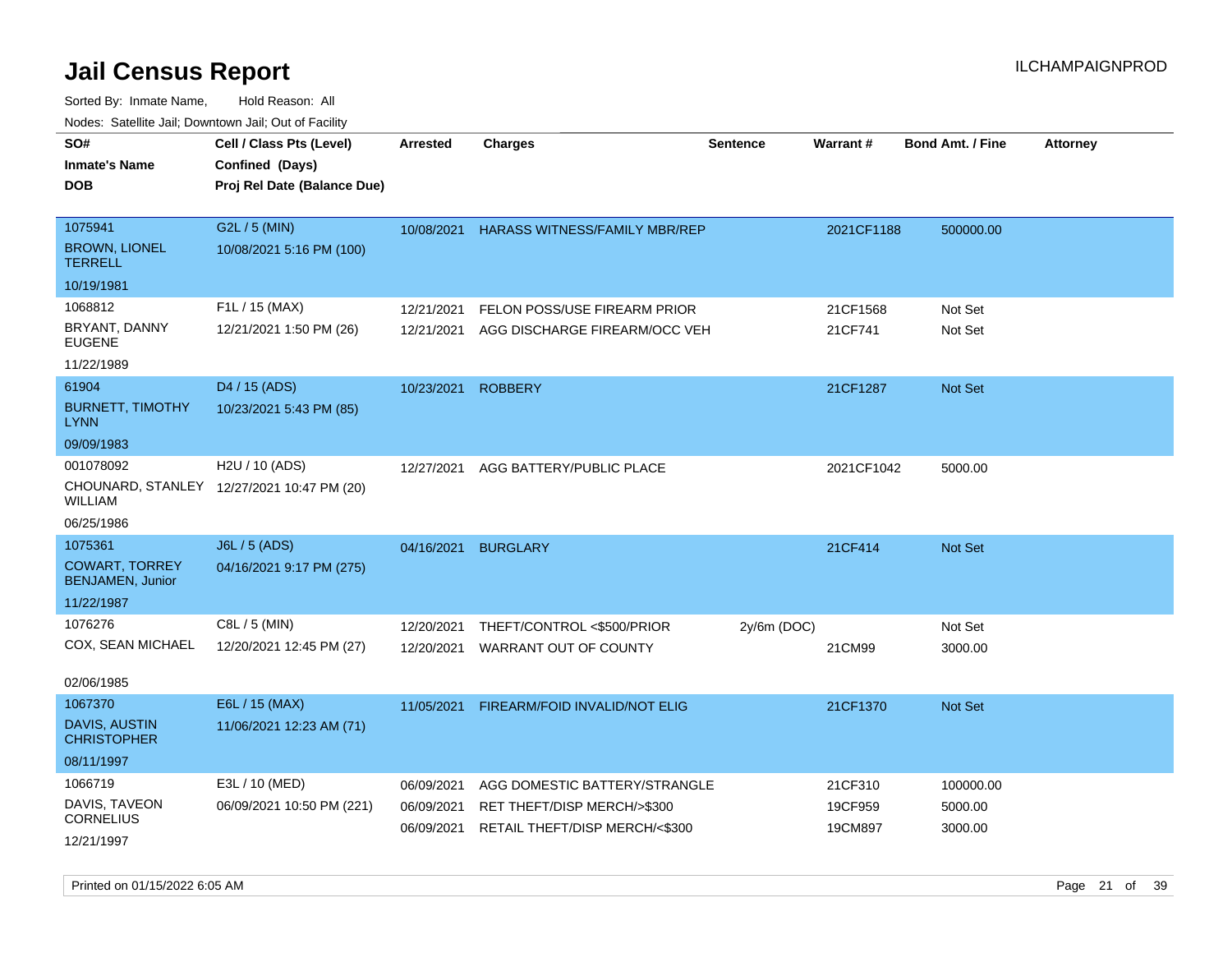Sorted By: Inmate Name, Hold Reason: All Nodes: Satellite Jail; Downtown Jail; Out of Facility

| <b>Houce.</b> Catellite ball, Downtown ball, Out of Fability<br>SO# | Cell / Class Pts (Level)                     | <b>Arrested</b> | <b>Charges</b>                          | <b>Sentence</b> | Warrant#   | <b>Bond Amt. / Fine</b> | <b>Attorney</b> |
|---------------------------------------------------------------------|----------------------------------------------|-----------------|-----------------------------------------|-----------------|------------|-------------------------|-----------------|
| <b>Inmate's Name</b>                                                | Confined (Days)                              |                 |                                         |                 |            |                         |                 |
| <b>DOB</b>                                                          | Proj Rel Date (Balance Due)                  |                 |                                         |                 |            |                         |                 |
|                                                                     |                                              |                 |                                         |                 |            |                         |                 |
| 001077214                                                           | F9U / 15 (MAX)                               | 12/20/2021      | <b>MURDER</b>                           |                 | 21CF1572   | <b>Not Set</b>          |                 |
| DAVIS-MURDOCK,<br><b>ERION VASSHAD</b>                              | 12/21/2021 10:13 AM (26)                     | 12/22/2021      | <b>PAROLE REVOCATION</b>                |                 | CH2107977  | <b>Not Set</b>          |                 |
| 06/22/1998                                                          |                                              |                 |                                         |                 |            |                         |                 |
| 001078223                                                           | G6U / 5 (MIN)                                |                 | 11/09/2021 AGG DUI/NO VALID DL          |                 | 21CF1382   | Not Set                 |                 |
| DIEGO-MATEO,<br><b>JOAQUIN</b>                                      | 11/09/2021 10:52 PM (68)                     |                 |                                         |                 |            |                         |                 |
| 01/23/2002                                                          |                                              |                 |                                         |                 |            |                         |                 |
| 571307                                                              | J3L / 15 (ADS)                               | 09/14/2020      | <b>CRIM SEXUAL ABUSE/CONSENT</b>        |                 | 2020CF1026 | Not Set                 |                 |
| DOMINGO-<br>CASTANEDA,                                              | 09/14/2020 11:19 PM (489)                    | 09/14/2020      | <b>PRED CRIM SEX ASLT/VICTIM &lt;13</b> |                 | 2020CF1025 | <b>Not Set</b>          |                 |
| 09/29/1989                                                          |                                              |                 |                                         |                 |            |                         |                 |
| 527379                                                              | D6 / 15 (ADS)                                | 10/25/2021      | ARMED HABITUAL CRIMINAL                 |                 | 21CF1297   | Not Set                 |                 |
| DRAKE, MARCELL<br><b>DEON</b>                                       | 10/25/2021 5:05 PM (83)                      | 10/27/2021      | AGG DOMESTIC BATTERY/STRANGLE           |                 | 21CF1245   | Not Set                 |                 |
| 04/20/1987                                                          |                                              |                 |                                         |                 |            |                         |                 |
| 959292                                                              | K1 / 15 (ADS)                                | 04/01/2021      | ATTEMPT (FIRST DEGREE MURDER)           |                 | 2020CF565  | 2000000.00              |                 |
| DUNCAN, COREYON<br><b>ANTHONY</b>                                   | 04/01/2021 8:46 PM (290)                     | 12/17/2021      | <b>MURDER</b>                           |                 | 21CF1542   | <b>Not Set</b>          |                 |
| 01/17/1989                                                          |                                              |                 |                                         |                 |            |                         |                 |
| 43977                                                               | $15/5$ (MIN)                                 | 12/20/2021      | AGG FLEEING POLICE/21 MPH OVER          |                 | 21CF1566   | Not Set                 |                 |
| <b>EMKES, DOUGLAS</b><br><b>ALAN</b>                                | 12/20/2021 9:59 AM (27)                      | 12/20/2021      | PAROLE REVOCATION                       |                 |            | No Bond                 |                 |
| 06/08/1959                                                          |                                              |                 |                                         |                 |            |                         |                 |
| 1053207                                                             | K3 / 15 (SPH)                                | 06/06/2019      | MURDER/INTENT TO KILL/INJURE            |                 | 2019-CF849 | 2000000.00              |                 |
| FAUST, JAQUAVEON<br><b>LAVELL</b>                                   | 06/06/2019 2:24 PM (955)                     |                 |                                         |                 |            |                         |                 |
| 07/25/1996                                                          |                                              |                 |                                         |                 |            |                         |                 |
| 962759                                                              | C5L / 5 (ADS)                                | 07/16/2021      | METH DELIVERY<5 GRAMS                   |                 | 21CF833    | Not Set                 |                 |
|                                                                     | FINLEY, KEVIN DANTE 07/16/2021 9:44 PM (184) |                 | 07/29/2021 AGG CRIM SEX ASSAULT/FELONY  |                 | 21CF891    | No Bond                 |                 |

12/28/1988

Printed on 01/15/2022 6:05 AM Page 22 of 39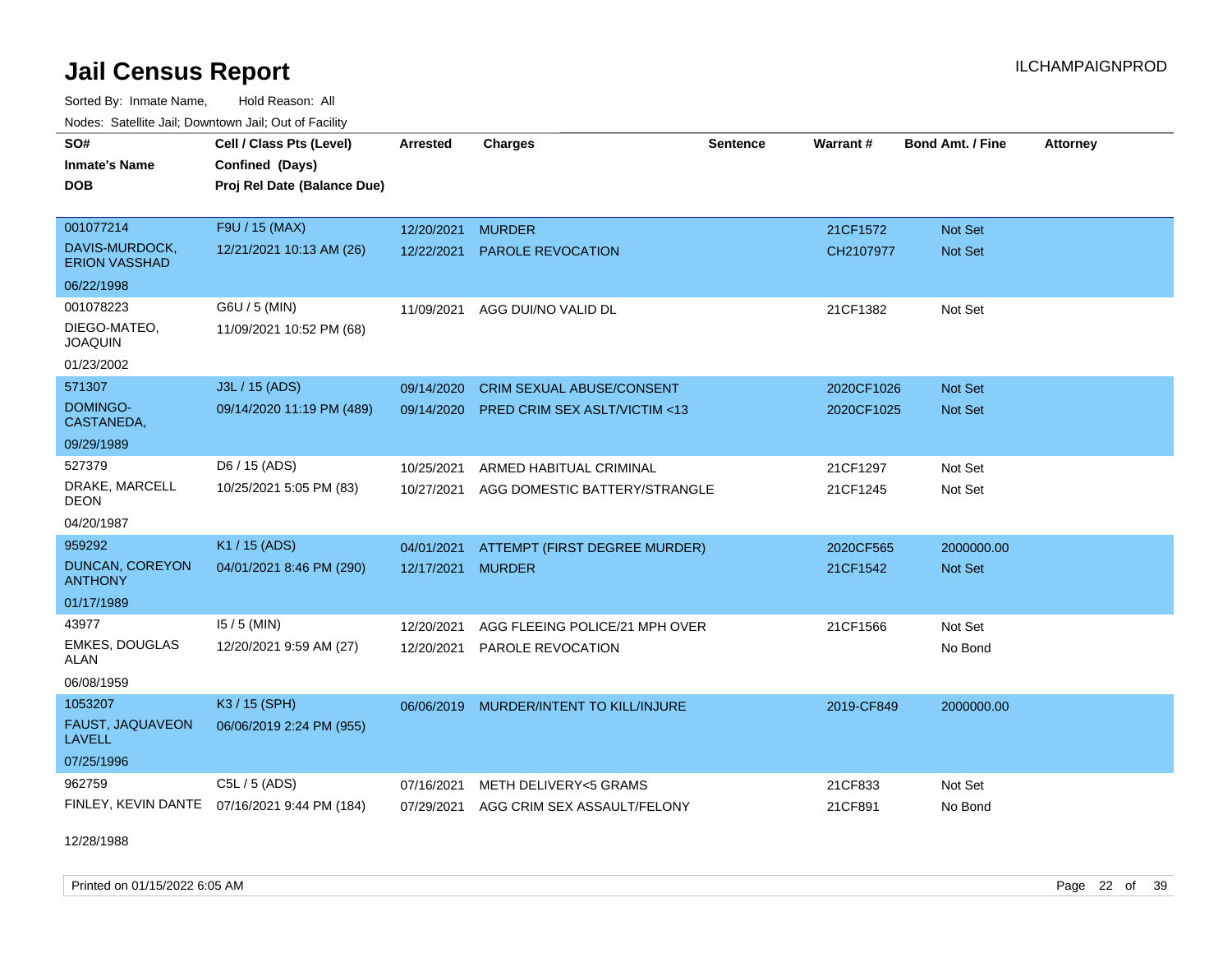Sorted By: Inmate Name, Hold Reason: All Nodes: Satellite Jail; Downtown Jail; Out of Facility

| SO#                                           | Cell / Class Pts (Level)    | <b>Arrested</b> | <b>Charges</b>                          | <b>Sentence</b> | Warrant#  | <b>Bond Amt. / Fine</b> | <b>Attorney</b> |
|-----------------------------------------------|-----------------------------|-----------------|-----------------------------------------|-----------------|-----------|-------------------------|-----------------|
| <b>Inmate's Name</b>                          | Confined (Days)             |                 |                                         |                 |           |                         |                 |
| <b>DOB</b>                                    | Proj Rel Date (Balance Due) |                 |                                         |                 |           |                         |                 |
|                                               |                             |                 |                                         |                 |           |                         |                 |
| 524764                                        | G3L / 5 (MIN)               |                 | 09/18/2021 METH DELIVERY/15<100 GRAMS   |                 | 21CF627   | 50000.00                |                 |
| <b>FISCUS, ROBERT</b><br><b>LOWELL</b>        | 09/18/2021 10:50 AM (120)   |                 |                                         |                 |           |                         |                 |
| 02/17/1986                                    |                             |                 |                                         |                 |           |                         |                 |
| 1068518                                       | G8U / 5 (MIN)               | 12/16/2021      | <b>BURGLARY</b>                         |                 | 21CF54    | 10000.00                |                 |
| FULFORD, WILLIE                               | 12/15/2021 11:16 PM (32)    | 12/16/2021      | <b>BURGLARY</b>                         |                 | 21CF416   | 10000.00                |                 |
| Junior                                        |                             | 12/16/2021      | RESIST/OBSTRUCT WITH INJURY             |                 | 21C370    | 5000.00                 |                 |
| 12/12/1963                                    |                             |                 |                                         |                 |           |                         |                 |
| 1068917                                       | H1L / 5 (MIN)               |                 | 08/11/2021 VIO ORDER/PRIOR VIO OF ORDER |                 | 21CF965   | Not Set                 |                 |
| <b>GARCIA, JUAN</b><br><b>CARLOS</b>          | 08/11/2021 9:24 PM (158)    |                 |                                         |                 |           |                         |                 |
| 10/21/1997                                    |                             |                 |                                         |                 |           |                         |                 |
| 32913                                         | $11/15$ (ADS)               | 12/03/2021      | PRED CRIM SEX ASLT/VICTIM <13           |                 | 21CF1481  | Not Set                 |                 |
| GROB, WARREN A,<br>Junior                     | 12/03/2021 4:24 PM (44)     |                 |                                         |                 |           |                         |                 |
| 12/07/1950                                    |                             |                 |                                         |                 |           |                         |                 |
| 1073611                                       | G3U / 5 (MIN)               | 02/09/2021      | DELIVERY OF OR POSSESSION OF W/INT      |                 | 21CF160   | Not Set                 |                 |
| <b>HAYES, CAMERON</b><br><b>TAYLOR MALEEK</b> | 02/09/2021 3:10 PM (341)    |                 | 02/09/2021 MFG 15>100 GR ECSTASY/ANALOG |                 | 21CF121   | 500000.00               |                 |
| 08/10/1998                                    |                             |                 |                                         |                 |           |                         |                 |
| 544770                                        | D3 / 10 (MED)               | 08/14/2021      | AGG DOMESTIC BATTERY/STRANGLE           |                 | 2021CF514 | 25000.00                |                 |
| HAYES, DEVON<br><b>JERMAINE</b>               | 08/14/2021 2:56 AM (155)    | 08/14/2021      | AGGRAVATED DOMESTIC BATTERY             |                 | 21CF977   | No Bond                 |                 |
| 11/07/1987                                    |                             |                 |                                         |                 |           |                         |                 |
| 972300                                        | F6U / 10 (MED)              | 12/22/2021      | <b>RESIDENTIAL BURGLARY</b>             |                 | 18CF1691  | 25000.00                |                 |
| <b>HOLT, MICHAEL</b><br><b>TERRELL</b>        | 12/22/2021 8:36 AM (25)     | 12/22/2021      | AGG CRIM SEX ABUSE/VICTIM <9            |                 | 19CF1277  | 250000.00               |                 |
| 12/25/1989                                    |                             |                 |                                         |                 |           |                         |                 |
| 1063119                                       | J5L / 10 (MED)              | 11/05/2021      | <b>BURGLARY</b>                         |                 | 2018CF877 | 10000.00                |                 |
| HUNT, KHALLEEL<br>MALIK                       | 11/05/2021 7:47 AM (72)     |                 |                                         |                 |           |                         |                 |
| 03/28/1999                                    |                             |                 |                                         |                 |           |                         |                 |

Printed on 01/15/2022 6:05 AM Page 23 of 39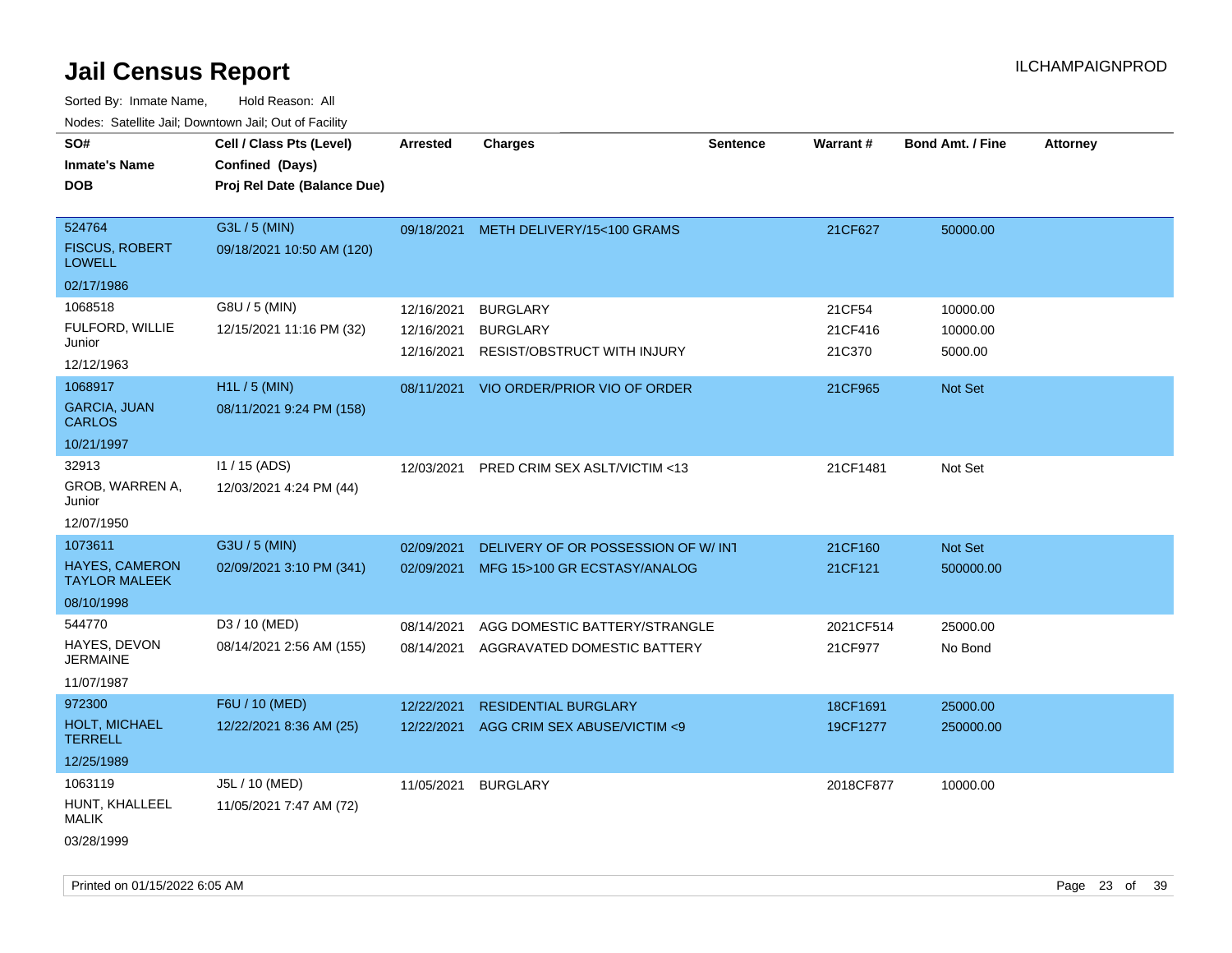| indues. Satellite Jali, Downtown Jali, Out of Facility |                                             |            |                                    |                 |           |                         |                 |
|--------------------------------------------------------|---------------------------------------------|------------|------------------------------------|-----------------|-----------|-------------------------|-----------------|
| SO#                                                    | Cell / Class Pts (Level)                    | Arrested   | <b>Charges</b>                     | <b>Sentence</b> | Warrant#  | <b>Bond Amt. / Fine</b> | <b>Attorney</b> |
| <b>Inmate's Name</b>                                   | Confined (Days)                             |            |                                    |                 |           |                         |                 |
| <b>DOB</b>                                             | Proj Rel Date (Balance Due)                 |            |                                    |                 |           |                         |                 |
|                                                        |                                             |            |                                    |                 |           |                         |                 |
| 001077437                                              | F1U / 10 (MED)                              | 08/23/2021 | DOM BTRY/CONTACT/1-2 PRECONV       |                 | 21CF1025  | Not Set                 |                 |
| JOHNSON, ANTONIO<br><b>LASHAUN</b>                     | 08/23/2021 7:48 PM (146)                    |            |                                    |                 |           |                         |                 |
| 01/06/1980                                             |                                             |            |                                    |                 |           |                         |                 |
| 1073894                                                | E1U / 10 (ADS)                              | 09/09/2021 | VIOLATE SEX OFFENDER REGIS/2+      |                 | 2021CF920 | 10000.00                |                 |
|                                                        | JOKICH, ANTON VEGO 09/09/2021 2:14 PM (129) |            |                                    |                 |           |                         |                 |
|                                                        |                                             |            |                                    |                 |           |                         |                 |
| 05/30/1969                                             |                                             |            |                                    |                 |           |                         |                 |
| 24308                                                  | D <sub>2</sub> / 15 (MAX)                   | 06/03/2021 | <b>ROBBERY</b>                     |                 | 21CF625   | No Bond                 |                 |
| KWIATKOWSKI,<br><b>ROBERT JOHN</b>                     | 06/03/2021 10:40 PM (227)                   |            |                                    |                 |           |                         |                 |
| 08/08/1963                                             |                                             |            |                                    |                 |           |                         |                 |
| 001078693                                              | G1U / 5 (MIN)                               | 12/19/2021 | RECEIVE/POSS/SELL STOLEN VEH       |                 | 21CF1555  | Not Set                 |                 |
| LARGE, JOSHUA DALE 12/19/2021 4:54 AM (28)             |                                             | 12/19/2021 | <b>RETAIL THEFT</b>                |                 | 2021CM216 | 5000.00                 |                 |
|                                                        |                                             | 12/19/2021 | <b>RETAIL THEFT</b>                |                 | 20CF422   | 20000.00                |                 |
| 10/27/1985                                             |                                             |            |                                    |                 |           |                         |                 |
| 26787                                                  | F4U / 10 (MED)                              | 12/18/2021 | <b>RESIDENTIAL BURGLARY</b>        |                 | 21CF1558  | Not Set                 |                 |
| LAURENT, JOHN<br><b>WAYNE</b>                          | 12/18/2021 9:30 PM (29)                     |            |                                    |                 |           |                         |                 |
| 02/01/1967                                             |                                             |            |                                    |                 |           |                         |                 |
| 29681                                                  | J2L / 15 (ADS)                              | 07/14/2020 | PREDATORY CRIMINAL SEX ASSLT/CHILD |                 | 20CF-781  | 250000.00               |                 |
| LENOIR, JOHN<br><b>CHRISTOPHER</b>                     | 07/14/2020 12:51 PM (551)                   |            |                                    |                 |           |                         |                 |
| 04/20/1966                                             |                                             |            |                                    |                 |           |                         |                 |
| 001078320                                              | J1L / 10 (SPH)                              | 11/23/2021 | RESIST/OBSTRUCTING A PEACE OFFICEF |                 | 21CM539   | Not Set                 |                 |
| <b>MARSH, PAUL</b><br><b>OLUFUNMILAYO</b>              | 11/23/2021 2:32 PM (54)                     |            |                                    |                 |           |                         |                 |
| 07/13/1994                                             |                                             |            |                                    |                 |           |                         |                 |
| 45113                                                  | E2L / 15 (MAX)                              | 11/20/2021 | ARMED HABITUAL CRIMINAL            |                 | 21CF1424  | No Bond                 |                 |
| <b>MARTIN, JEREMIAH</b><br><b>FRANCIS</b>              | 11/20/2021 1:18 AM (57)                     |            |                                    |                 |           |                         |                 |
| 01/18/1977                                             |                                             |            |                                    |                 |           |                         |                 |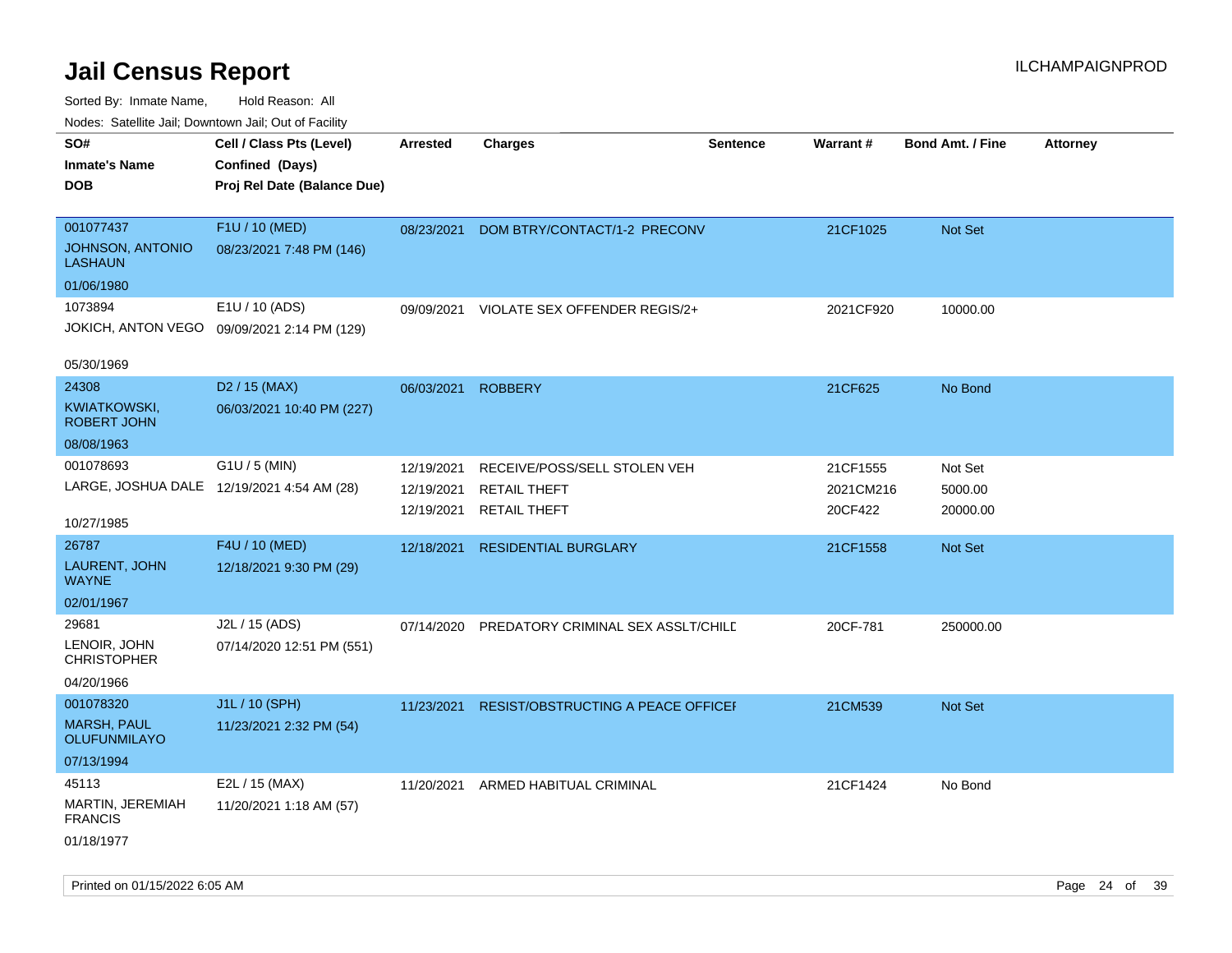Sorted By: Inmate Name, Hold Reason: All Nodes: Satellite Jail; Downtown Jail; Out of Facility

| ivouss. Saleling Jali, Downtown Jali, Out of Facility |                             |                      |                                          |                 |            |                         |                 |
|-------------------------------------------------------|-----------------------------|----------------------|------------------------------------------|-----------------|------------|-------------------------|-----------------|
| SO#                                                   | Cell / Class Pts (Level)    | Arrested             | <b>Charges</b>                           | <b>Sentence</b> | Warrant#   | <b>Bond Amt. / Fine</b> | <b>Attorney</b> |
| <b>Inmate's Name</b>                                  | Confined (Days)             |                      |                                          |                 |            |                         |                 |
| <b>DOB</b>                                            | Proj Rel Date (Balance Due) |                      |                                          |                 |            |                         |                 |
|                                                       |                             |                      |                                          |                 |            |                         |                 |
| 1063030                                               | I3 / 15 (ADS)               | 12/20/2021           | <b>MURDER</b>                            |                 | 21CF1571   | Not Set                 |                 |
| MASON, RYAN ONEIAL 12/21/2021 9:30 AM (26)            |                             | 12/22/2021           | <b>PAROLE REVOCATION</b>                 |                 | CH2107979  | <b>Not Set</b>          |                 |
|                                                       |                             |                      |                                          |                 |            |                         |                 |
| 02/22/1991                                            |                             |                      |                                          |                 |            |                         |                 |
| 1066623                                               | G7U / 5 (MIN)               | 11/17/2021           | MFG/DEL 15<100 GR COCA/ANALOG            |                 | 17CF1093   | 75000.00                |                 |
| MATA-OROZCO,<br><b>OLEGARIO</b>                       | 11/17/2021 5:08 PM (60)     |                      |                                          |                 |            |                         |                 |
|                                                       |                             |                      |                                          |                 |            |                         |                 |
| 03/06/1995                                            |                             |                      |                                          |                 |            |                         |                 |
| 001078249                                             | B3 / 10 (MED)               | 08/07/2021           | FELON POSS/USE WEAPON/FIREARM            |                 | 21CF947    | Not Set                 |                 |
| MCCLENDON, CALVIN<br>м                                | 08/07/2021 8:56 AM (162)    |                      |                                          |                 |            |                         |                 |
| 04/29/1990                                            |                             |                      |                                          |                 |            |                         |                 |
| 40235                                                 | G9U / 5 (MIN)               | 10/04/2021 AGG DUI/4 |                                          |                 | 2021CF1145 | 35000.00                |                 |
| MERRIWEATHER,<br><b>MARCUS TODD</b>                   | 10/04/2021 4:41 PM (104)    |                      |                                          |                 |            |                         |                 |
| 11/28/1967                                            |                             |                      |                                          |                 |            |                         |                 |
| 1040273                                               | E5U / 15 (ADS)              | 09/30/2021           | PRED CRIM SEX ASLT/VICTIM <13            |                 | 21CF329    | 500000.00               |                 |
| METCALFE, LANELL<br><b>JARON</b>                      | 09/30/2021 11:32 PM (108)   |                      |                                          |                 |            |                         |                 |
| 09/22/1988                                            |                             |                      |                                          |                 |            |                         |                 |
| 1075635                                               | B2 / 10 (ADS)               | 05/11/2021           | MFG/DEL CANNABIS/30-500 GRAMS            |                 | 20CF1402   | 100000.00               |                 |
| MILES, DEVLON VON,<br>Junior                          | 05/11/2021 10:39 PM (250)   | 05/11/2021           | AGG DISCHARGE FIREARM/OCC VEH            |                 | 21CF538    | Not Set                 |                 |
| 11/04/2000                                            |                             |                      |                                          |                 |            |                         |                 |
| 48033                                                 | C7L / 5 (ADS)               | 12/04/2021           | DOMESTIC BATTERY/OTHER PRIOR             | 4y (DOC)        | 21CF1482   | <b>Not Set</b>          |                 |
| MOORE,<br><b>CHRISTOPHER ALLEN</b>                    | 12/04/2021 4:38 PM (43)     |                      |                                          |                 |            |                         |                 |
| 07/02/1976                                            |                             |                      |                                          |                 |            |                         |                 |
| 1069209                                               | 14 / 10 (ADS)               |                      | 04/07/2021 AGG BATTERY/GREAT BODILY HARM |                 | 21CF376    | Not Set                 |                 |
| MOORE, DEVONTE<br>JAMAL                               | 04/07/2021 6:25 PM (284)    |                      |                                          |                 |            |                         |                 |
| 09/24/1995                                            |                             |                      |                                          |                 |            |                         |                 |

Printed on 01/15/2022 6:05 AM Page 25 of 39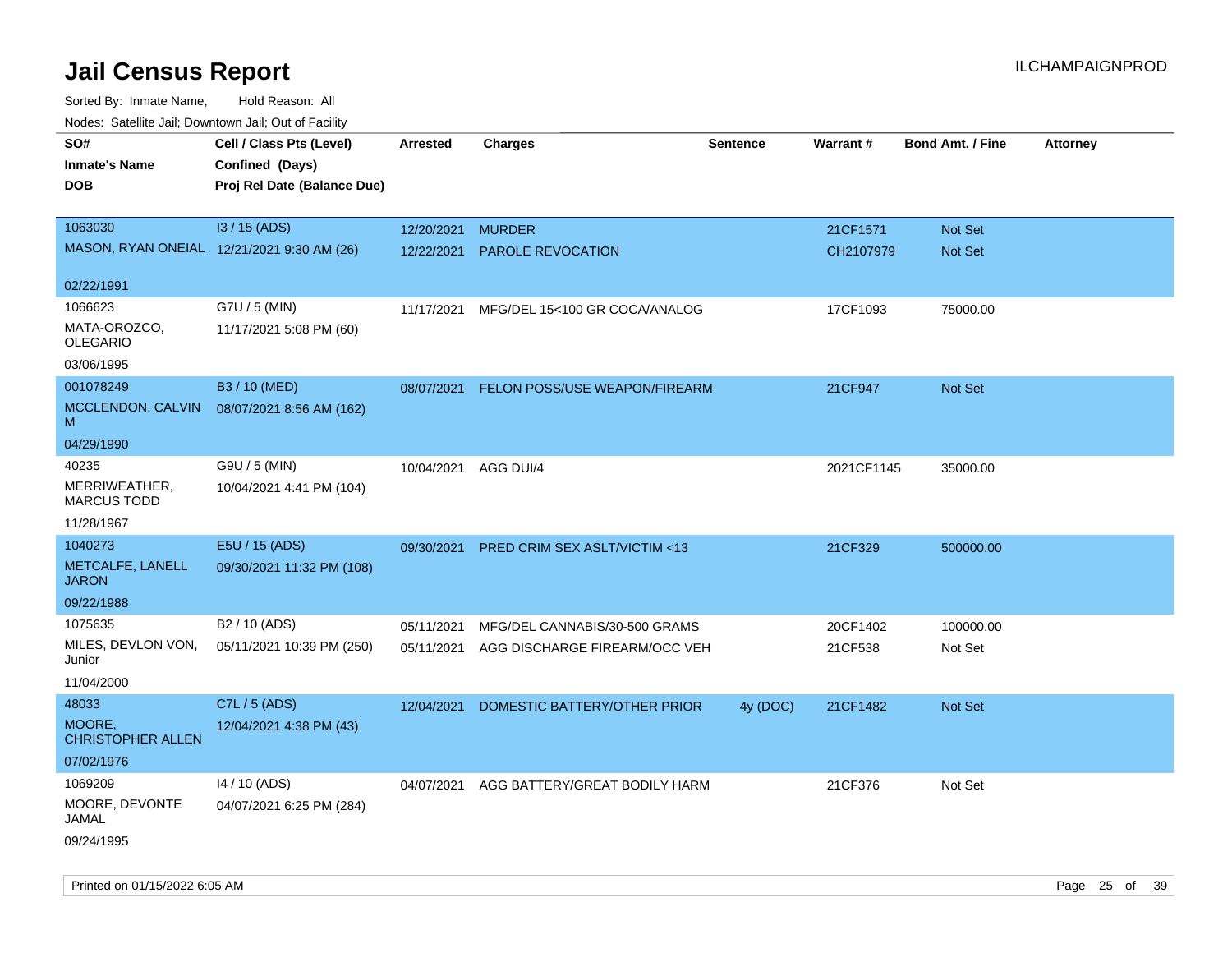| rougs. Calcing Jan, Downtown Jan, Out of Facility            |                                                                            |                                        |                                                                                        |                 |                            |                                         |                 |
|--------------------------------------------------------------|----------------------------------------------------------------------------|----------------------------------------|----------------------------------------------------------------------------------------|-----------------|----------------------------|-----------------------------------------|-----------------|
| SO#<br><b>Inmate's Name</b><br><b>DOB</b>                    | Cell / Class Pts (Level)<br>Confined (Days)<br>Proj Rel Date (Balance Due) | <b>Arrested</b>                        | <b>Charges</b>                                                                         | <b>Sentence</b> | Warrant#                   | <b>Bond Amt. / Fine</b>                 | <b>Attorney</b> |
| 1074169<br>PANZER, IAN RICHARD 12/21/2021 2:24 PM (26)       | F4L / 10 (MED)                                                             |                                        | 12/21/2021 AGGRAVATED DOMESTIC BATTERY                                                 |                 | 21CF1567                   | <b>Not Set</b>                          |                 |
| 07/04/1988                                                   |                                                                            |                                        |                                                                                        |                 |                            |                                         |                 |
| 1022441<br>PICKENS, DONTRELL<br><b>DEMAR</b><br>12/10/1993   | H6L / 10 (ADS)<br>10/27/2021 1:39 PM (81)                                  | 10/27/2021<br>10/27/2021               | AGG BATTERY/PEACE OFFICER<br>AGG BATTERY/PEACE OFFICER                                 |                 | 2021 CF 12<br>2020 CF 1488 | No Bond<br>No Bond                      |                 |
| 1072114<br><b>LEVON</b><br>10/23/2000                        | A1U / 15 (SPH)<br>ROBINSON, DONNELL 01/17/2021 2:40 PM (364)               | 01/17/2021<br>01/17/2021<br>02/17/2021 | ATTEMPT (FIRST DEGREE MURDER)<br>ARMED ROBBERY/NO FIREARM<br><b>AGGRAVATED BATTERY</b> | 4y (DOC)        | 2021CF65<br>2020CF824      | <b>Not Set</b><br>75000.00<br>250000.00 |                 |
| 1068592<br>ROSS, TEVONTAE<br><b>TERRANCE</b><br>12/15/1998   | J7L / 15 (ADS)<br>11/12/2021 8:41 AM (65)                                  | 11/12/2021                             | <b>BURGLARY</b>                                                                        |                 | 21CF1393                   | Not Set                                 |                 |
| 59178<br><b>SANDERS, MICHAEL</b><br>JEAN<br>12/22/1967       | F8L / 15 (MAX)<br>12/13/2021 4:17 PM (34)                                  | 12/13/2021                             | AGG DISCHARGE FIREARM/OCC VEH                                                          |                 | 21CF1274                   | 1500000.00                              |                 |
| 001078704<br>SHORTER, JAQUAN<br><b>MAURICE</b><br>10/08/1998 | F7U / 15 (MAX)<br>12/23/2021 1:23 AM (24)                                  | 12/21/2021                             | MURDER/INTENT TO KILL/INJURE                                                           |                 | 21CF1575                   | Not Set                                 |                 |
| 47195<br>SIMMONS, JAMES<br><b>ROBERT</b><br>03/13/1975       | G9L / 5 (MIN)<br>12/27/2021 8:42 AM (20)                                   | 12/27/2021<br>12/28/2021               | <b>RESIDENTIAL BURGLARY</b><br><b>RESIDENTIAL BURGLARY</b>                             |                 | 2020CF1222<br>2021CF1596   | 10000.00<br>Not Set                     |                 |
| 1057312<br>STARKS, RAMEON<br><b>TAHZIER</b><br>12/18/1996    | G2U / 5 (MIN)<br>11/10/2021 9:51 PM (67)                                   | 11/10/2021                             | HOME INVASION/FIREARM                                                                  | 7y (DOC)        | 21CF1388                   | Not Set                                 |                 |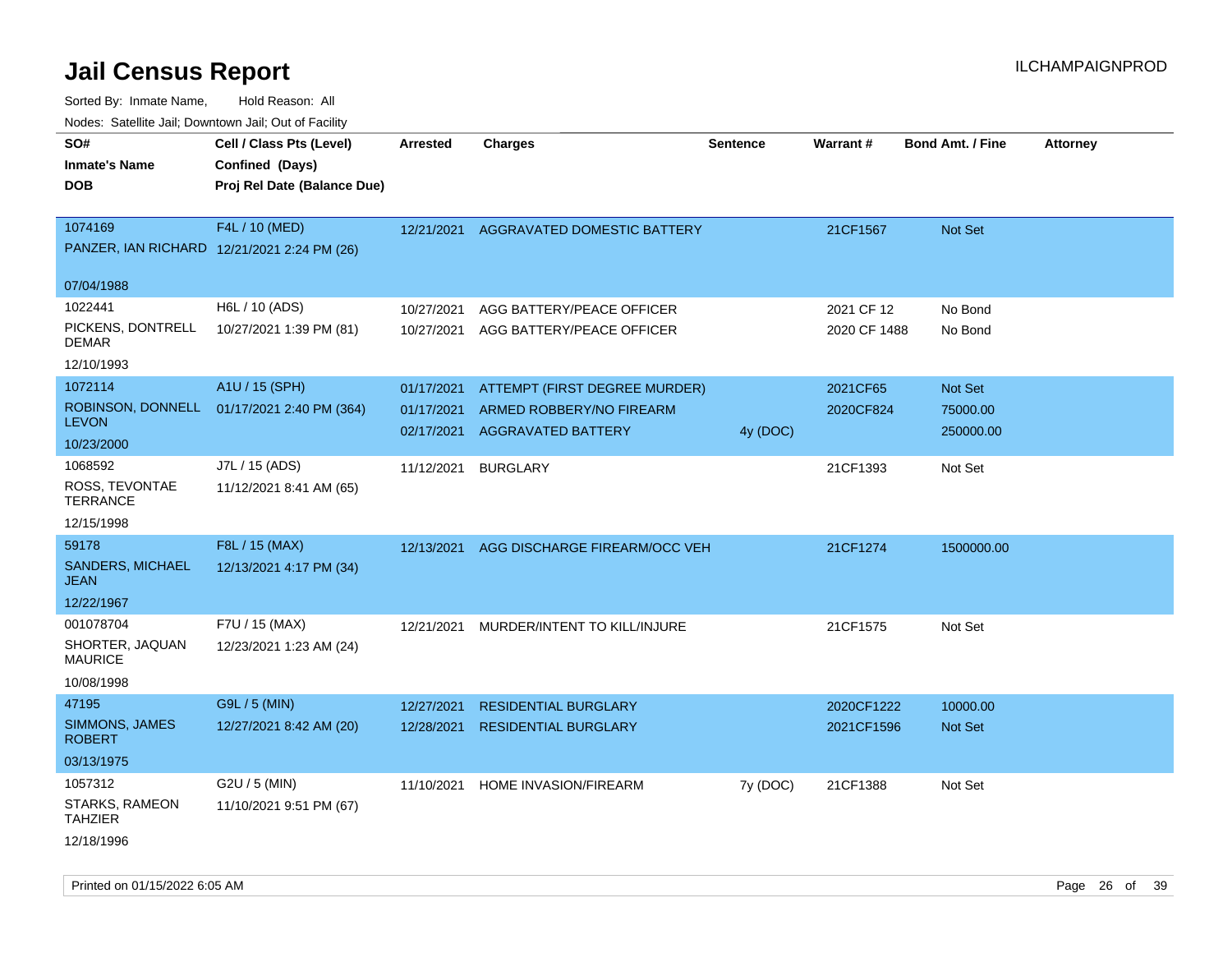Sorted By: Inmate Name, Hold Reason: All Nodes: Satellite Jail; Downtown Jail; Out of Facility

| SO#                                     | Cell / Class Pts (Level)    | Arrested   | <b>Charges</b>                 | <b>Sentence</b> | Warrant#   | <b>Bond Amt. / Fine</b> | <b>Attorney</b> |
|-----------------------------------------|-----------------------------|------------|--------------------------------|-----------------|------------|-------------------------|-----------------|
| <b>Inmate's Name</b>                    | Confined (Days)             |            |                                |                 |            |                         |                 |
| <b>DOB</b>                              | Proj Rel Date (Balance Due) |            |                                |                 |            |                         |                 |
|                                         |                             |            |                                |                 |            |                         |                 |
| 1051104                                 | G4U / 5 (MIN)               | 05/26/2021 | METH DELIVERY/5<15 GRAMS       |                 | 21CF598    | Not Set                 |                 |
| STOVER, ANDREW<br><b>WADE</b>           | 05/27/2021 12:59 AM (234)   | 05/26/2021 | <b>BURGLARY</b>                |                 | 21CF667    | Not Set                 |                 |
| 07/20/1994                              |                             |            |                                |                 |            |                         |                 |
| 001078182                               | G7L / 5 (MIN)               | 12/20/2021 | DRIVING ON REVOKED LICENSE     |                 | 2021CF800  | No Bond                 |                 |
| STRONG, KEVIN<br><b>GARDNER</b>         | 12/20/2021 4:34 PM (27)     |            |                                |                 |            |                         |                 |
| 02/12/1963                              |                             |            |                                |                 |            |                         |                 |
| 65920                                   | F3L / 15 (MAX)              | 12/21/2021 | ARMED ROBBERY/ARMED W/FIREARM  |                 | 2021CF1543 | 100000.00               |                 |
| TAPSCOTT,<br><b>CORNELIUS</b>           | 12/21/2021 10:57 PM (26)    |            |                                |                 |            |                         |                 |
| 07/14/1985                              |                             |            |                                |                 |            |                         |                 |
| 1068839                                 | C4L / 15 (MAX)              | 08/07/2020 | <b>HOMICIDE</b>                |                 | 2020-CF851 | 1000000.00              |                 |
| TAYLOR, LONDON<br><b>JAVON</b>          | 08/07/2020 10:30 AM (527)   |            |                                |                 |            |                         |                 |
| 08/16/1999                              |                             |            |                                |                 |            |                         |                 |
| 1004142                                 | C6L / 15 (MAX)              | 10/27/2021 | POSSESSION OF METH/15<100GRAMS |                 | 2021CF1298 | 1500000.00              |                 |
| TOY, KAYON LARENZ                       | 10/22/2021 1:01 PM (86)     |            |                                |                 |            |                         |                 |
| 09/12/1991                              |                             |            |                                |                 |            |                         |                 |
| 1056971                                 | D1 / 10 (ADS)               | 08/07/2021 | FELON POSS/USE WEAPON/FIREARM  |                 | 21CF948    | No Bond                 |                 |
| TRAVIS, DENZEL<br><b>DANTRELL</b>       | 08/07/2021 7:36 AM (162)    | 08/08/2021 | AGG BATTERY/PUBLIC PLACE       |                 | 2020CF647  | 25000.00                |                 |
| 03/21/1993                              |                             |            |                                |                 |            |                         |                 |
| 001078250                               | F2L / 10 (MED)              | 08/07/2021 | FELON POSS WEAPON/BODY ARMOR   |                 | 21CF950    | Not Set                 |                 |
| <b>TRAVIS, JORDAN</b><br><b>TESHAUN</b> | 08/07/2021 10:27 AM (162)   |            |                                |                 |            |                         |                 |
| 03/03/1996                              |                             |            |                                |                 |            |                         |                 |
| 56994                                   | A2L / 15 (SPH)              | 12/09/2021 | STALKING/CAUSE FEAR FOR SAFETY |                 | 21CF1514   | Not Set                 |                 |
| <b>TURNER, ROBERT</b><br>EARL, Senior   | 12/09/2021 9:23 PM (38)     | 12/13/2021 | <b>PAROLE REVOCATION</b>       |                 | CH2107735  | Not Set                 |                 |
| 09/07/1982                              |                             |            |                                |                 |            |                         |                 |

Printed on 01/15/2022 6:05 AM Page 27 of 39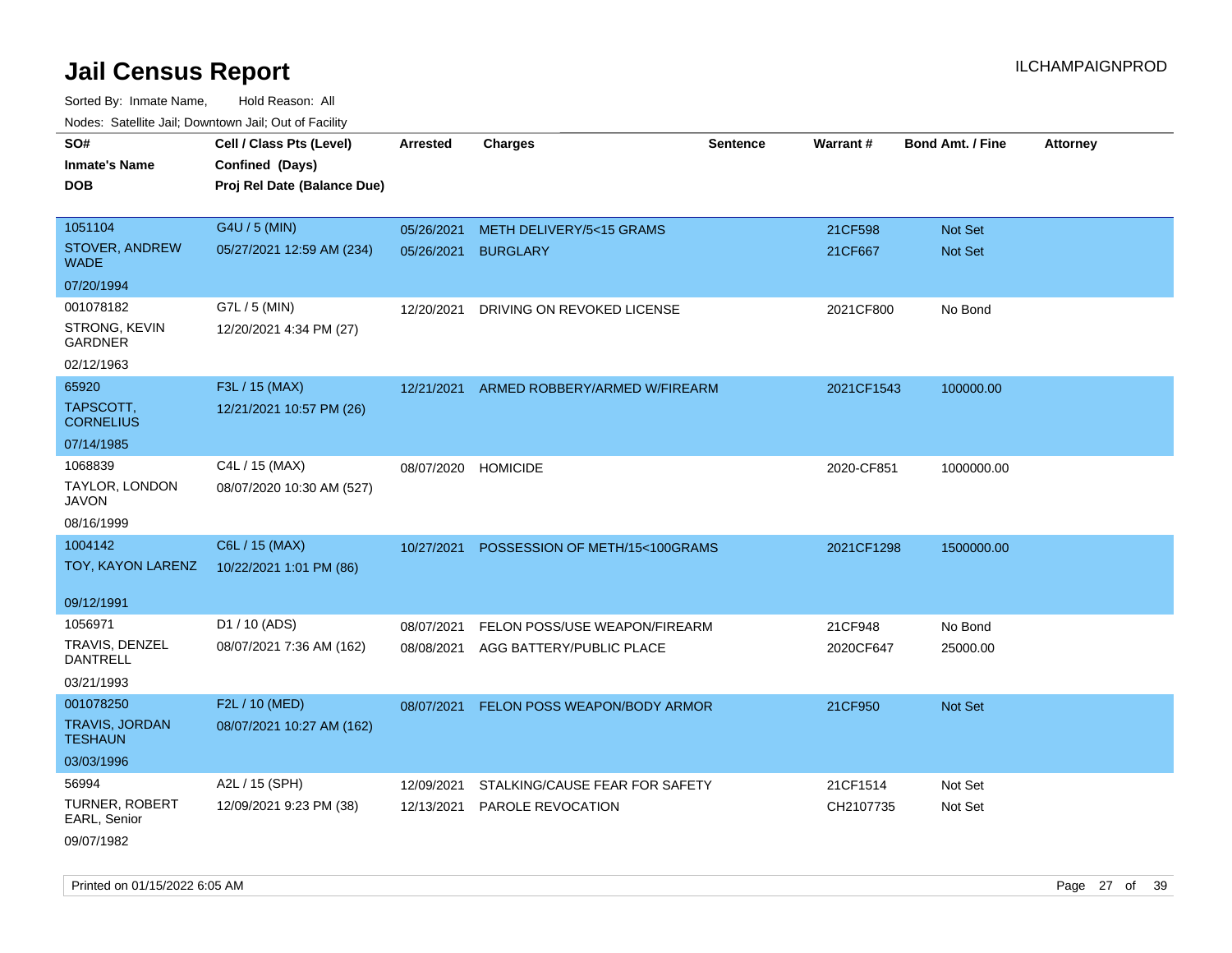| Nodes: Satellite Jall, Downtown Jall, Out of Facility |                             |            |                                 |                 |                 |                         |                 |
|-------------------------------------------------------|-----------------------------|------------|---------------------------------|-----------------|-----------------|-------------------------|-----------------|
| SO#                                                   | Cell / Class Pts (Level)    | Arrested   | <b>Charges</b>                  | <b>Sentence</b> | <b>Warrant#</b> | <b>Bond Amt. / Fine</b> | <b>Attorney</b> |
| <b>Inmate's Name</b>                                  | Confined (Days)             |            |                                 |                 |                 |                         |                 |
| <b>DOB</b>                                            | Proj Rel Date (Balance Due) |            |                                 |                 |                 |                         |                 |
|                                                       |                             |            |                                 |                 |                 |                         |                 |
| 30108                                                 | J4L / 15 (ADS)              | 07/30/2021 | <b>MURDER</b>                   |                 | 21CF902         | 2000000.00              |                 |
| VANDYKE, DARYL<br><b>ANTHONY</b>                      | 07/30/2021 8:29 PM (170)    |            |                                 |                 |                 |                         |                 |
| 10/04/1965                                            |                             |            |                                 |                 |                 |                         |                 |
| 968681                                                | D5 / 15 (ADS)               | 08/27/2021 | INDIRECT CRIMINAL CONTEMPT      | 3y (DOC)        | 2021CC16        | No Bond                 |                 |
| WADE, DEMETRIUS<br><b>DARYL</b>                       | 08/27/2021 2:25 AM (142)    | 08/27/2021 | AGG CRIM SX AB/VIC 13<18/TRUST  |                 | 2020CF499       | 250000.00               |                 |
| 01/07/1987                                            |                             |            |                                 |                 |                 |                         |                 |
| 1070904                                               | G6L / 5 (MIN)               | 10/28/2021 | <b>BURGLARY</b>                 | 3y (DOC)        | 2021CF321       | 15000.00                |                 |
| WANKEL, JONAH<br><b>JAMES</b>                         | 10/28/2021 3:42 AM (80)     |            |                                 |                 |                 |                         |                 |
| 12/15/1993                                            |                             |            |                                 |                 |                 |                         |                 |
| 1070971                                               | H3L / 5 (ADS)               | 12/07/2021 | <b>IDENTITY THEFT/&lt;\$300</b> |                 | 20CF922         | Not Set                 |                 |
| WEIR, CLINTON<br><b>HOWARD</b>                        | 12/08/2021 3:45 AM (39)     | 12/07/2021 | <b>RECKLESS DRIVING</b>         |                 | 19TR2348        | Not Set                 |                 |
| 03/15/1983                                            |                             |            |                                 |                 |                 |                         |                 |
| 54212                                                 | F2U / 10 (MED)              | 12/21/2021 | ARMED VIOLENCE/CATEGORY I       |                 | 21CF1576        | Not Set                 |                 |
| <b>WHITLOCK, GEORGE</b>                               | 12/21/2021 1:20 PM (26)     | 12/21/2021 | RECEIVE/POSS/SELL STOLEN VEH    |                 | 2021CF669       | 10000.00                |                 |
| <b>ABRAM</b>                                          |                             | 12/21/2021 | VIOLATE ORDER PROTECTION        |                 | 2021CM391       | 1000.00                 |                 |
| 11/10/1978                                            |                             | 12/21/2021 | OBSTRUCT JUST/DESTROY EVIDENCE  |                 | 2021CF1223      | 700.00                  |                 |
| 001078709                                             | F3U / 15 (MAX)              | 12/22/2021 | ARMED VIOLENCE/CATEGORY I       |                 | 21CF1586        | Not Set                 |                 |
| WILLIAMS, DAVID LEE                                   | 12/22/2021 11:00 AM (25)    |            |                                 |                 |                 |                         |                 |
|                                                       |                             |            |                                 |                 |                 |                         |                 |
| 12/18/1989                                            |                             |            |                                 |                 |                 |                         |                 |
| 1058072                                               | A2U / 15 (SPH)              | 02/25/2021 | ARMED HABITUAL CRIMINAL         |                 |                 | <b>Not Set</b>          |                 |
| <b>WILLIAMS, KENNETH</b><br><b>BERNARD</b>            | 02/25/2021 3:24 PM (325)    |            |                                 |                 |                 |                         |                 |
| 10/04/1985                                            |                             |            |                                 |                 |                 |                         |                 |
| 001078711                                             | F8U / 10 (MED)              | 12/22/2021 | AGG DISCHARGE FIREARM/OCC BLDG  |                 | 21CF1585        | Not Set                 |                 |
| WILLIS, RANDY<br>RAMEEL                               | 12/22/2021 4:15 PM (25)     |            |                                 |                 |                 |                         |                 |
| 09/10/2003                                            |                             |            |                                 |                 |                 |                         |                 |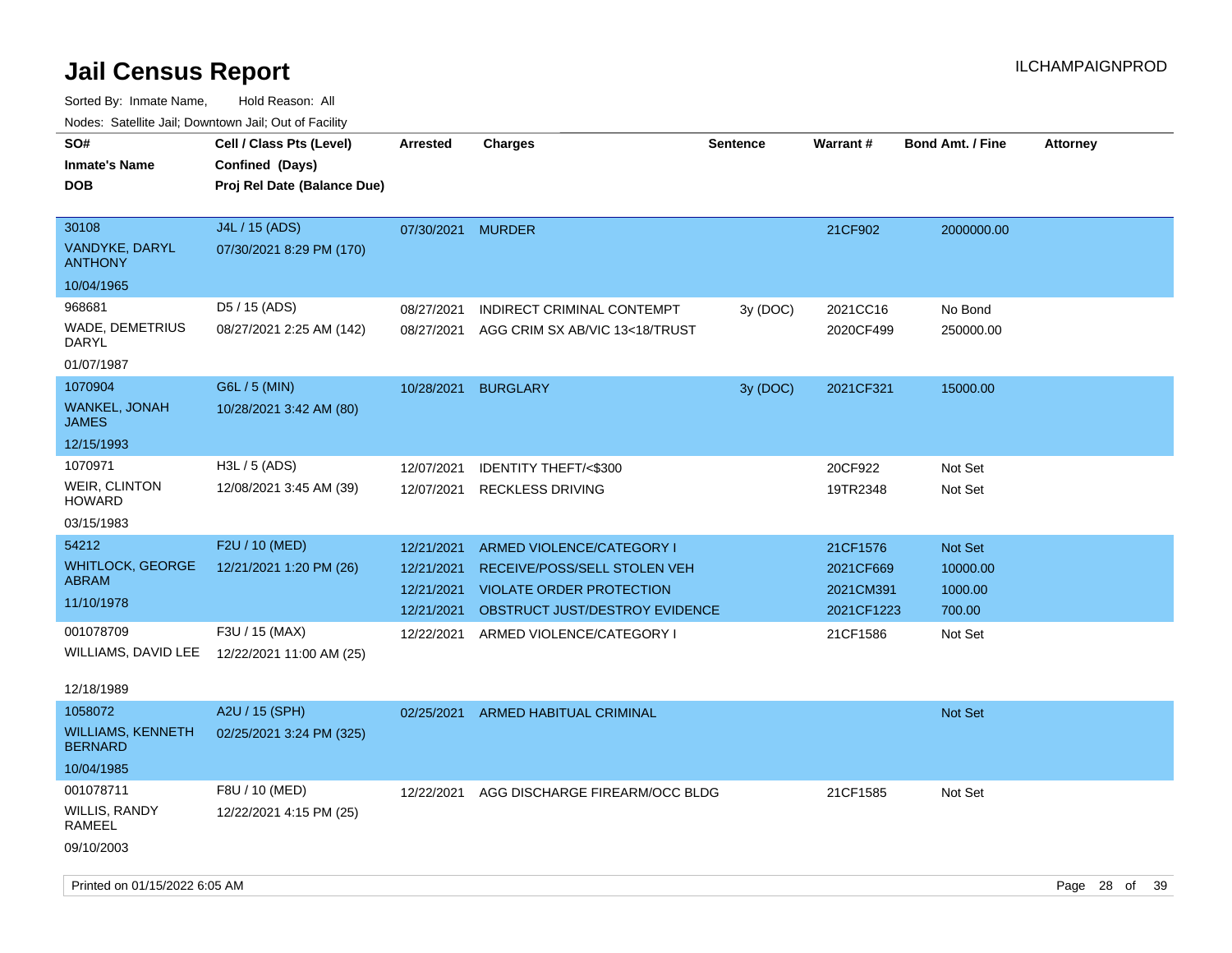| SO#<br><b>Inmate's Name</b><br><b>DOB</b>           | Cell / Class Pts (Level)<br>Confined (Days)<br>Proj Rel Date (Balance Due) | Arrested   | Charges         |            | <b>Sentence</b> | Warrant#    | <b>Bond Amt. / Fine</b> | Attorney |
|-----------------------------------------------------|----------------------------------------------------------------------------|------------|-----------------|------------|-----------------|-------------|-------------------------|----------|
| 9326<br>YOUNG, ANTHONY<br><b>PAUL</b><br>03/13/1954 | $12/5$ (ADS)<br>06/14/2021 12:07 PM (216)                                  | 06/14/2021 | <b>BURGLARY</b> |            |                 | 2020-CF-625 | Not Set                 |          |
| <b>Total Downtown Jail: 72</b>                      |                                                                            | Males: 72  | Females: 0      | Unknown: 0 |                 |             |                         |          |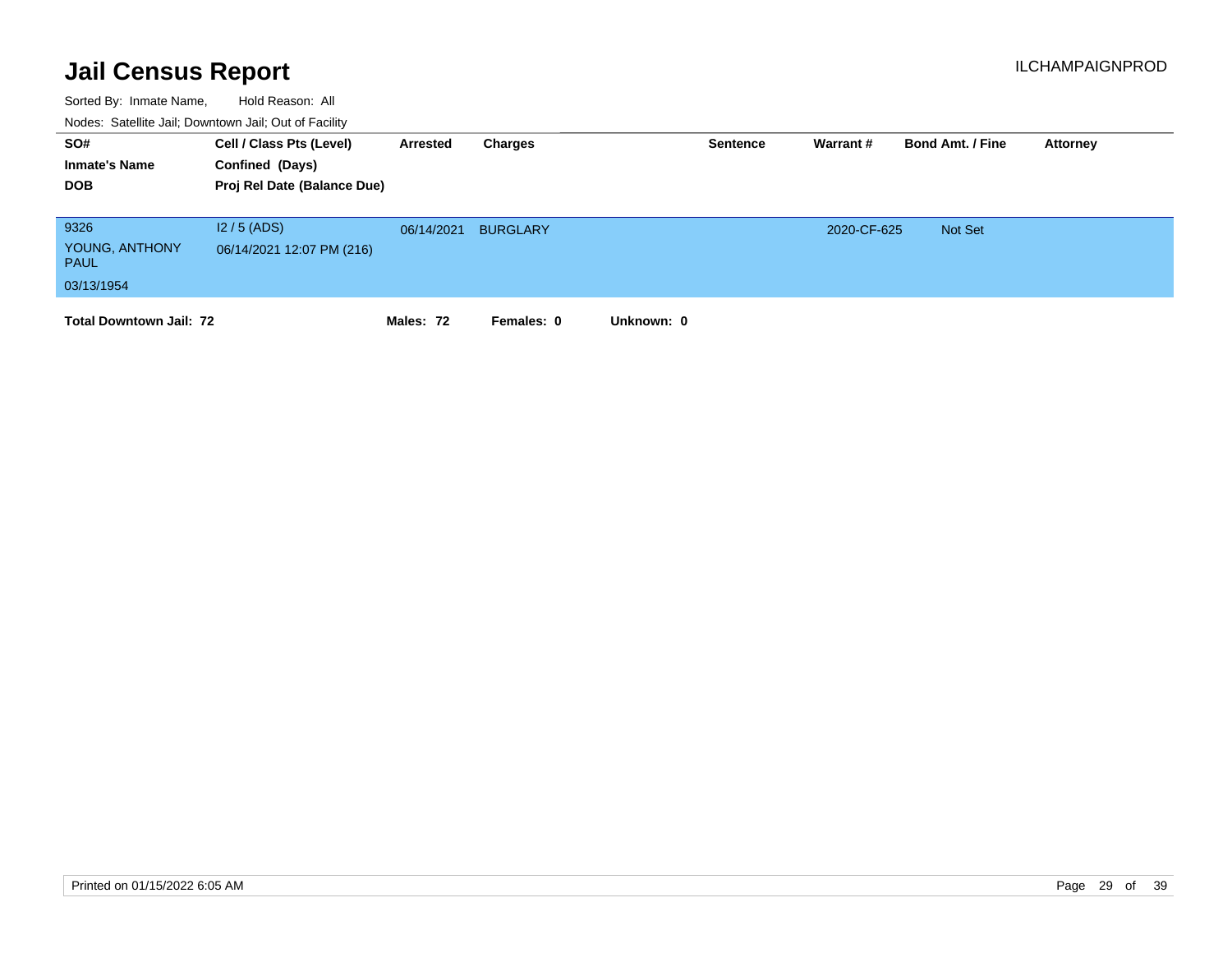|  |  | <b>Out of Facility</b> |
|--|--|------------------------|
|  |  |                        |

| SO#<br><b>Inmate's Name</b><br><b>DOB</b>                         | Cell / Class Pts (Level)<br>Confined (Days)<br>Proj Rel Date (Balance Due) | <b>Arrested</b>                        | <b>Charges</b>                                                                       | <b>Sentence</b> | Warrant#                        | <b>Bond Amt. / Fine</b>       | <b>Attorney</b> |
|-------------------------------------------------------------------|----------------------------------------------------------------------------|----------------------------------------|--------------------------------------------------------------------------------------|-----------------|---------------------------------|-------------------------------|-----------------|
| 61095<br><b>AMOS, DERRICK</b><br><b>JAMES</b><br>06/12/1985       | <b>DEW / 10 (ADS)</b><br>05/02/2021 9:02 PM (259)                          | 05/02/2021                             | HOME INVASION/CAUSE INJURY                                                           |                 | 2021CF323                       | 100000.00                     |                 |
| 19971<br><b>LYNN</b><br>08/17/1961                                | EHD<br>BARNESKE, RAYMOND 11/09/2021 9:32 AM (68)<br>5/6/2022 (0.00)        | 11/09/2021                             | DRIVING RVK/SUSP DUI/SSS 4-9                                                         |                 | 2021CF968                       | Not Set                       |                 |
| 516062<br><b>BENNETT, JOHN</b><br><b>MICHAEL</b><br>04/30/1986    | <b>DEW / 15 (MAX)</b><br>02/22/2021 10:47 AM (328)                         | 02/22/2021<br>02/22/2021               | <b>PHONE HARASSMENT/2+</b><br>AGG DISCH FIR/VEH/PC OFF/FRMAN                         |                 | 20CF194<br>21CF210              | 5000.00<br>No Bond            |                 |
| 33993<br><b>BOOKER, STEPHON</b><br><b>MONTELL</b><br>06/11/1971   | DEW / 10 (MED)<br>06/14/2021 7:42 PM (216)                                 | 06/14/2021<br>06/14/2021<br>06/14/2021 | AGGRAVATED DOMESTIC BATTERY<br>POSSESSING A CONTROLLED SUBSTAND<br>PAROLE REVOCATION |                 | 21CF688<br>21CF657<br>CH2103612 | Not Set<br>Not Set<br>No Bond |                 |
| 1074315<br><b>BRIGGS, PATRICK</b><br><b>MONTAY</b><br>08/05/2001  | <b>DEW / 15 (MAX)</b><br>08/03/2021 4:56 PM (166)                          | 07/27/2021                             | AGG DISCHARGE FIREARM/VEH/SCH                                                        |                 | 21CF927                         | Not Set                       |                 |
| 001078065<br><b>BROWN, CHARMAN</b><br><b>LAKEEF</b><br>11/30/2002 | KAN / 10 (ADS)<br>06/17/2021 12:32 PM (213)                                | 06/17/2021                             | AGG BATTERY/DISCHARGE FIREARM                                                        |                 | 21CF704                         | 1000000.00                    |                 |
| 1038554<br><b>BROWN, CORRION</b><br><b>DEVONTAE</b><br>04/19/1995 | <b>KAN / 15 (MAX)</b><br>08/18/2021 5:40 PM (151)                          | 08/18/2021<br>08/18/2021               | DELIVERY OF OR POSSESSION OF W/INT<br>ARMED HABITUAL CRIMINAL                        |                 | 21CF1009<br>21CF1162            | No Bond<br>Not Set            |                 |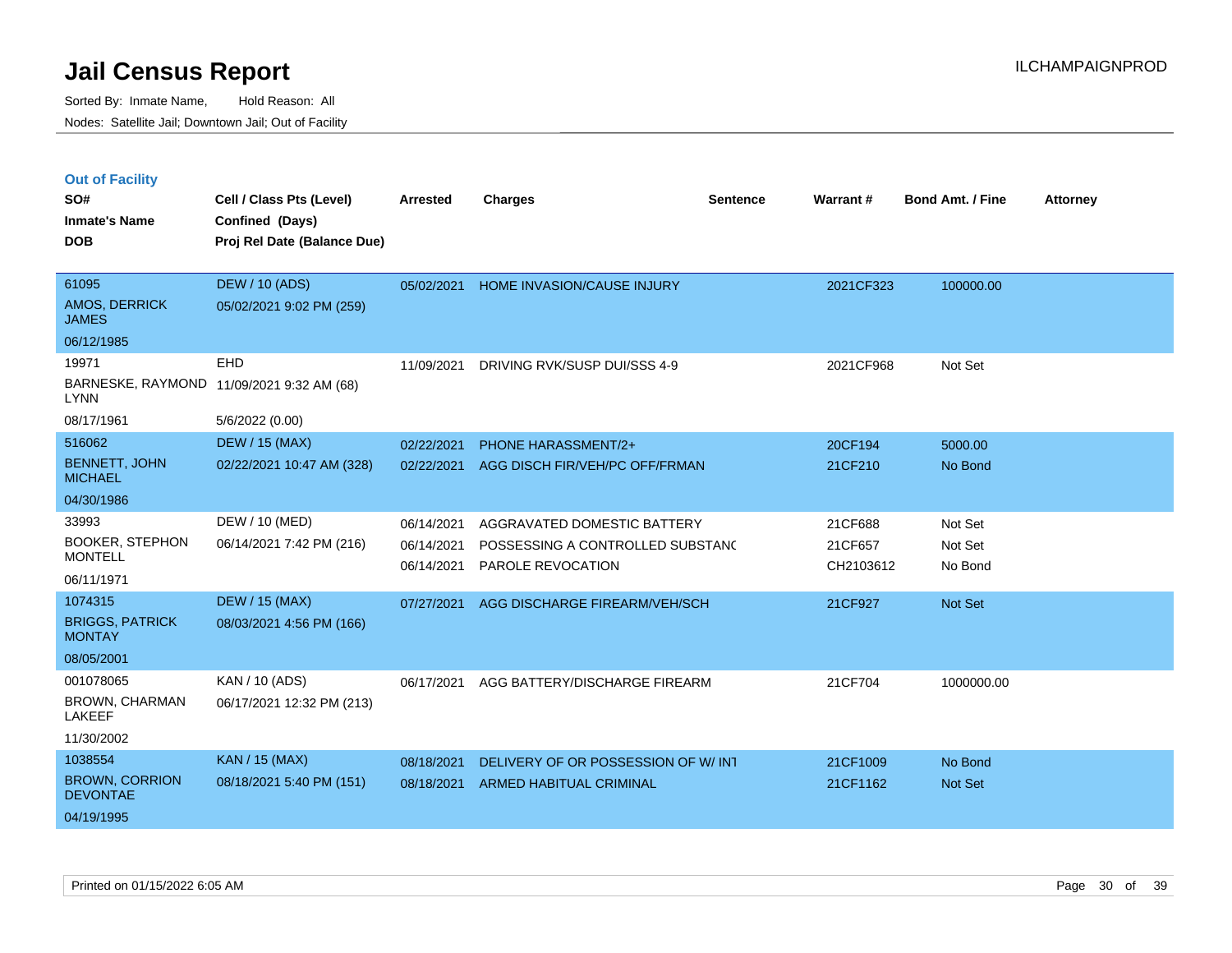| rouco. Calcillo Jali, Downtown Jali, Out of Facility |                 |                              |                                                                                                                     |                                                                                                                                                                                          |                         |                                                      |
|------------------------------------------------------|-----------------|------------------------------|---------------------------------------------------------------------------------------------------------------------|------------------------------------------------------------------------------------------------------------------------------------------------------------------------------------------|-------------------------|------------------------------------------------------|
| Cell / Class Pts (Level)                             | <b>Arrested</b> | <b>Charges</b>               | <b>Sentence</b>                                                                                                     |                                                                                                                                                                                          | <b>Bond Amt. / Fine</b> | <b>Attorney</b>                                      |
| Confined (Days)                                      |                 |                              |                                                                                                                     |                                                                                                                                                                                          |                         |                                                      |
| Proj Rel Date (Balance Due)                          |                 |                              |                                                                                                                     |                                                                                                                                                                                          |                         |                                                      |
|                                                      |                 |                              |                                                                                                                     |                                                                                                                                                                                          |                         |                                                      |
| <b>KAN / 15 (MAX)</b>                                |                 |                              |                                                                                                                     | 21CF1010                                                                                                                                                                                 | <b>Not Set</b>          |                                                      |
| 08/18/2021 2:05 PM (151)                             |                 |                              |                                                                                                                     |                                                                                                                                                                                          |                         |                                                      |
|                                                      |                 |                              |                                                                                                                     |                                                                                                                                                                                          |                         |                                                      |
| KAN / 15 (MAX)                                       | 08/19/2021      |                              |                                                                                                                     | 21CF1011                                                                                                                                                                                 | No Bond                 |                                                      |
| 08/19/2021 12:55 AM (150)                            |                 |                              |                                                                                                                     |                                                                                                                                                                                          |                         |                                                      |
|                                                      |                 |                              |                                                                                                                     |                                                                                                                                                                                          |                         |                                                      |
| <b>DEW / 15 (MAX)</b>                                |                 |                              |                                                                                                                     | 19CF689                                                                                                                                                                                  | <b>Not Set</b>          |                                                      |
| 03/10/2021 2:22 PM (312)                             |                 |                              |                                                                                                                     |                                                                                                                                                                                          |                         |                                                      |
|                                                      |                 |                              |                                                                                                                     |                                                                                                                                                                                          |                         |                                                      |
| EHD                                                  | 12/15/2021      | DRIVING ON SUSPENDED LICENSE |                                                                                                                     |                                                                                                                                                                                          | Not Set                 |                                                      |
| 12/15/2021 11:03 AM (32)                             |                 |                              |                                                                                                                     |                                                                                                                                                                                          |                         |                                                      |
| 2/12/2022 (0.00)                                     |                 |                              |                                                                                                                     |                                                                                                                                                                                          |                         |                                                      |
| <b>DEW / 15 (ADS)</b>                                | 05/25/2021      |                              |                                                                                                                     |                                                                                                                                                                                          | 1000000.00              |                                                      |
| 05/25/2021 1:19 PM (236)                             |                 |                              |                                                                                                                     |                                                                                                                                                                                          |                         |                                                      |
|                                                      |                 |                              |                                                                                                                     |                                                                                                                                                                                          |                         |                                                      |
| KAN / 15 (MAX)                                       | 11/09/2021      |                              |                                                                                                                     | 21CF1383                                                                                                                                                                                 | Not Set                 |                                                      |
| 11/09/2021 6:01 PM (68)                              |                 |                              |                                                                                                                     |                                                                                                                                                                                          |                         |                                                      |
|                                                      |                 |                              |                                                                                                                     |                                                                                                                                                                                          |                         |                                                      |
| <b>KAN / 15 (MAX)</b>                                | 09/20/2021      |                              |                                                                                                                     | 21CF1137                                                                                                                                                                                 | <b>Not Set</b>          |                                                      |
| 09/20/2021 11:42 PM (118)                            |                 |                              |                                                                                                                     |                                                                                                                                                                                          |                         |                                                      |
|                                                      |                 |                              |                                                                                                                     |                                                                                                                                                                                          |                         |                                                      |
| KAN / 10 (MED)                                       | 10/07/2021      |                              |                                                                                                                     |                                                                                                                                                                                          | No Bond                 |                                                      |
| 10/08/2021 12:25 AM (100)                            | 10/07/2021      |                              |                                                                                                                     |                                                                                                                                                                                          | Not Set                 |                                                      |
|                                                      | 10/08/2021      |                              |                                                                                                                     | 21CF1218                                                                                                                                                                                 | Not Set                 |                                                      |
|                                                      |                 |                              | FELON POSS/USE MACHINE GUN<br>MURDER/INTENT TO KILL/INJURE<br>UNLAWFUL USE OF A WEAPON<br>ARMED VIOLENCE/CATEGORY I | 08/18/2021 FELON POSS/USE WEAPON/FIREARM<br>03/10/2021 ATTEMPT (FIRST DEGREE MURDER)<br>AGG UNLAWFUL USE WEAPON/PERSON<br>AGG DOMESTIC BATTERY/STRANGLE<br>HARASS WITNESS/FAMILY MBR/REP | Warrant#                | 2021TR1120<br>2018CF1045<br>2021CF1209<br>2021CF1208 |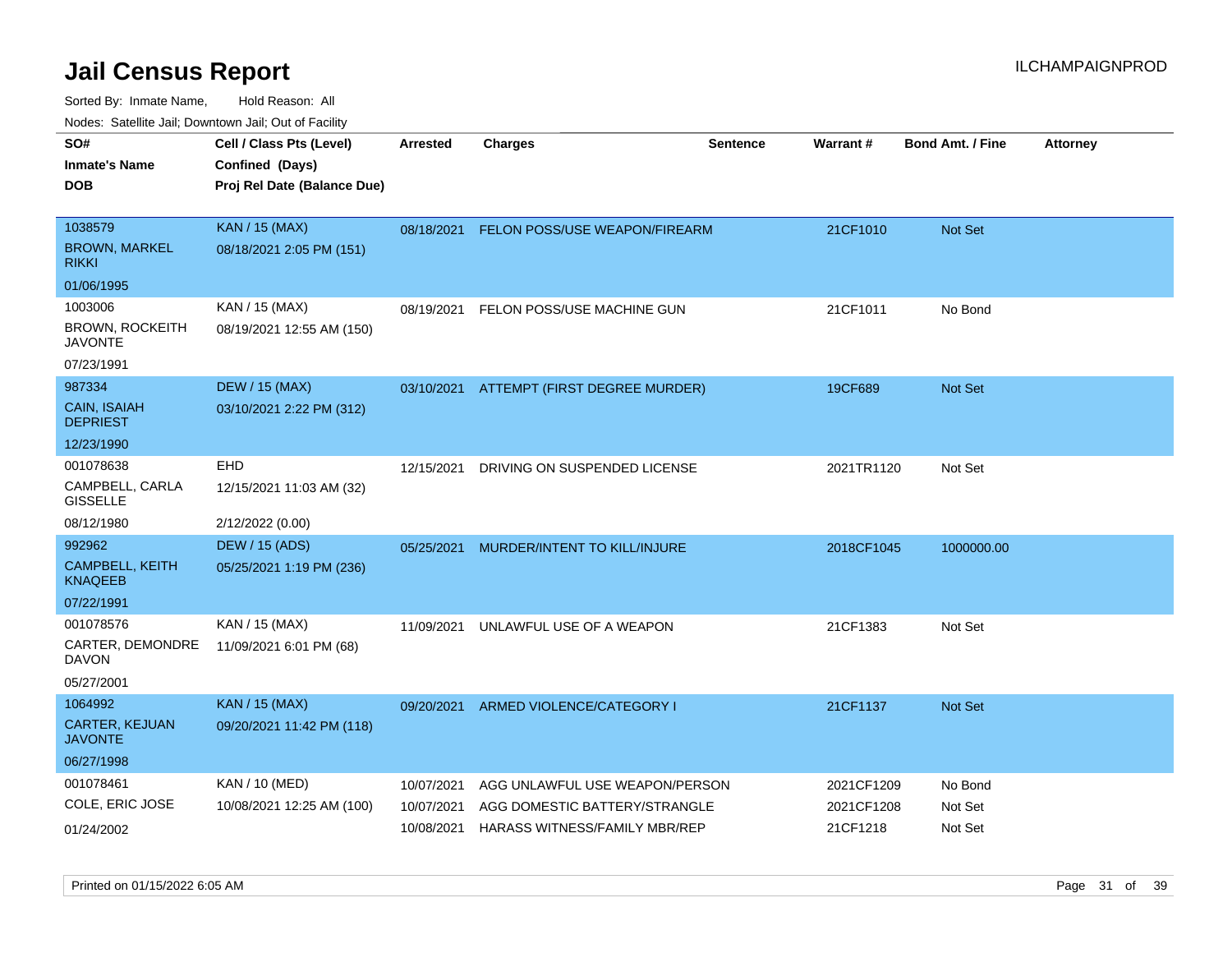| rouce. Calcinic Jan, Downtown Jan, Out or Facility |                                              |                 |                                         |                 |            |                         |                 |
|----------------------------------------------------|----------------------------------------------|-----------------|-----------------------------------------|-----------------|------------|-------------------------|-----------------|
| SO#                                                | Cell / Class Pts (Level)                     | <b>Arrested</b> | <b>Charges</b>                          | <b>Sentence</b> | Warrant#   | <b>Bond Amt. / Fine</b> | <b>Attorney</b> |
| <b>Inmate's Name</b>                               | Confined (Days)                              |                 |                                         |                 |            |                         |                 |
| <b>DOB</b>                                         | Proj Rel Date (Balance Due)                  |                 |                                         |                 |            |                         |                 |
|                                                    |                                              |                 |                                         |                 |            |                         |                 |
| 57733                                              | <b>KAN / 15 (SPH)</b>                        | 02/25/2020      | <b>HOMICIDE</b>                         |                 | 2020-CF250 | 2000000.00              |                 |
| <b>CRAIG, ANTOINE</b><br><b>DARRELL</b>            | 02/25/2020 4:08 PM (691)                     | 02/25/2020      | <b>FELON POSS/USE WEAPON/FIREARM</b>    |                 | 19CF-1827  | 80000.00                |                 |
| 10/09/1982                                         |                                              |                 |                                         |                 |            |                         |                 |
| 001077939                                          | DEW / 10 (MED)                               | 05/10/2021      | FIREARM/FOID INVALID/NOT ELIG           |                 | 21CF526    | No Bond                 |                 |
| <b>CROSS, PATRICK</b><br><b>DONTRELLE</b>          | 05/10/2021 7:31 PM (251)                     | 06/02/2021      | POSS STOLEN VEHICLE > \$25,000          |                 | 21CF612    | Not Set                 |                 |
| 11/07/2001                                         |                                              |                 |                                         |                 |            |                         |                 |
| 001077558                                          | <b>EHD</b>                                   |                 | 01/04/2022 DRIVING RVK/SUSP DUI/SSS 2ND |                 | 2021CF301  | <b>Not Set</b>          |                 |
| DAVIS, RICHARD LEE                                 | 01/04/2022 9:17 AM (12)                      |                 |                                         |                 |            |                         |                 |
| 08/20/1984                                         | 2/2/2022 (0.00)                              |                 |                                         |                 |            |                         |                 |
| 1061304                                            | DEW / 15 (MAX)                               | 10/11/2021      | ARMED HABITUAL CRIMINAL                 |                 | 21CF1227   | No Bond                 |                 |
| DORRIS, KEMION                                     | 10/11/2021 7:30 PM (97)                      | 10/11/2021      | HOME INVASION/FIREARM                   |                 | 21CF1228   | No Bond                 |                 |
| <b>DAETOCE</b>                                     |                                              | 10/11/2021      | ARMED HABITUAL CRIMINAL                 |                 | 21CF1226   | No Bond                 |                 |
| 11/19/1997                                         |                                              |                 |                                         |                 |            |                         |                 |
| 1048528                                            | <b>EHD</b>                                   | 01/11/2022      | DRIVING RVK/SUSP DUI/SSS 3RD            |                 | 2021CF828  | <b>Not Set</b>          |                 |
| <b>FREEMAN, TAMISHA</b><br><b>NICOLE</b>           | 01/11/2022 9:20 AM (5)                       |                 |                                         |                 |            |                         |                 |
| 04/24/1985                                         | 2/9/2022 (0.00)                              |                 |                                         |                 |            |                         |                 |
| 60154                                              | EHD                                          | 10/20/2021      | AGG DUI/LIC SUSP OR REVOKED             |                 | 2021cf261  | Not Set                 |                 |
| GARCIA-MEZA,<br>CARLOS                             | 10/20/2021 9:23 AM (88)                      |                 |                                         |                 |            |                         |                 |
| 03/06/1983                                         | 1/16/2022 (0.00)                             |                 |                                         |                 |            |                         |                 |
| 001077363                                          | <b>KAN / 25 (SPH)</b>                        | 10/30/2020      | HOME INVASION/FIREARM                   |                 | 20CF1202   | 500000.00               |                 |
| GARY, DAKOTA<br><b>TREVON</b>                      | 10/30/2020 10:41 AM (443)                    |                 |                                         |                 |            |                         |                 |
| 12/31/2001                                         |                                              |                 |                                         |                 |            |                         |                 |
| 1013012                                            | KAN / 15 (MAX)                               | 07/08/2021      | ATTEMPT (FIRST DEGREE MURDER)           |                 | 2021CF790  | 1000000.00              |                 |
|                                                    | GARY, XAVIER LAMAR  07/08/2021 9:24 AM (192) | 07/08/2021      | FELON POSS/USE FIREARM PRIOR            |                 | 2020CF650  | 25000.00                |                 |
|                                                    |                                              | 07/08/2021      | <b>FELON POSS/USE FIREARM PRIOR</b>     |                 | 21CF798    | Not Set                 |                 |
| 12/14/1991                                         |                                              |                 |                                         |                 |            |                         |                 |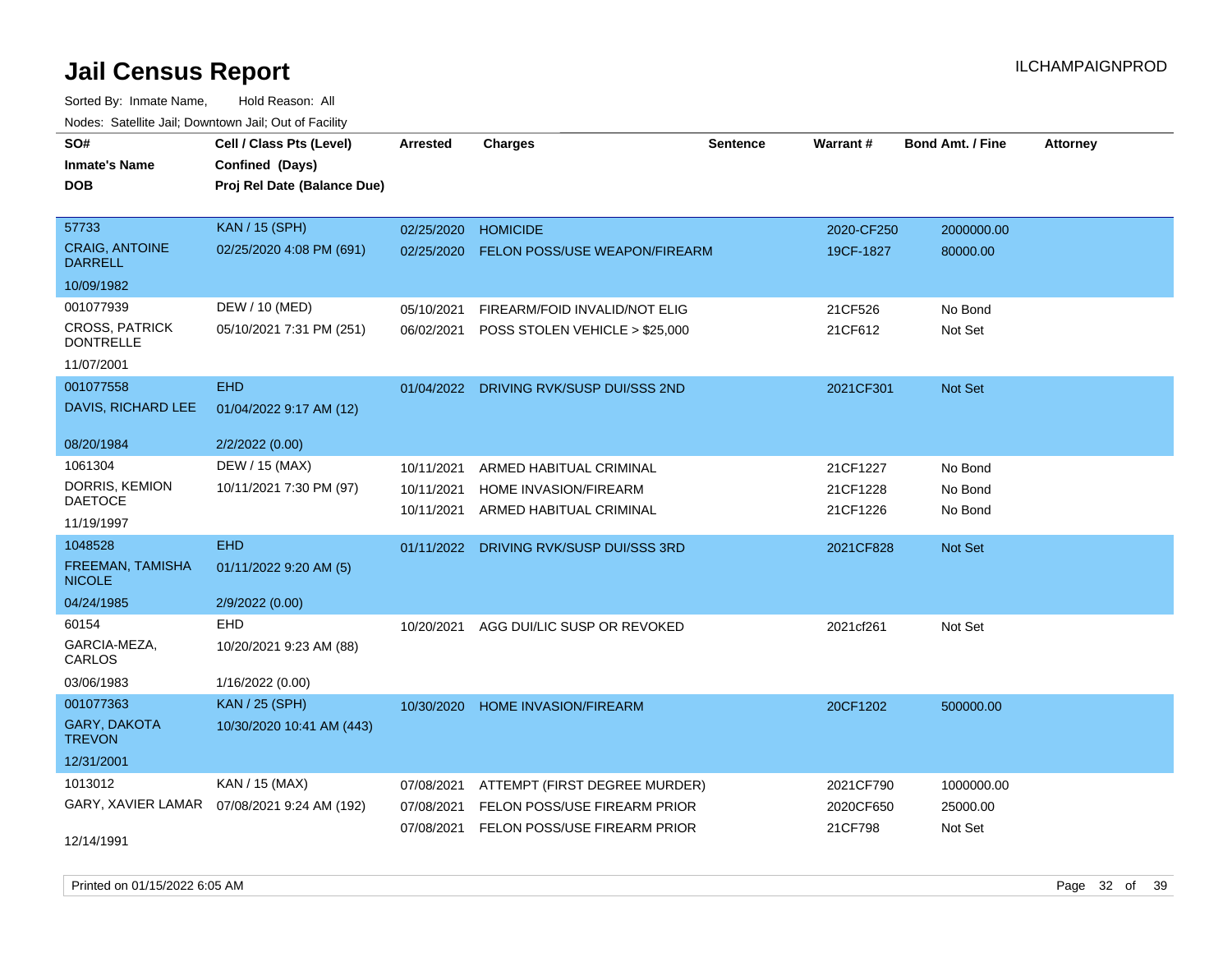Sorted By: Inmate Name, Hold Reason: All Nodes: Satellite Jail; Downtown Jail; Out of Facility

| roaco. Oatomto dan, Downtown dan, Oat or Fability |                                                                            |                 |                                           |                 |            |                         |                 |
|---------------------------------------------------|----------------------------------------------------------------------------|-----------------|-------------------------------------------|-----------------|------------|-------------------------|-----------------|
| SO#<br><b>Inmate's Name</b><br><b>DOB</b>         | Cell / Class Pts (Level)<br>Confined (Days)<br>Proj Rel Date (Balance Due) | <b>Arrested</b> | <b>Charges</b>                            | <b>Sentence</b> | Warrant#   | <b>Bond Amt. / Fine</b> | <b>Attorney</b> |
| 1065946                                           | <b>KAN / 10 (MED)</b>                                                      | 09/04/2021      | AGG BATTERY/DISCHARGE FIREARM             |                 | 21CF1057   | 750000.00               |                 |
| <b>GODBOLT, DESMOND</b><br><b>DEVONTAE</b>        | 09/04/2021 1:17 AM (134)                                                   | 09/04/2021      | <b>RESIST/OBSTRUCTING A PEACE OFFICEF</b> |                 | 21CM407    | <b>Not Set</b>          |                 |
| 11/15/1997                                        |                                                                            |                 |                                           |                 |            |                         |                 |
| 1070118                                           | KAN / 15 (MAX)                                                             | 08/31/2021      | AGGRAVATED DOMESTIC BATTERY               |                 | 21CF1049   | No Bond                 |                 |
| <b>GRAHAM, CORTEZ</b><br>LAMON                    | 08/31/2021 9:32 PM (138)                                                   | 09/02/2021      | PROBATION VIOLATION                       |                 | 21CF55     | Not Set                 |                 |
| 03/31/1976                                        |                                                                            |                 |                                           |                 |            |                         |                 |
| 1000641                                           | <b>KAN</b> / 10 (MED)                                                      | 09/14/2021      | <b>ARMED HABITUAL CRIMINAL</b>            |                 | 21CF1116   | No Bond                 |                 |
| <b>GRANT, CEDRIC</b><br><b>DYSHAWN</b>            | 09/14/2021 6:32 PM (124)                                                   |                 |                                           |                 |            |                         |                 |
| 01/03/1991                                        |                                                                            |                 |                                           |                 |            |                         |                 |
| 1076506                                           | KAN / 15 (MAX)                                                             | 09/17/2021      | AGG UUW/PERSON/CM THREAT VIOL             |                 | 21CF1131   | Not Set                 |                 |
|                                                   | GRAY, JAMARH EMERE 09/17/2021 10:41 AM (121)                               | 09/20/2021      | DOMESTIC BATTERY                          |                 | 21CM430    | Not Set                 |                 |
| 06/21/2003                                        |                                                                            |                 |                                           |                 |            |                         |                 |
| 973845                                            | <b>EHD</b>                                                                 | 12/21/2021      | DRIVING ON SUSPENDED LICENSE              |                 | 2021TR647  | Not Set                 |                 |
| <b>GRIFFITH, PRESTON</b><br><b>JOEL</b>           | 12/21/2021 10:42 AM (26)                                                   |                 |                                           |                 |            |                         |                 |
| 08/16/1982                                        | 1/19/2022 (0.00)                                                           |                 |                                           |                 |            |                         |                 |
| 986315                                            | EHD                                                                        | 01/04/2022      | DRIVING ON SUSPENDED LICENSE              |                 | 2020TR4725 | Not Set                 |                 |
| HARPER, DEMARKO<br><b>DEVAIL</b>                  | 01/04/2022 10:13 AM (12)                                                   |                 |                                           |                 |            |                         |                 |
| 09/04/1989                                        | 2/2/2022 (0.00)                                                            |                 |                                           |                 |            |                         |                 |
| 001077887                                         | <b>EHD</b>                                                                 |                 | 01/11/2022 AGG DUI/LIC SUSP OR REVOKED    |                 | 2021CF466  | <b>Not Set</b>          |                 |
| <b>HENRY, ROBERT</b><br><b>GORDON</b>             | 01/11/2022 11:02 AM (5)                                                    |                 |                                           |                 |            |                         |                 |
| 12/16/1952                                        | 2/7/2022 (0.00)                                                            |                 |                                           |                 |            |                         |                 |
| 1045186                                           | DEW / 15 (MAX)                                                             | 08/16/2021      | ARMED VIOLENCE/CATEGORY I                 |                 | 21CF934    | 1000000.00              |                 |
| HOLBROOK, JOHNNIE                                 | 08/16/2021 11:07 AM (153)                                                  | 08/16/2021      | FELON POSS/USE WEAPON/FIREARM             |                 | 19CF968    | Not Set                 |                 |
| MATHIS                                            |                                                                            | 08/16/2021      | AGG FLEEING POLICE/21 MPH OVER            |                 | 21CF988    | Not Set                 |                 |
| 07/19/1996                                        |                                                                            | 08/16/2021      | FELON POSS/USE WEAPON/FIREARM             |                 | 21CF989    | Not Set                 |                 |

Printed on 01/15/2022 6:05 AM Page 33 of 39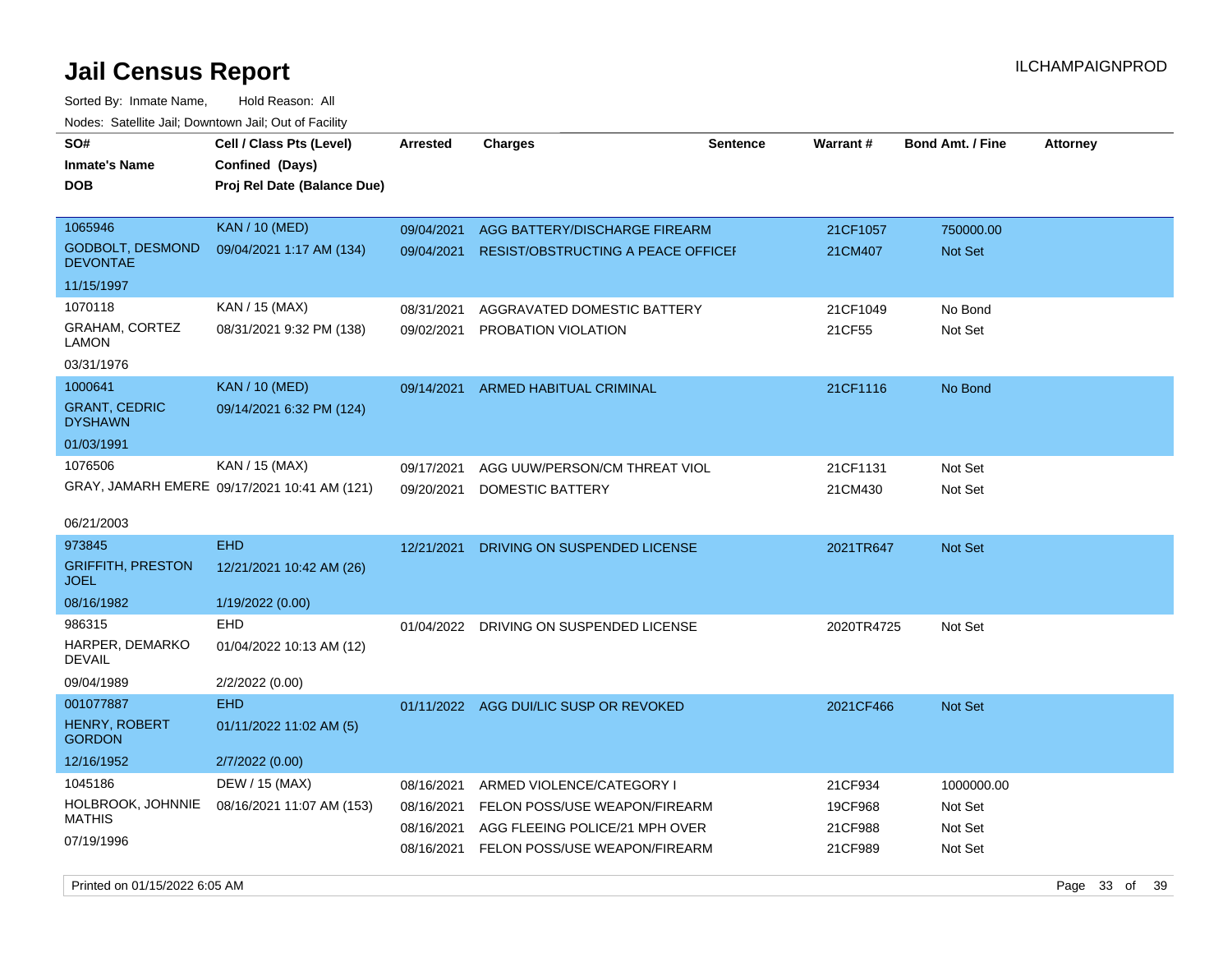| SO#<br><b>Inmate's Name</b><br><b>DOB</b>                       | Cell / Class Pts (Level)<br>Confined (Days)<br>Proj Rel Date (Balance Due) | Arrested                               | <b>Charges</b>                                                                                 | <b>Sentence</b> | <b>Warrant#</b>                     | <b>Bond Amt. / Fine</b>          | <b>Attorney</b> |
|-----------------------------------------------------------------|----------------------------------------------------------------------------|----------------------------------------|------------------------------------------------------------------------------------------------|-----------------|-------------------------------------|----------------------------------|-----------------|
| 001078146<br>HUNT, TEIGAN<br><b>JAZAIREO</b>                    | <b>DEW / 15 (MAX)</b><br>07/09/2021 12:41 PM (191)                         | 07/09/2021<br>07/09/2021               | AGG BATTERY/DISCHARGE FIREARM<br>ARMED ROBBERY/ARMED W/FIREARM                                 |                 | 21CF795<br>21CF806                  | 1000000.00<br><b>Not Set</b>     |                 |
| 05/14/2003<br>989743<br>JACKSON, STEVE<br>ALLEN<br>06/04/1991   | DEW / 15 (ADS)<br>04/13/2021 2:45 AM (278)                                 | 04/13/2021<br>04/13/2021               | AGG DISCHARGE FIREARM/VEH/SCH<br>AGGRAVATED DOMESTIC BATTERY                                   |                 | 21CF400<br>21CF399                  | Not Set<br>Not Set               |                 |
| 50495<br><b>JENKINS, ARNOLD</b><br><b>FARRIS</b><br>04/19/1962  | <b>EHD</b><br>08/10/2021 9:08 AM (159)<br>2/4/2022 (0.00)                  | 08/10/2021<br>08/10/2021               | DRIVING RVK/SUSP DUI/SSS 10-14<br>DRIVING RVK/SUSP DUI/SSS 10-14                               |                 | 2019CF1363<br>2020CF997             | <b>Not Set</b><br><b>Not Set</b> |                 |
| 1076450<br>JONES, CARLOS<br><b>ANTONIO</b><br>11/18/2001        | DEW / 15 (MAX)<br>06/25/2020 2:13 PM (570)                                 | 06/25/2020<br>11/02/2020               | AGG DISCHARGE OF A FIREARM<br>HOME INVASION/FIREARM                                            | 11y (DOC)       | 6y/0m/0d (DOI 2020CF703<br>20CF1204 | Not Set<br>No Bond               |                 |
| 001078401<br><b>KNIGHT, ERIC</b><br>07/11/1991                  | <b>DEW / 10 (ADS)</b><br>09/19/2021 7:32 PM (119)                          | 09/19/2021<br>09/19/2021<br>09/21/2021 | UNLAWFUL VEHICULAR INVASION<br>HRSMT/THREATEN PERSON/KILL<br><b>BURGLARY</b>                   |                 | 21CF1134<br>2021CF561<br>21CF1139   | Not Set<br>50000.00<br>Not Set   |                 |
| 1002591<br><b>KRAUS, MARY</b><br><b>KATHERINE</b><br>04/13/1959 | <b>EHD</b><br>01/11/2022 11:54 AM (5)<br>2/22/2022 (0.00)                  | 01/11/2022                             | AGG DUI/LIC SUSP OR REVOKED                                                                    |                 | 2020CF1399                          | Not Set                          |                 |
| 1064445<br>LARUE, TERENCE<br><b>TRAMEL</b><br>12/23/1998        | <b>DEW / 15 (MAX)</b><br>04/23/2021 11:18 AM (268)                         | 04/23/2021<br>04/23/2021<br>04/23/2021 | AGG DISCHARGE FIREARM/OCC VEH<br>POSSESS 15<100 GRAMS COCAINE<br>FELON POSS/USE FIREARM/PAROLE |                 | 2021CF295<br>19CF1052<br>21CF899    | 500000.00<br>10000.00<br>Not Set |                 |
| 001078237<br>LAWS, TERON<br><b>RAMONTE</b><br>04/03/2001        | KAN / 15 (ADS)<br>08/03/2021 6:29 PM (166)                                 | 08/03/2021                             | AGG DISCHARGE FIREARM/OCC VEH                                                                  |                 | 21CF928                             | No Bond                          |                 |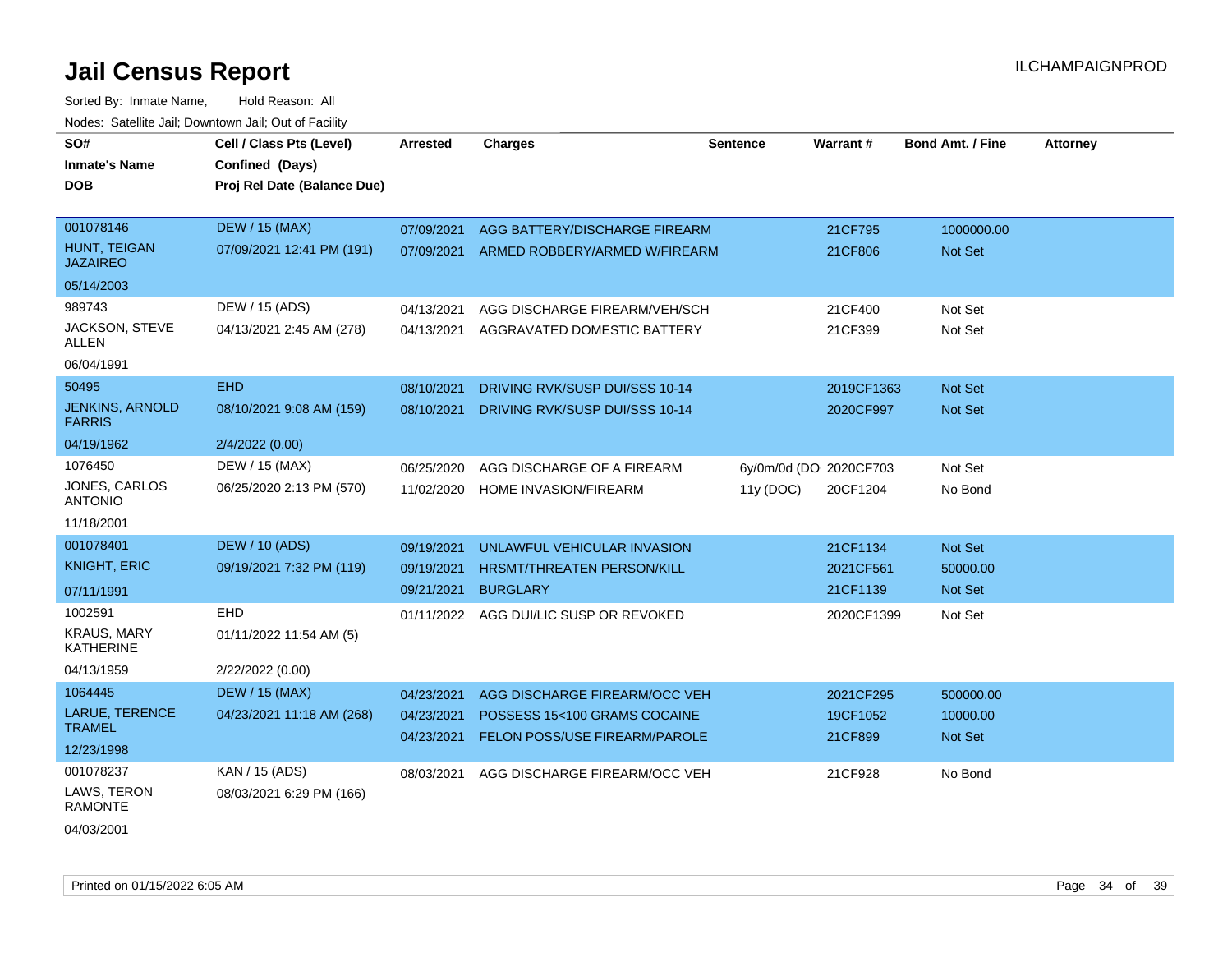Sorted By: Inmate Name, Hold Reason: All Nodes: Satellite Jail; Downtown Jail; Out of Facility

| SO#                                             | Cell / Class Pts (Level)    | Arrested   | <b>Charges</b>                           | <b>Sentence</b> | Warrant#    | <b>Bond Amt. / Fine</b> | <b>Attorney</b> |
|-------------------------------------------------|-----------------------------|------------|------------------------------------------|-----------------|-------------|-------------------------|-----------------|
| <b>Inmate's Name</b>                            | Confined (Days)             |            |                                          |                 |             |                         |                 |
| <b>DOB</b>                                      | Proj Rel Date (Balance Due) |            |                                          |                 |             |                         |                 |
|                                                 |                             |            |                                          |                 |             |                         |                 |
| 001078470                                       | <b>DEW / 15 (MAX)</b>       | 10/10/2021 | MURDER/INTENT TO KILL/INJURE             |                 | 21CF1221    | Not Set                 |                 |
| LEE, AMAHRION<br><b>JA'MERE</b>                 | 10/10/2021 1:23 PM (98)     |            |                                          |                 |             |                         |                 |
| 11/05/2002                                      |                             |            |                                          |                 |             |                         |                 |
| 56792                                           | DEW / 10 (MED)              | 02/02/2021 | ARMED HABITUAL CRIMINAL                  |                 | 2021CF141   | 500000.00               |                 |
| LILLARD, LAWRENCE<br><b>TYRONE</b>              | 02/02/2021 2:11 PM (348)    | 02/22/2021 | DRIVING ON REVOKED LICENSE               |                 | 21TR426     | 5000.00                 |                 |
| 10/20/1982                                      |                             |            |                                          |                 |             |                         |                 |
| 001078754                                       | <b>EHD</b>                  | 01/11/2022 | DRIVING ON SUSPENDED LICENSE             |                 | 2021TR6180  | <b>Not Set</b>          |                 |
| LOPEZ, REINA<br><b>GABERILLA</b>                | 01/11/2022 8:47 AM (5)      |            |                                          |                 |             |                         |                 |
| 10/05/1997                                      | 1/20/2022 (0.00)            |            |                                          |                 |             |                         |                 |
| 001078575                                       | KAN / 10 (MED)              | 11/09/2021 | <b>GUNRUNNING</b>                        |                 | 21CF1330    | 750000.00               |                 |
| MCLAURIN, KEYON A                               | 11/09/2021 12:41 PM (68)    |            |                                          |                 |             |                         |                 |
| 11/19/2002                                      |                             |            |                                          |                 |             |                         |                 |
| 1011046                                         | <b>KAN / 15 (ADS)</b>       |            | 04/10/2021 ATTEMPT (FIRST DEGREE MURDER) |                 | 21CF392     | <b>Not Set</b>          |                 |
| <b>MILES, DARRION</b><br><b>ANTONIO KEVONTA</b> | 04/11/2021 12:46 AM (280)   |            |                                          |                 |             |                         |                 |
| 03/18/1990                                      |                             |            |                                          |                 |             |                         |                 |
| 001077278                                       | DEW / 15 (MAX)              | 10/06/2020 | MURDER/INTENT TO KILL/INJURE             |                 | 2020CF146   | 2000000.00              |                 |
| MILLER, D'ANDRE                                 | 10/06/2020 12:49 PM (467)   | 10/06/2020 | AGG FLEEING POLICE/21 MPH OVER           |                 | 2019CF1171  | 50000.00                |                 |
| 09/08/1986                                      |                             |            |                                          |                 |             |                         |                 |
| 1026477                                         | <b>KAN / 15 (ADS)</b>       | 09/21/2021 | AGG DISCHARGE FIREARM/OCC VEH            |                 | 21CF1138    | Not Set                 |                 |
| NEWBILL, DEVONTRE<br><b>LAMONT</b>              | 09/21/2021 2:27 AM (117)    | 09/22/2021 | <b>PROBATION VIOLATION</b>               |                 | 20CF577     | <b>Not Set</b>          |                 |
| 11/22/1993                                      |                             |            |                                          |                 |             |                         |                 |
| 1072907                                         | <b>KAN</b>                  | 07/14/2021 | CRIMINAL DAMAGE <\$500/SCHOOL            |                 | 2021CF840   | 5000.00                 |                 |
| NIKOLAEV, YEVGENIY                              | 07/14/2021 10:10 PM (186)   | 07/14/2021 | ATTEMPT (FIRST DEGREE MURDER)            |                 | 2021-CF-832 | 2000000.00              |                 |

10/06/1983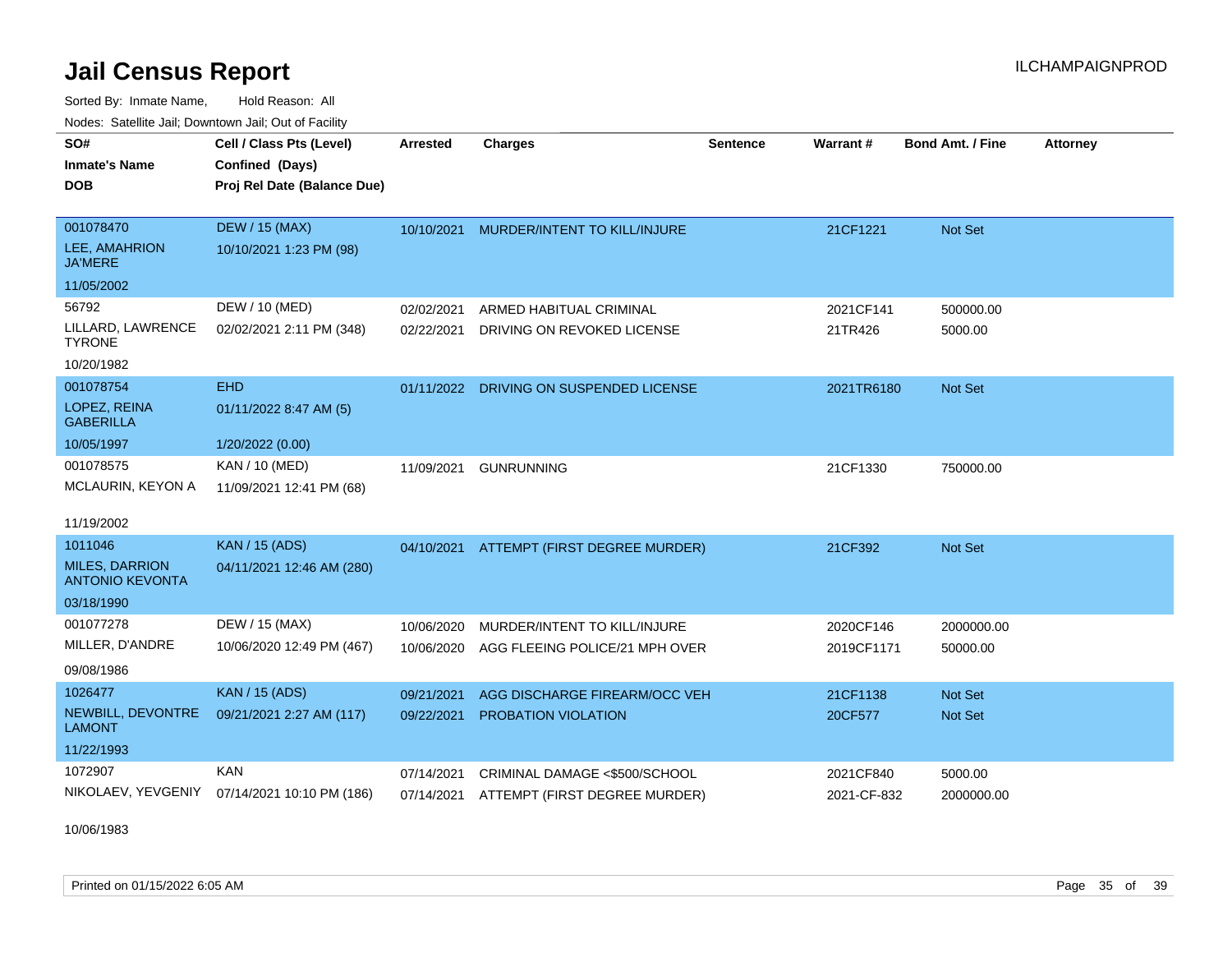| vodos. Catolino can, Downtown can, Out of Fability |                                               |                 |                                       |                 |             |                         |                 |
|----------------------------------------------------|-----------------------------------------------|-----------------|---------------------------------------|-----------------|-------------|-------------------------|-----------------|
| SO#                                                | Cell / Class Pts (Level)                      | <b>Arrested</b> | <b>Charges</b>                        | <b>Sentence</b> | Warrant#    | <b>Bond Amt. / Fine</b> | <b>Attorney</b> |
| <b>Inmate's Name</b>                               | Confined (Days)                               |                 |                                       |                 |             |                         |                 |
| <b>DOB</b>                                         | Proj Rel Date (Balance Due)                   |                 |                                       |                 |             |                         |                 |
|                                                    |                                               |                 |                                       |                 |             |                         |                 |
| 001078558                                          | <b>DEW / 10 (MED)</b>                         | 11/03/2021      | UNLAWFUL USE OF A WEAPON              |                 | 21CF1352    | Not Set                 |                 |
| PARRISH, DOMINIC<br><b>WALTER</b>                  | 11/03/2021 1:25 PM (74)                       |                 |                                       |                 |             |                         |                 |
| 08/23/2001                                         |                                               |                 |                                       |                 |             |                         |                 |
| 001078063                                          | DEW / 15 (MAX)                                | 06/15/2021      | AGG CRIM SEX ASSAULT/WEAPON           |                 | 2021CF678   | 1000000.00              |                 |
|                                                    | PERRY, ROBERT Junior 06/15/2021 4:37 PM (215) | 06/15/2021      | <b>ROBBERY</b>                        |                 | 2021CF159   | 25000.00                |                 |
|                                                    |                                               |                 |                                       |                 |             |                         |                 |
| 12/21/1990                                         |                                               |                 |                                       |                 |             |                         |                 |
| 37559                                              | <b>EHD</b>                                    |                 | 01/12/2022 DRIVING ON REVOKED LICENSE |                 | 2021TR2685  | Not Set                 |                 |
| PICKENS, DAVID<br><b>EUGENE</b>                    | 01/12/2022 10:16 AM (4)                       |                 |                                       |                 |             |                         |                 |
| 02/01/1973                                         | 3/12/2022 (0.00)                              |                 |                                       |                 |             |                         |                 |
| 001077614                                          | KAN / 15 (MAX)                                | 01/17/2021      | ATTEMPT (FIRST DEGREE MURDER)         |                 | 21CF66      | Not Set                 |                 |
| <b>DEVON</b>                                       | ROBINSON, DONTRELL 01/17/2021 3:08 PM (364)   |                 |                                       |                 |             |                         |                 |
| 09/22/2002                                         |                                               |                 |                                       |                 |             |                         |                 |
| 1061216                                            | <b>KAN / 10 (MED)</b>                         | 06/22/2021      | HOME INVASION/FIREARM                 |                 | 21CF727     | Not Set                 |                 |
| <b>RUNGE, ANDRE</b><br><b>MARSEAN</b>              | 06/22/2021 4:42 PM (208)                      |                 |                                       |                 |             |                         |                 |
| 12/05/1997                                         |                                               |                 |                                       |                 |             |                         |                 |
| 650295                                             | <b>PIA / 50 (MAX)</b>                         | 04/22/2020      | CRIMINAL SEXUAL ASSAULT               |                 | 2020-CF407  | 750000.00               |                 |
| SANDAGE, JERALD                                    | 04/22/2020 6:30 AM (634)                      | 04/22/2020      | <b>CRIMINAL SEXUAL ASSAULT</b>        |                 | 2020-CF408  | 750000.00               |                 |
| <b>EUGENE</b>                                      |                                               | 04/22/2020      | <b>CRIMINAL SEXUAL ABUSE</b>          |                 | 2020-CF409  | 750000.00               |                 |
| 06/07/1971                                         |                                               | 04/22/2020      | <b>CRIMINAL SEXUAL ASSAULT</b>        |                 | 2020-CF410  | 750000.00               |                 |
|                                                    |                                               | 04/22/2020      | OFFICIAL MISCONDUCT                   |                 | 2019-CF1811 | 25000.00                |                 |
| 1062194                                            | <b>DEW / 15 (MAX)</b>                         | 02/27/2020      | MURDER/OTHER FORCIBLE FELONY          |                 | 20CF-247    | 1000000.00              |                 |
| SIMMONS, MICHAEL<br><b>JAMAL</b>                   | 02/27/2020 1:11 PM (689)                      | 09/23/2020      | AGG BATTERY/DISCHARGE FIREARM         |                 | 20CF1061    | <b>Not Set</b>          |                 |
| 11/03/1997                                         |                                               |                 |                                       |                 |             |                         |                 |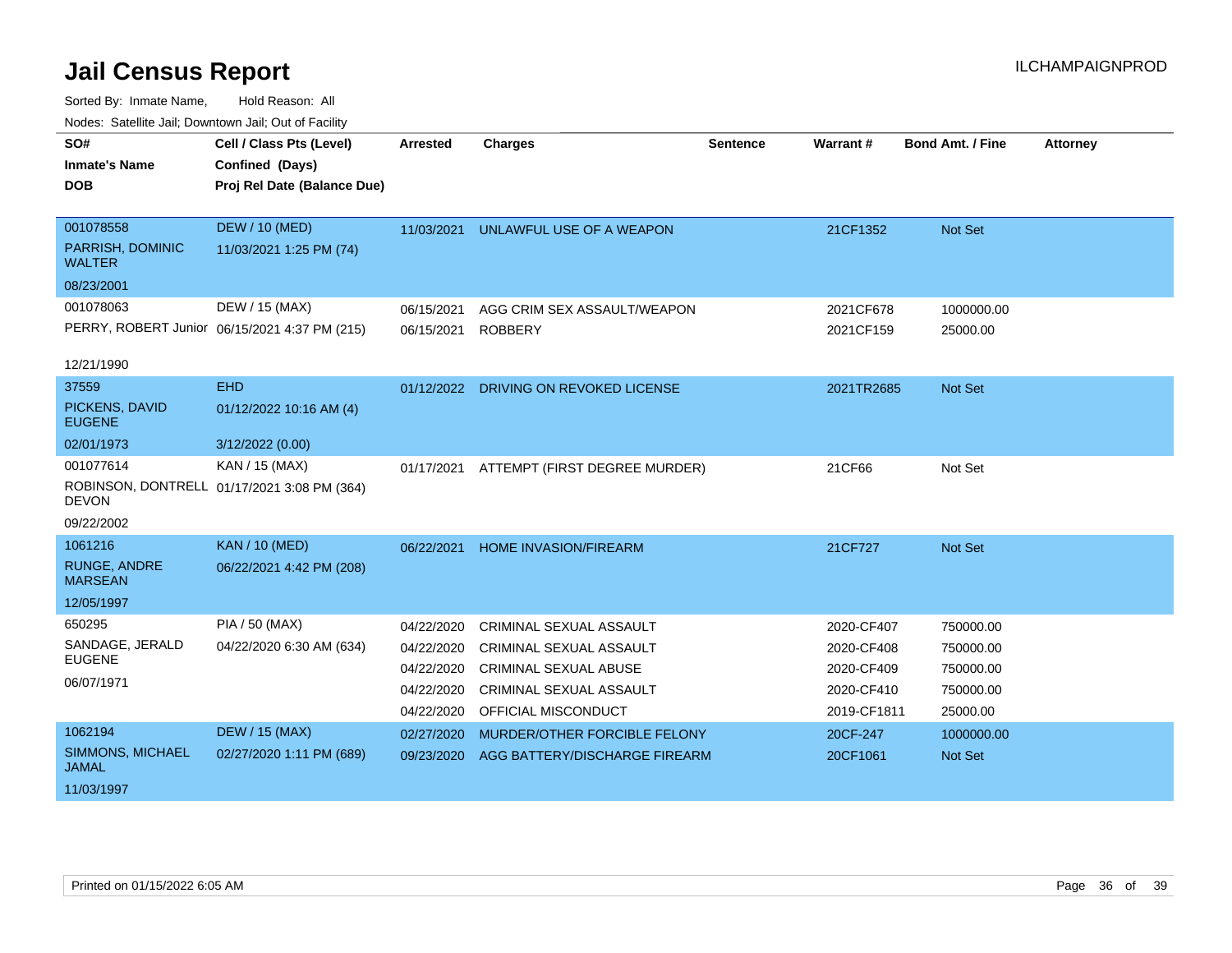| SO#<br><b>Inmate's Name</b><br>DOB     | Cell / Class Pts (Level)<br>Confined (Days)<br>Proj Rel Date (Balance Due) | <b>Arrested</b> | <b>Charges</b>                 | <b>Sentence</b>        | Warrant#   | <b>Bond Amt. / Fine</b> | <b>Attorney</b> |
|----------------------------------------|----------------------------------------------------------------------------|-----------------|--------------------------------|------------------------|------------|-------------------------|-----------------|
| 001078115                              | <b>KAN / 15 (MAX)</b>                                                      | 07/01/2021      | ARMED VIOLENCE/CATEGORY I      |                        | 21CF772    | Not Set                 |                 |
| <b>SMITH, JAMES</b><br>NASHAUN, Junior | 07/01/2021 2:44 PM (199)                                                   | 07/30/2021      | DRIVING ON SUSPENDED LICENSE   |                        | 21TR5804   | 1500.00                 |                 |
| 09/18/2000                             |                                                                            |                 |                                |                        |            |                         |                 |
| 001077868                              | DEW / 15 (MAX)                                                             | 04/21/2021      | ARMED ROBBERY/ARMED W/FIREARM  |                        | 21CF445    | Not Set                 |                 |
| SPEARMENT,<br><b>KENTRELL</b>          | 04/21/2021 9:48 PM (270)                                                   | 08/19/2021      | FLEEING/ATTEMPT ELUDE OFFICER  |                        | 2021TR1053 | 1000.00                 |                 |
| 01/21/2002                             |                                                                            |                 |                                |                        |            |                         |                 |
| 11979                                  | <b>EHD</b>                                                                 | 01/11/2022      | AGG FLEEING POLICE/21 MPH OVER |                        | 2021CF629  | Not Set                 |                 |
| STARK, JACK LYNN                       | 01/11/2022 10:13 AM (5)                                                    |                 |                                |                        |            |                         |                 |
| 12/31/1955                             | 4/9/2022 (0.00)                                                            |                 |                                |                        |            |                         |                 |
| 001077854                              | <b>EHD</b>                                                                 | 09/15/2021      | DRIVING RVK/SUSP DUI/SSS 4-9   |                        | 2021CF306  | Not Set                 |                 |
| STUKINS, DANNY RAY                     | 09/15/2021 10:17 AM (123)                                                  |                 |                                |                        |            |                         |                 |
| 07/05/1985                             | 3/13/2022 (0.00)                                                           |                 |                                |                        |            |                         |                 |
| 1046632                                | <b>KAN / 15 (MAX)</b>                                                      | 09/14/2021      | ARMED VIOLENCE/CATEGORY II     |                        | 21CF912    | 750000.00               |                 |
|                                        | TATE, JAVON MARQUIS 09/14/2021 12:10 PM (124)                              |                 |                                |                        |            |                         |                 |
| 08/10/1996                             |                                                                            |                 |                                |                        |            |                         |                 |
| 1033031                                | KAN / 15 (MAX)                                                             | 08/19/2020      | *AGG BATTERY W/FIREARM/PERSON  |                        | 2020-CF923 | 500000.00               |                 |
| TOMS, ANDREW<br><b>CHUCKY</b>          | 08/19/2020 5:59 PM (515)                                                   |                 |                                |                        |            |                         |                 |
| 09/28/1978                             |                                                                            |                 |                                |                        |            |                         |                 |
| 27007                                  | <b>KAN / 15 (MAX)</b>                                                      | 09/19/2021      | DOMESTIC BATTERY/OTHER PRIOR   | 2y/0m/0d (DOI 21CF1133 |            | No Bond                 |                 |
| <b>TUELL, ROBERT</b><br><b>STEPHEN</b> | 09/19/2021 9:51 AM (119)                                                   |                 |                                |                        |            |                         |                 |
| 09/25/1967                             |                                                                            |                 |                                |                        |            |                         |                 |
| 001078263                              | KAN / 10 (ADS)                                                             | 08/11/2021      | AGG FLEEING POLICE/21 MPH OVER | 15m (DOC)              |            | 200000.00               |                 |
| TURK, BRANDON<br>LARSHAWN              | 08/11/2021 6:23 PM (158)                                                   |                 |                                |                        |            |                         |                 |
| 10/18/1995                             |                                                                            |                 |                                |                        |            |                         |                 |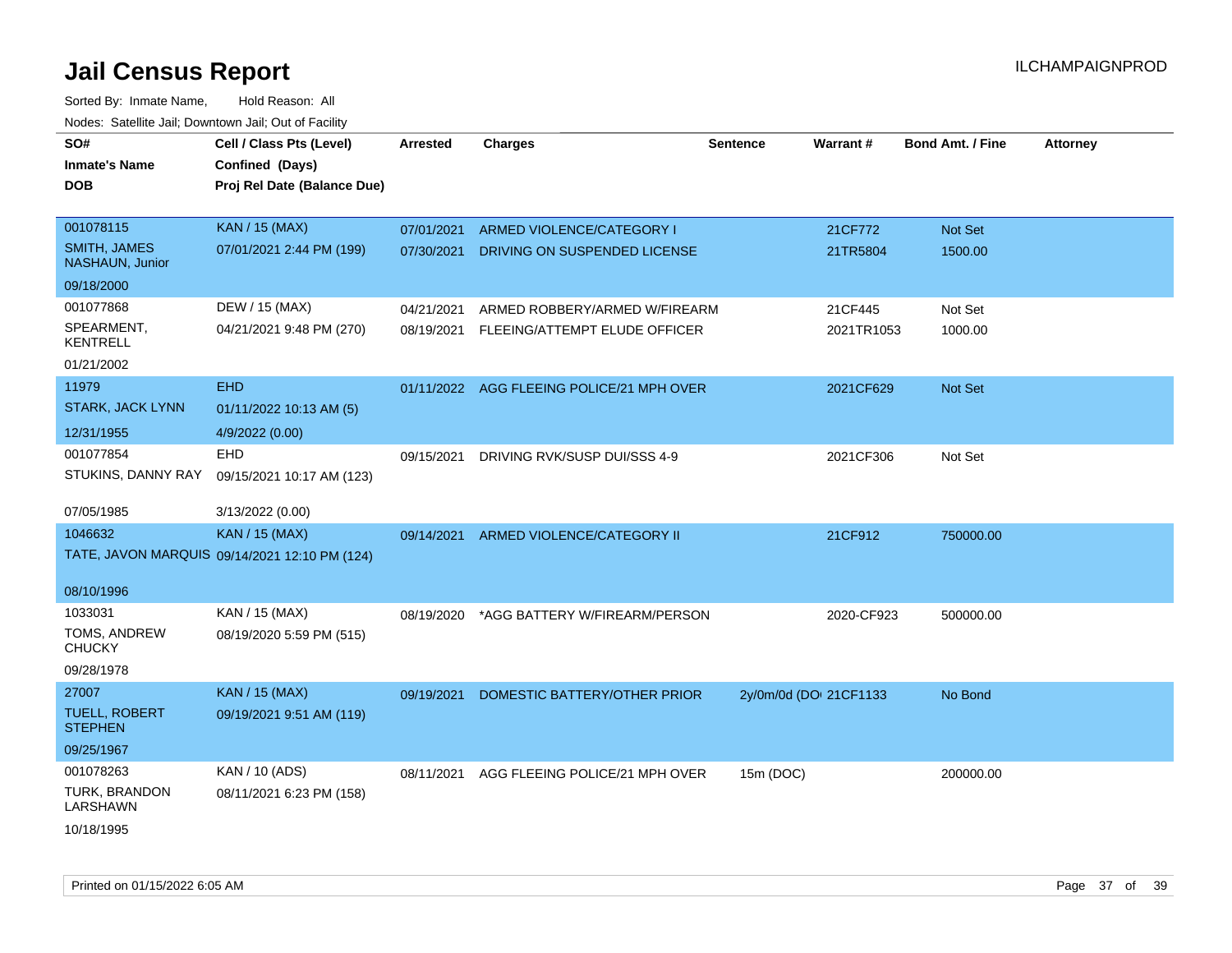| SO#<br><b>Inmate's Name</b><br><b>DOB</b>                                | Cell / Class Pts (Level)<br>Confined (Days)<br>Proj Rel Date (Balance Due) | <b>Arrested</b>                                                    | <b>Charges</b>                                                                                                                                                     | <b>Sentence</b> | Warrant#                                                                      | <b>Bond Amt. / Fine</b>                                                    | <b>Attorney</b> |
|--------------------------------------------------------------------------|----------------------------------------------------------------------------|--------------------------------------------------------------------|--------------------------------------------------------------------------------------------------------------------------------------------------------------------|-----------------|-------------------------------------------------------------------------------|----------------------------------------------------------------------------|-----------------|
| 001078386<br><b>TURNER, AMARIO</b>                                       | <b>KAN / 10 (MED)</b><br>09/14/2021 11:42 PM (124)                         | 09/14/2021                                                         | POSSESSION OF STOLEN FIREARM                                                                                                                                       |                 | 2021CF1099                                                                    | 250000.00                                                                  |                 |
| 09/23/2002<br>1011886<br>TURNER, SHAWNTAY<br><b>EUGENE</b><br>01/09/1992 | EHD<br>01/12/2022 9:25 AM (4)<br>3/11/2022 (0.00)                          | 01/12/2022                                                         | AGG FLEEING/2+ CON DEVICES                                                                                                                                         |                 | 2021CF378                                                                     | Not Set                                                                    |                 |
| 1040925<br><b>WEATHERALL,</b><br><b>JOHNNY EARL JAMES</b><br>04/29/1994  | <b>KAN / 10 (MED)</b><br>10/05/2021 4:17 PM (103)                          | 10/05/2021                                                         | AGG BATTERY/DISCHARGE FIREARM                                                                                                                                      |                 | 2021CF1105                                                                    | 1000000.00                                                                 |                 |
| 1062558<br><b>WELLS, JIAMANTE</b><br><b>AMORE</b><br>09/02/1995          | DEW / 10 (MED)<br>10/02/2021 8:29 PM (106)                                 | 10/02/2021                                                         | FELON POSS/USE WEAPON/FIREARM                                                                                                                                      |                 | 21CF1185                                                                      | Not Set                                                                    |                 |
| 1002033<br><b>WEST, ANTONIO</b><br><b>DEONTA</b><br>04/15/1992           | <b>KAN / 15 (MAX)</b><br>09/08/2021 11:01 PM (130)                         | 09/08/2021<br>09/08/2021<br>09/08/2021<br>09/08/2021<br>09/08/2021 | DRIVING ON SUSPENDED LICENSE<br>ARMED ROBBERY/ARMED W/FIREARM<br>AGG UNLAWFUL USE OF WEAPON/VEH<br><b>OBSTRCT JUSTICE/LEAVE STATE</b><br>ARMED VIOLENCE/CATEGORY I |                 | 2019-TR-11944<br>2020-CF-1406<br>2021-CF-AWOW<br>2021-CF-AWOW<br>2021-CF-AWOW | 5000.00<br>500000.00<br><b>Not Set</b><br><b>Not Set</b><br><b>Not Set</b> |                 |
| 1022068<br><b>WILKINS, MICHAEL</b><br>CARL<br>07/10/1992                 | DEW / 15 (ADS)<br>10/10/2021 5:07 AM (98)                                  | 10/10/2021                                                         | FELON POSS/USE WEAPON/FIREARM                                                                                                                                      |                 | 21CF1212                                                                      | Not Set                                                                    |                 |
| 001077508<br><b>WILLIAMS, CALVIN</b><br><b>TIMOTHY</b><br>10/23/2002     | <b>DEW / 15 (ADS)</b><br>12/10/2020 8:55 PM (402)                          | 12/10/2020                                                         | MURDER/STRONG PROB KILL/INJURE                                                                                                                                     | 55y (DOC)       | 2020CF1293                                                                    | No Bond                                                                    |                 |